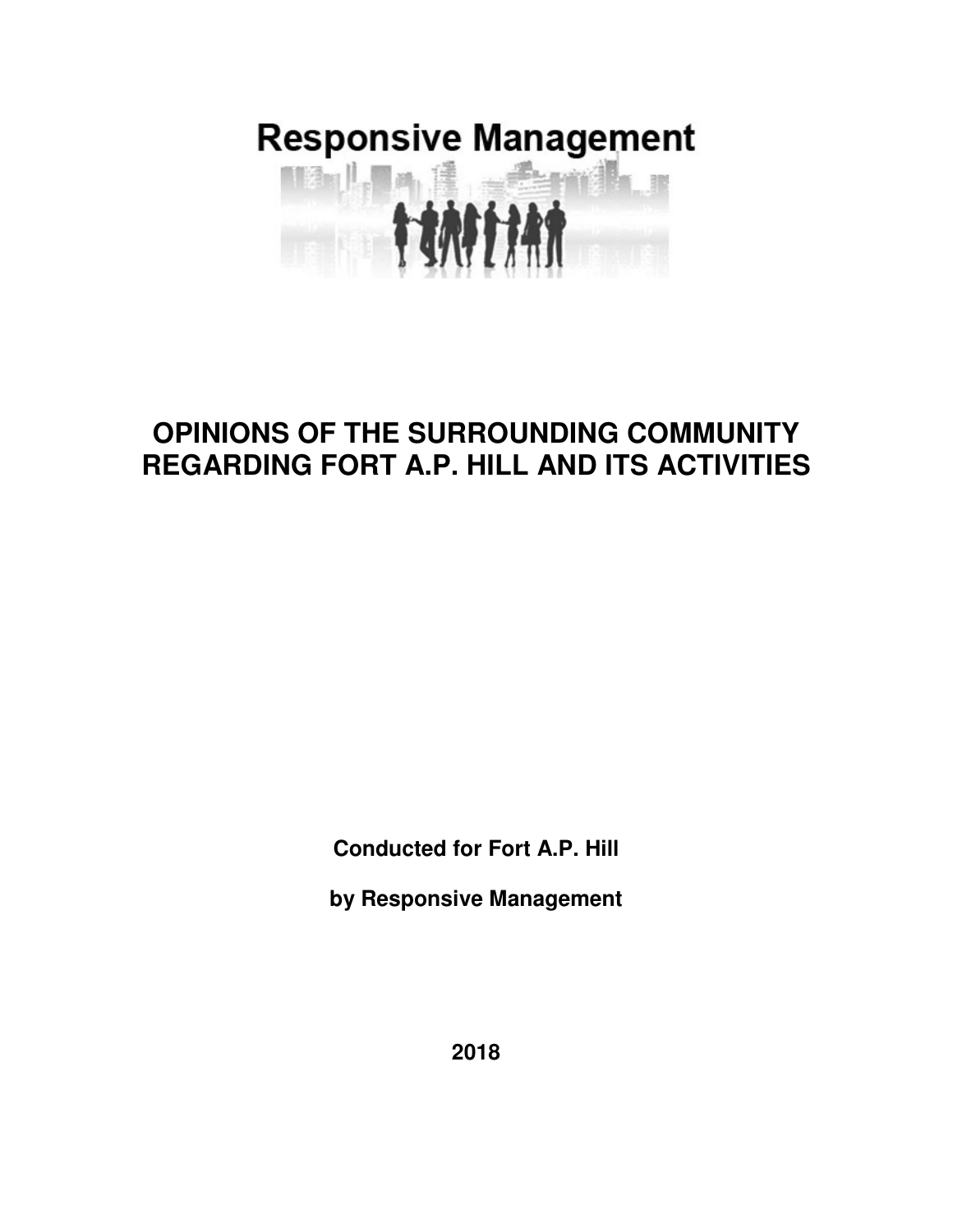# **OPINIONS OF THE SURROUNDING COMMUNITY REGARDING FORT A.P. HILL AND ITS ACTIVITIES**

**2018** 

#### **Responsive Management National Office**

Mark Damian Duda, Executive Director Martin Jones, Senior Research Associate Tom Beppler, Senior Research Associate Steven J. Bissell, Ph.D., Qualitative Research Associate Amanda Center, Research Associate Andrea Criscione, Senior Research Associate Patrick Doherty, Research Associate Gregory L. Hughes, P.E., Research Associate Caroline Gerken, Survey Center Manager Alison Lanier, Business Manager

> 130 Franklin Street Harrisonburg, VA 22801 540/432-1888 E-mail: mark@responsivemanagement.com www.responsivemanagement.com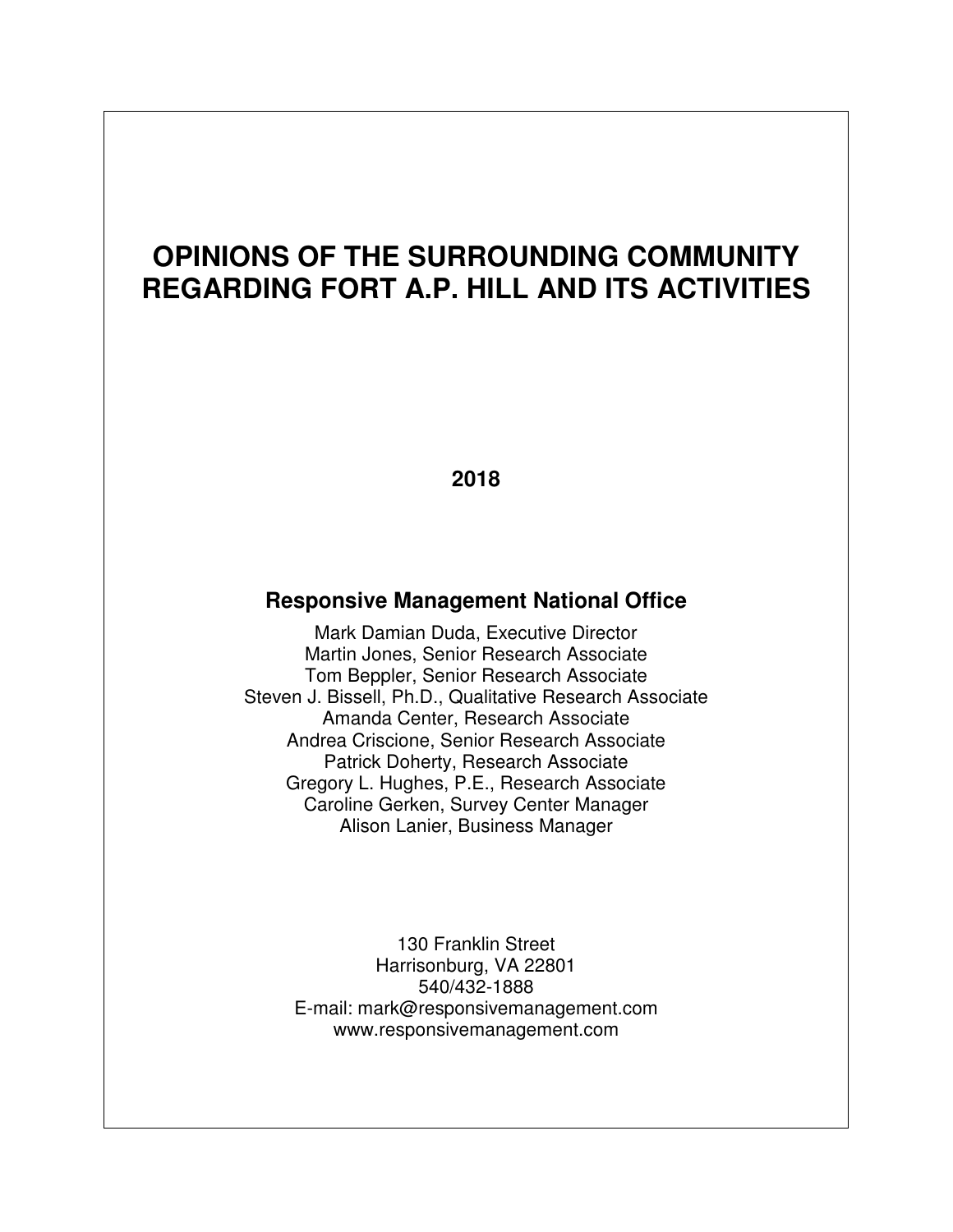## **Acknowledgments**

Responsive Management would like to thank Dianne Smith, Acting Chief for Fort A.P. Hill's Plans, Analysis and Integration Office, for her input, support, and guidance on this project.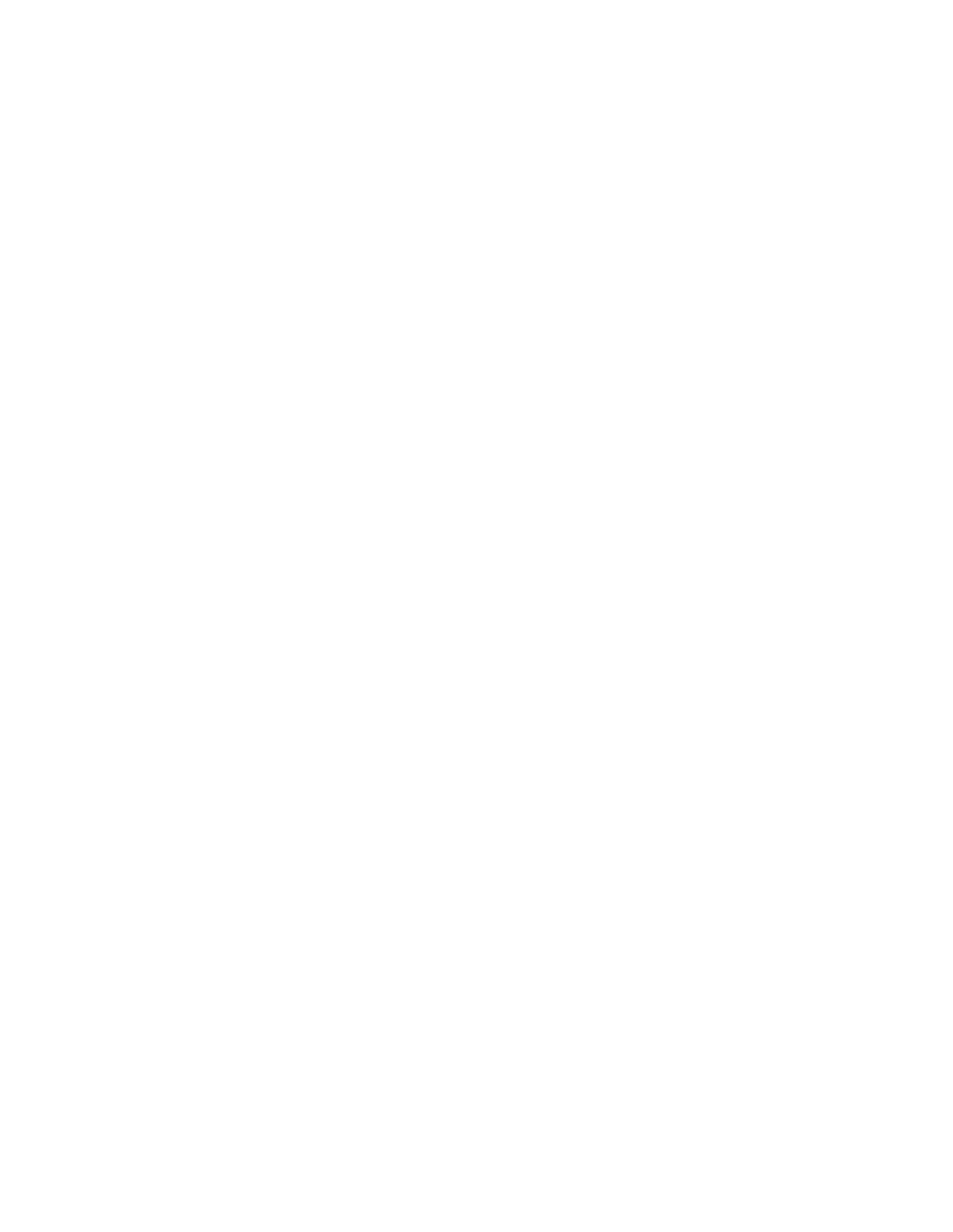## **EXECUTIVE SUMMARY INTRODUCTION AND METHODOLOGY**

This study is the latest in a continuing series conducted for Fort A.P. Hill to determine the opinions of the surrounding communities regarding Fort A.P. Hill and its activities. The study entailed a telephone survey of residents of the surrounding Virginia communities of Caroline, Essex, King George, and Spotsylvania Counties, and the City of Fredericksburg. These surveys were administered on an approximately biennial basis beginning in 2003; the survey was last conducted in 2016.

For the survey, telephones were selected as the preferred sampling medium because of the almost universal ownership of telephones among residents of the surrounding communities (both landlines and cell phones were called in their proper proportions). Additionally, telephone surveys, relative to mail or Internet surveys, allow for more scientific sampling and data collection, provide higher quality data, obtain higher response rates, are more timely, and are more cost-effective. Telephone surveys also have better representation of the sample than do surveys that are read by the respondent (i.e., mail and Internet surveys) because the latter systematically exclude those who are not literate enough to complete the surveys or who would be intimidated by having to complete a written survey—by an estimate of the U.S. Department of Education's National Institute of Literacy (2016), up to 43% of the general population read no higher than a "basic level," suggesting that they would be reticent to complete a survey that they have to read to themselves. Finally, telephone surveys also have fewer negative effects on the environment than do mail surveys because of reduced use of paper and reduced energy consumption for delivering and returning the questionnaires.

The telephone survey questionnaire was developed cooperatively by Responsive Management and Fort A.P. Hill. Telephone surveying times are Monday through Friday from noon to 9:00 p.m., Saturday from noon to 5:00 p.m., and Sunday from 5:00 p.m. to 9:00 p.m., local time. The survey was conducted in October 2018. Responsive Management obtained a total of 405 completed interviews.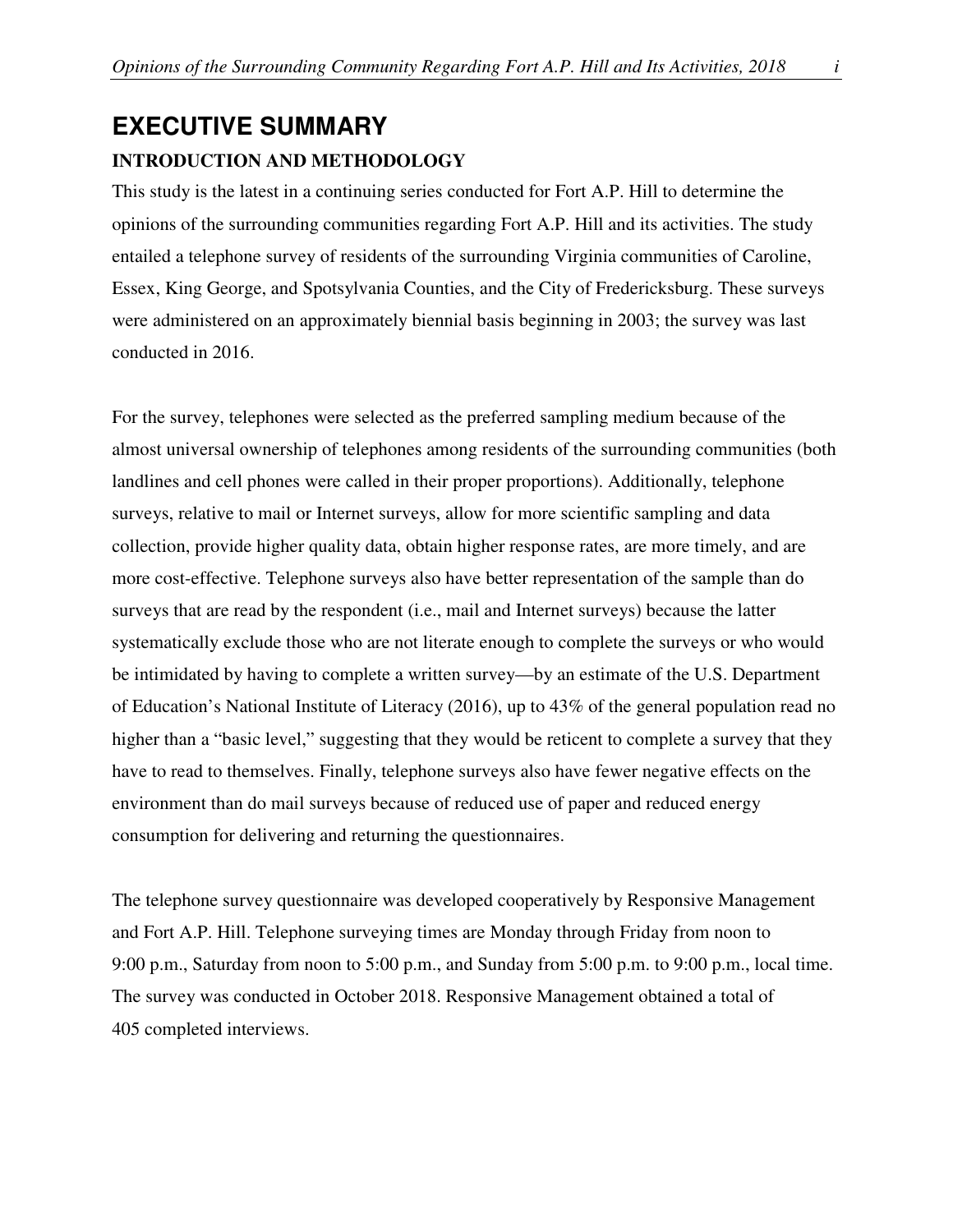The software used for data collection was Questionnaire Programming Language. The analysis of data was performed using IBM SPSS Statistics as well as proprietary software developed by Responsive Management. For the entire sample of area residents, the sampling error is at most plus or minus 4.85 percentage points.

#### **AWARENESS, PERCEPTIONS, AND KNOWLEDGE OF AND OPINIONS ON FORT A.P. HILL AND ITS MILITARY ACTIVITIES**

- $\triangleright$  Nearly all residents (96%) were aware before the survey of the presence of Fort A.P. Hill, with 81% being *very* aware.
- $\triangleright$  When asked in an open-ended question to name the first things that come to mind when they think about Fort A.P. Hill, residents most often give a response related to the U.S. Army (33%) or military exercises (30%).
- $\triangleright$  Just under three quarters of residents (72%) say that they are knowledgeable about the military activities at Fort A.P. Hill; note that they more commonly say that they are *somewhat* knowledgeable (53%) rather than *very* knowledgeable (19%). Meanwhile, 28% are *not at all* knowledgeable.
- $\triangleright$  An overwhelming majority of residents (89%) think that the combat and combat support training conducted at Fort A.P. Hill is important to national defense, with 77% saying *very* important.

#### **OPINIONS ON THE EFFECT THAT FORT A.P. HILL HAS ON THE COMMUNITY AND EFFORTS TO REDUCE CONFLICTS WITH THE COMMUNITY**

- $\triangleright$  The overwhelming majority of residents (88%) agree that Fort A.P. Hill is a good neighbor to the surrounding communities, with 69% *strongly* agreeing.
- $\triangleright$  About three quarters of residents (76%) say that military or civilian personnel associated with Fort A.P. Hill have a positive impact on the surrounding communities, while only 1% say that they have a negative impact.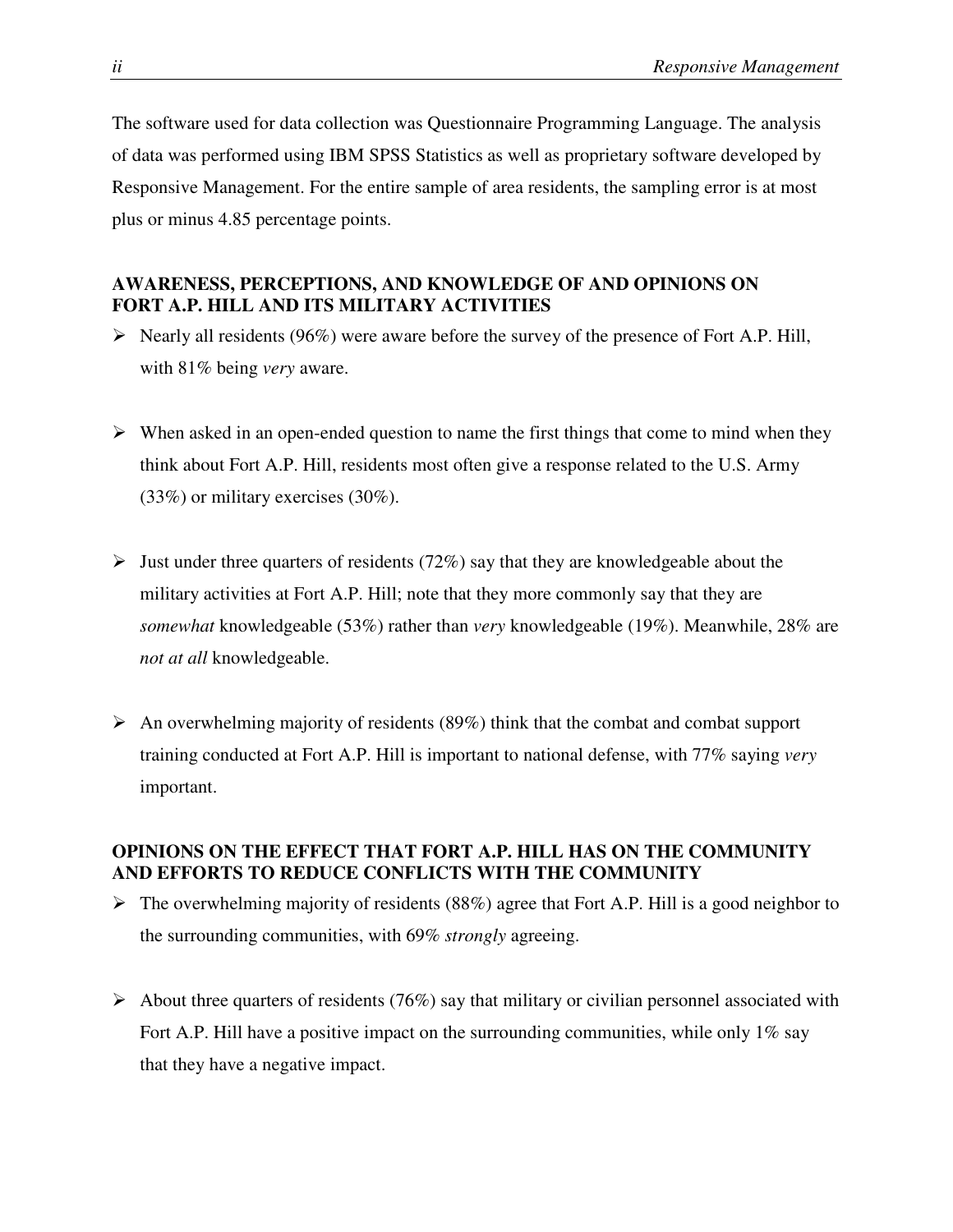- $\triangleright$  More than two thirds of residents (68%) were *not* aware before the survey that incompatible development on the borders of Fort A.P. Hill is a potential issue, and slightly less (57%) were *not* aware before the survey that incompatible development near military installations is an issue nationwide.
- $\triangleright$  A majority of residents (57%) would support efforts to reduce incompatible development near the borders of Fort A.P. Hill, with 29% *strongly* supporting such efforts. Only 8% would oppose. The remaining residents responded neutrally or did not know.
- $\triangleright$  Residents were asked about their support for or opposition to five measures that could be taken to reduce incompatible development near Fort A.P. Hill. The five measures that were asked about are as follows:
	- Zoning regulations to preserve the rural character of the land surrounding Fort A.P. Hill.
	- A comprehensive plan that designates land adjacent to Fort A.P. Hill for rural/agricultural use.
	- A comprehensive plan that limits high-density residential development adjacent to Fort A.P. Hill.
	- Money and tax advantages to willing landowners for establishing conservation easements.
	- The local government purchasing development rights from willing landowners to preserve the rural character of the area.
- $\triangleright$  Of the five measures discussed above, the most support overall is for zoning regulations in the area surrounding Fort A.P. Hill (56% *strongly* support, and 77% of residents support this measure overall) and a comprehensive plan that designates land adjacent to Fort A.P. Hill for rural/agricultural use (53% *strongly* support, 80% support overall).
	- Note that each measure has a majority in support of it.
- $\triangleright$  The survey asked about awareness of the Fort A.P. Hill Joint Land Use study: just over a quarter of residents (27%) had heard of it prior to the survey.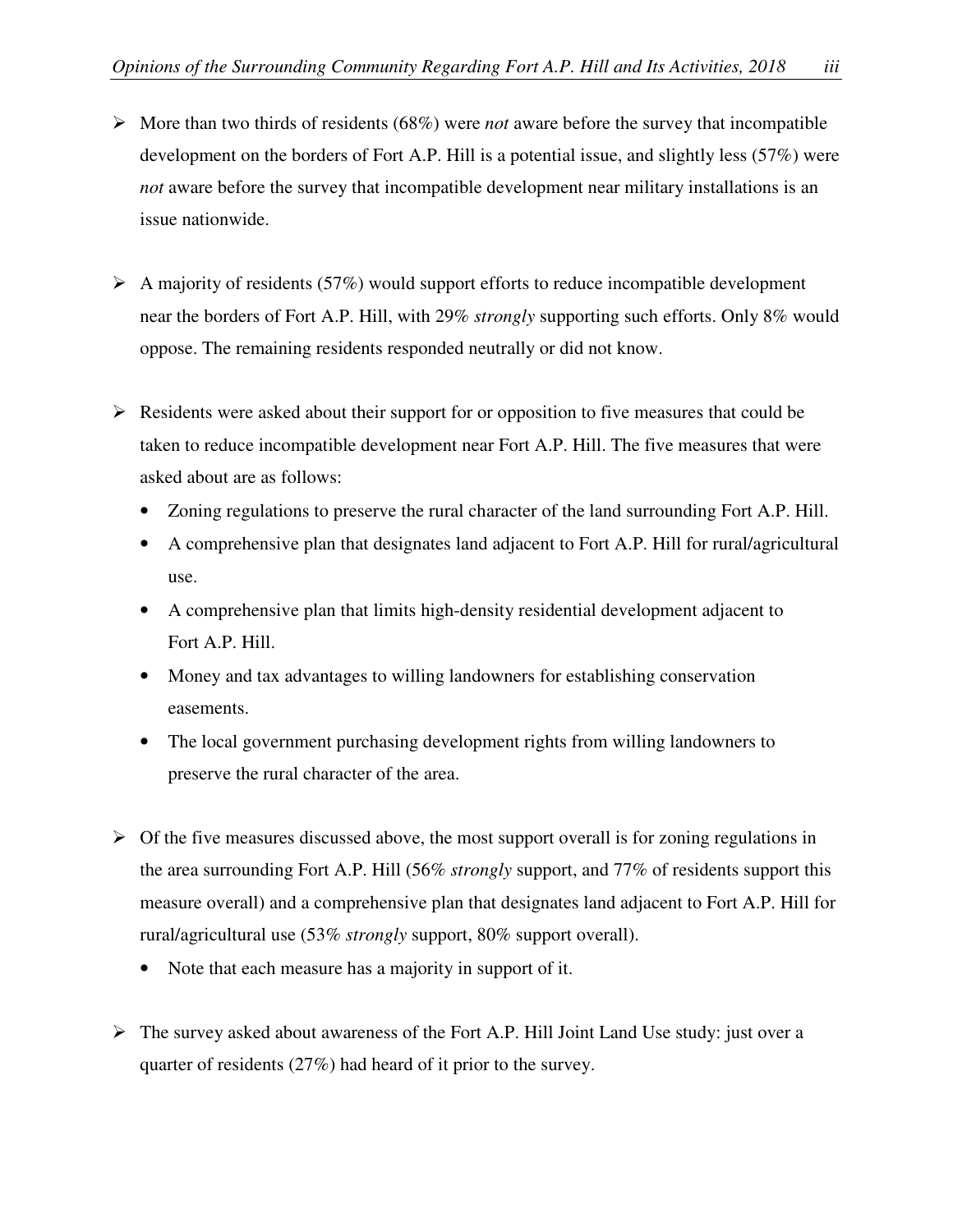#### **NOISE AT FORT A.P. HILL**

- While three quarters of residents (74%) say that noise from Fort A.P. Hill is *not* a problem, about a quarter (24%) indicate that noise is a problem. However, note that mostly it is considered a *minor* problem rather than a *major* problem.
- $\triangleright$  The frequency of noise disturbances was also asked about. Just under three quarters of residents (73%) *rarely* or *never* experience noise disturbances from Fort A.P. Hill. On the other hand, 26% *always* or *sometimes* experience noise disturbances.
- $\triangleright$  Those who indicate that noise from Fort A.P. Hill is a major or minor problem most commonly name artillery exercises or explosions (62%), aircraft including helicopters (30%), and small weapons firing (25%) as the causes of the noise.
- Among those who say that noise from Fort A.P. Hill is a *major* problem, shaking of the house is by far the most common response (75%), when residents are asked to name the specific effects, distantly followed by disturbance of sleep (41%).
- $\triangleright$  Regardless of whether they had experienced noise problems, all residents were asked about efforts to minimize noise. A large majority of residents (80%) think that Fort A.P. Hill does an *excellent* or *good* job of minimizing the effects of training noise on the surrounding communities. At the other end of the scale, 8% think it does a *fair* or *poor* job.

#### **CONTACT WITH MILITARY OR CIVILIAN PERSONNEL FROM FORT A.P. HILL**

- $\triangleright$  A little more than a third of residents (38%) had contact with military or civilian personnel associated with Fort A.P. Hill in the past 2 years.
- $\triangleright$  Those who had contact with military or civilian personnel from Fort A.P. Hill most commonly described the contact as a regular contact with a friend (24% of those who had contact); in a public setting, such as a restaurant or while shopping (also  $24\%$ ); or contact as part of business (23%). Other contacts were described as a regular contact with a family member (15%) or a visit to a Fort A.P. Hill office or facility (11%).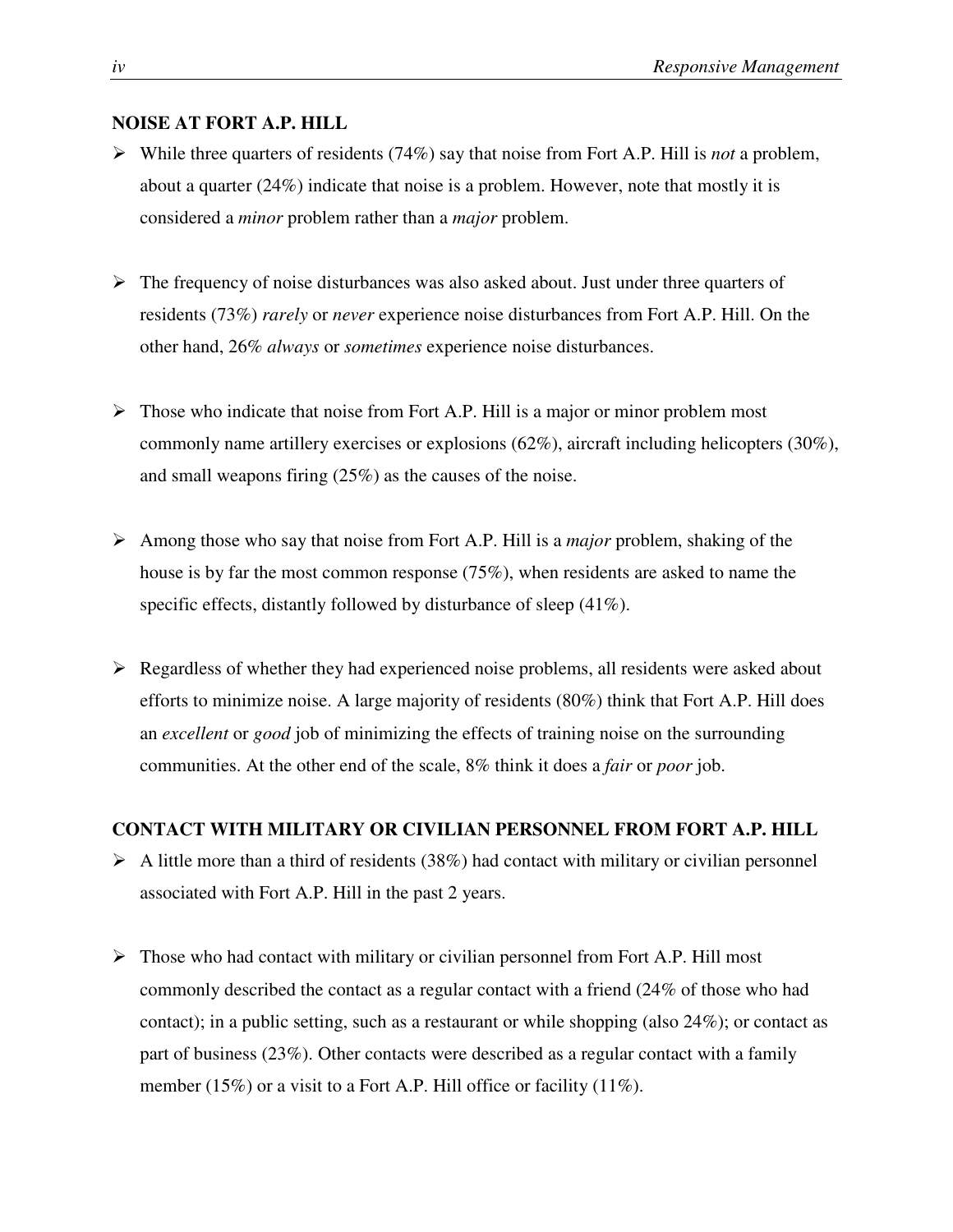- 
- $\triangleright$  Those who had contact with military or civilian personnel from Fort A.P. Hill most commonly said the contact was with Army personnel (37%), civilian employees (32%), or civilian contractors (20%).
- $\triangleright$  Those who had contact with military or civilian personnel associated with Fort A.P. Hill overwhelmingly described the contact as positive:  $84\%$  said the contact was positive,  $15\%$ said the contact was neutral, and 1% described the contact as negative.
- $\triangleright$  Those who had contact with military or civilian personnel associated with Fort A.P. Hill overwhelmingly said, in response to direct questions, that such personnel were professional and courteous: 98% said they were professional, and 98% said the personnel were courteous.

#### **RECREATIONAL ACTIVITIES AT FORT A.P. HILL**

- $\triangleright$  Approximately half of residents (48%) were aware that Fort A.P. Hill offers recreational activities to the public.
	- Those who were aware that Fort A.P. Hill offers recreational activities to the public were most commonly aware of hunting (48%), fishing (38%), special events (31%), and camps, picnics, and outings (21%).
- $\triangleright$  Residents were asked whether they had participated in four outdoor activities on Fort A.P. Hill in the past 2 years: hunting, fishing, wildlife viewing, and bicycling/walking/running. The overwhelming majority of residents (86%) had not done any of those activities; otherwise, 6% had bicycled/walked/run, 5% had hunted, 4% had fished, and 2% had viewed wildlife.
- $\triangleright$  All residents who had hunted on Fort A.P. Hill (100%) were satisfied with their overall hunting experiences, with 58% being *very* satisfied and 42% being *somewhat* satisfied.
- $\triangleright$  Satisfaction with fishing was even higher: all residents who had participated in fishing on Fort A.P. Hill (100%) were satisfied with their overall fishing experiences, with 87% being *very* satisfied and 13% being *somewhat* satisfied.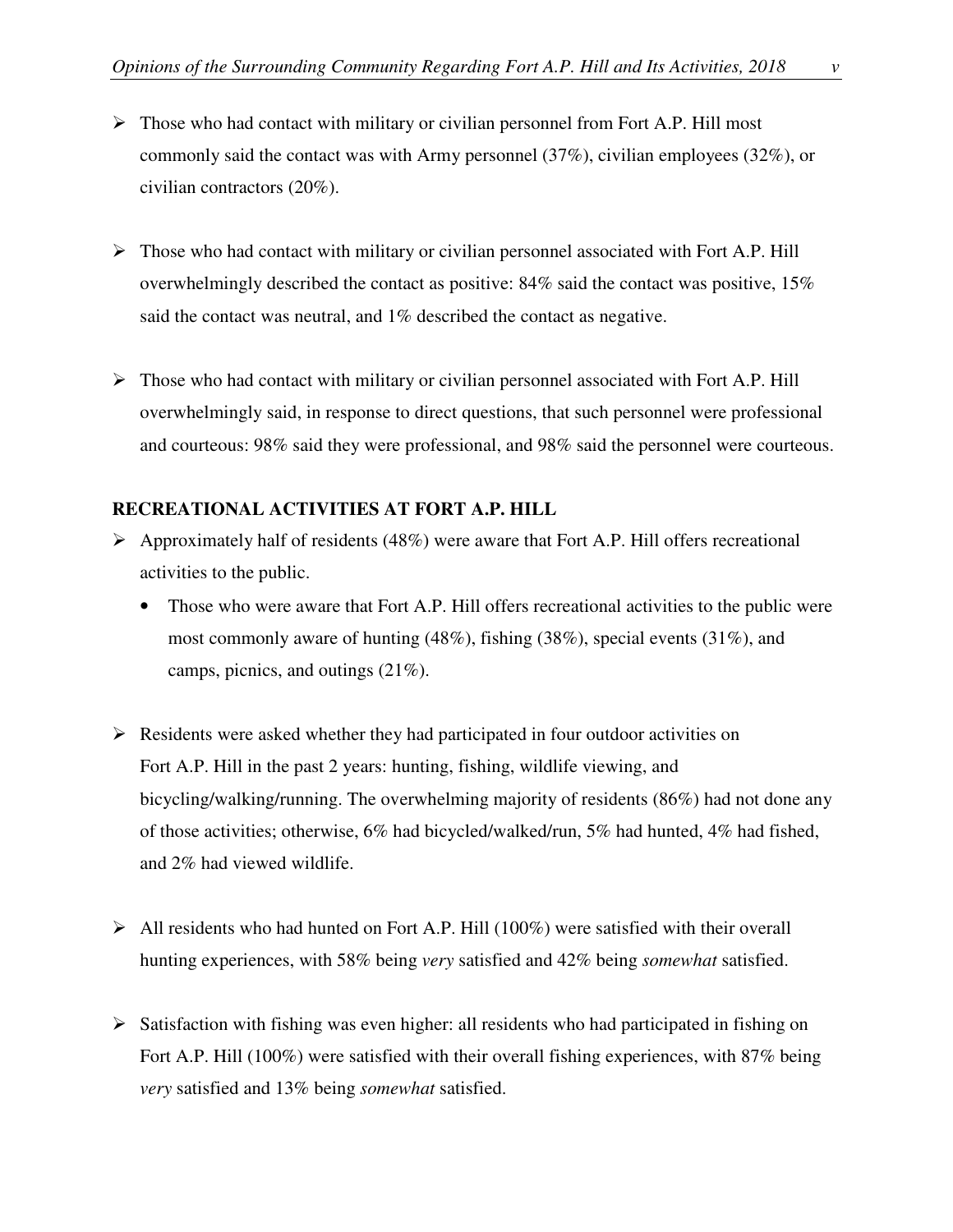# **TABLE OF CONTENTS**

| Awareness, Perceptions, and Knowledge of and Opinions on Fort A.P. Hill and Its |  |
|---------------------------------------------------------------------------------|--|
|                                                                                 |  |
| Opinions on the Effect That Fort A.P. Hill Has on the Community and Efforts to  |  |
|                                                                                 |  |
|                                                                                 |  |
|                                                                                 |  |
|                                                                                 |  |
|                                                                                 |  |
|                                                                                 |  |
|                                                                                 |  |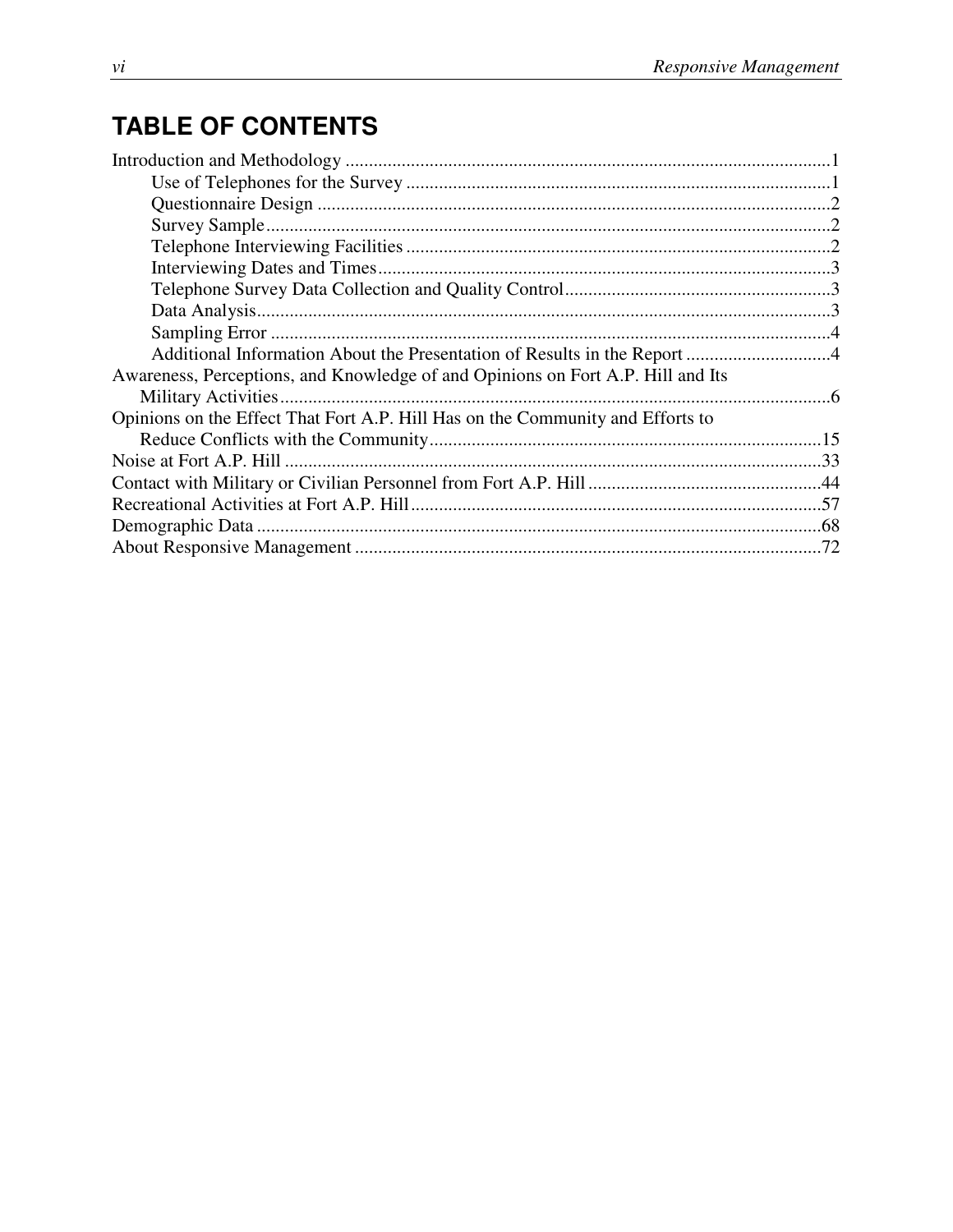## **INTRODUCTION AND METHODOLOGY**

This study is the latest in a continuing series conducted for Fort A.P. Hill to determine the opinions of the surrounding community regarding Fort A.P. Hill and its activities. The study entailed a telephone survey of residents of the surrounding Virginia communities of Caroline, Essex, King George, and Spotsylvania Counties, and the City of Fredericksburg. These surveys were administered on an approximately biennial basis beginning in 2003; the survey was last conducted in 2016. This 2018 survey report includes trend graphs comparing the current results with data from 2009, 2011, 2013, and 2016. Specific aspects of the research methodology are discussed below.

The following Caroline County zip codes were distributed proportionally according to population and were weighted to account for 57.5% of the sample: 22427, 22546, 22580, 22538, 22552, 22514, 22501, 22446, and 22535. The remaining sample included the following zip codes from the other counties and city distributed proportionally based on the population in the area: 22436, 22485, 22476, 22408, and 22509. Respondents residing in zip codes from King George County had to live south of State Route 3 in order to be included in the survey. Hereinafter, the term, "residents," refers to these residents of the communities surrounding Ft. A.P. Hill.

#### **USE OF TELEPHONES FOR THE SURVEY**

For the survey, telephones were selected as the preferred sampling medium because of the almost universal ownership of telephones among residents of the surrounding communities (both landlines and cell phones were called in their proper proportions). Additionally, telephone surveys, relative to mail or Internet surveys, allow for more scientific sampling and data collection, provide higher quality data, obtain higher response rates, are more timely, and are more cost-effective. Telephone surveys also have better representation of the sample than do surveys that are read by the respondent (i.e., mail and Internet surveys) because the latter systematically exclude those who are not literate enough to complete the surveys or who would be intimidated by having to complete a written survey—by an estimate of the U.S. Department of Education's National Institute of Literacy (2016), up to 43% of the general population read no higher than a "basic level," suggesting that they would be reticent to complete a survey that they have to read to themselves. Finally, telephone surveys also have fewer negative effects on the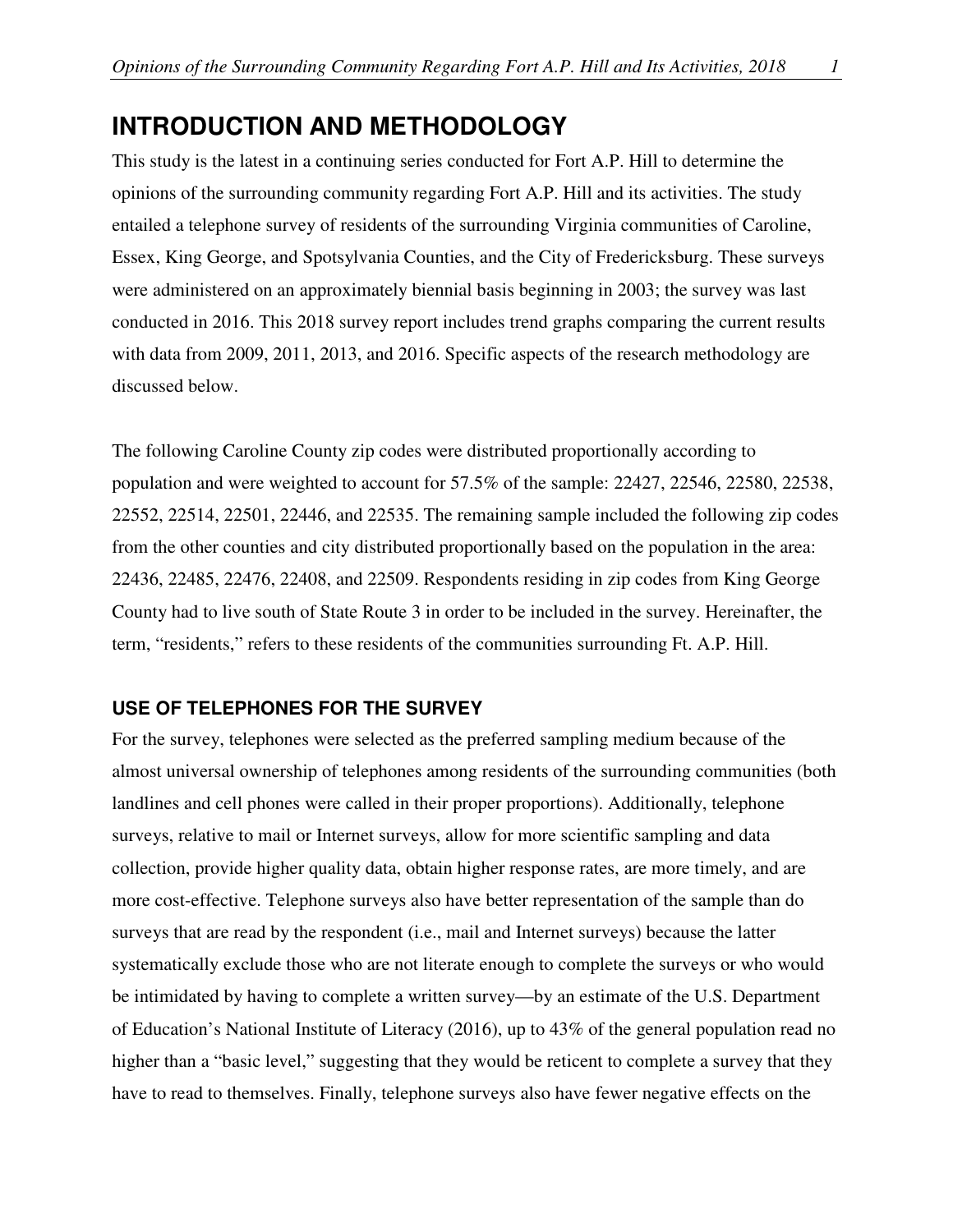environment than do mail surveys because of reduced use of paper and reduced energy consumption for delivering and returning the questionnaires.

#### **QUESTIONNAIRE DESIGN**

The telephone survey questionnaire was developed cooperatively by Responsive Management and staff from Fort A.P. Hill and was based on previous years' surveys. Responsive Management conducted pre-tests of the questionnaire to ensure proper wording, flow, and logic in the survey.

#### **SURVEY SAMPLE**

The sample of area residents was obtained from Survey Sampling International, a firm that specializes in providing scientifically valid samples for survey research. The sample included both landlines and cell phones and was weighted to the specifications assigned by Fort A.P. Hill staff.

#### **TELEPHONE INTERVIEWING FACILITIES**

A central polling site at the Responsive Management office allowed for rigorous quality control over the interviews and data collection. Responsive Management maintains its own in-house telephone interviewing facilities. These facilities are staffed by interviewers with experience conducting computer-assisted telephone interviews on community concerns, as well as natural resources and outdoor recreation in general.

To ensure the integrity of the telephone survey data, Responsive Management has interviewers who have been trained according to the standards established by the Council of American Survey Research Organizations. Methods of instruction included lecture and role-playing. The Survey Center Managers and other professional staff conducted a project briefing with the interviewers prior to the administration of this survey. Interviewers were instructed on type of study, study goals and objectives, handling of survey questions, interview length, termination points and qualifiers for participation, interviewer instructions within the survey questionnaire, reading of the survey questions, skip-patterns, and probing and clarifying techniques necessary for specific questions on the survey questionnaire.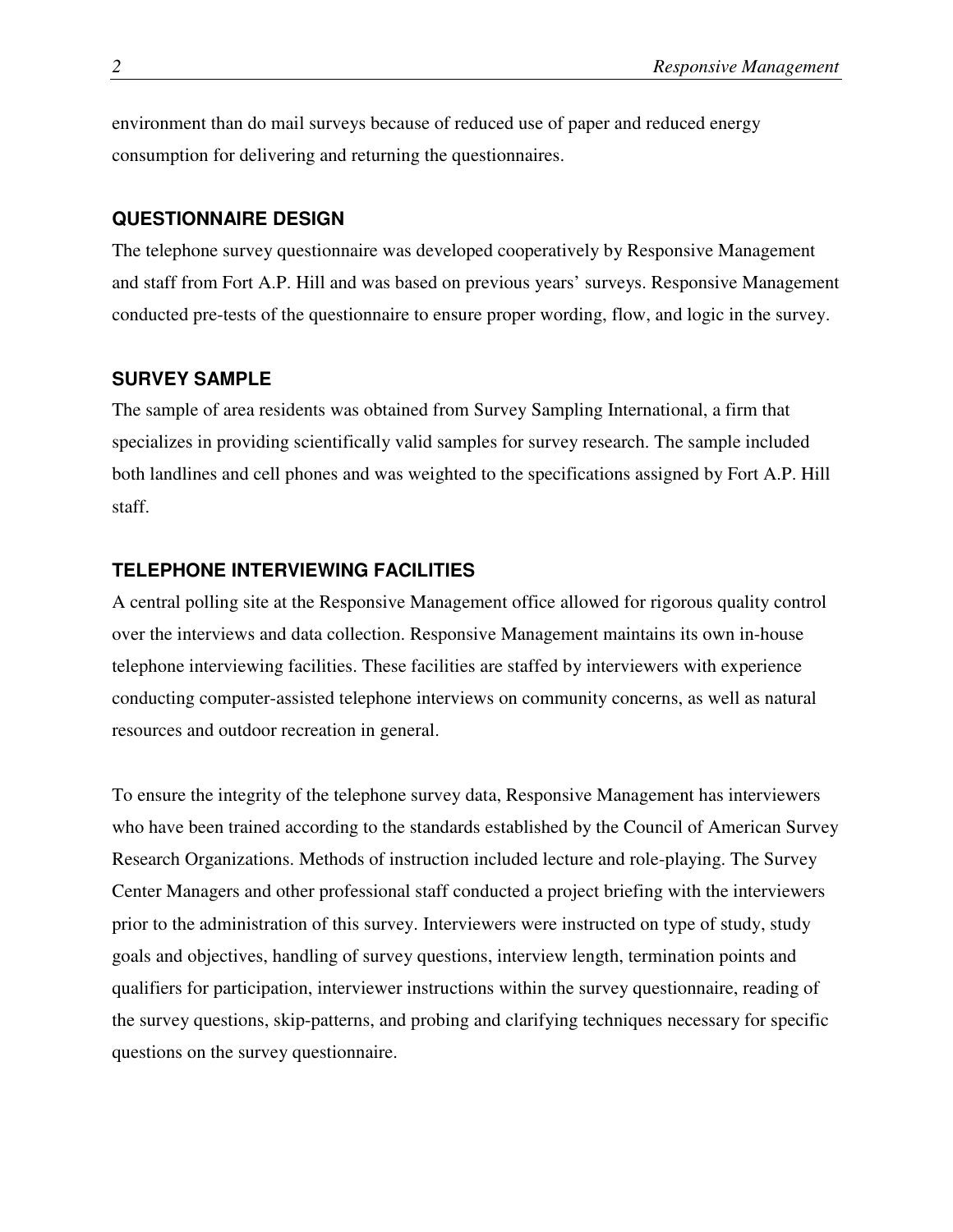#### **INTERVIEWING DATES AND TIMES**

Telephone surveying times are Monday through Friday from noon to 9:00 p.m., Saturday from noon to 5:00 p.m., and Sunday from 5:00 p.m. to 9:00 p.m., local time. A five-callback design was used to maintain the representativeness of the sample, to avoid bias toward people easy to reach by telephone, and to provide an equal opportunity for all to participate. When a respondent could not be reached on the first call, subsequent calls were placed on different days of the week and at different times of the day. The survey was conducted in October 2018.

#### **TELEPHONE SURVEY DATA COLLECTION AND QUALITY CONTROL**

The software used for data collection was Questionnaire Programming Language (QPL). The survey data were entered into the computer as each interview was being conducted, eliminating manual data entry after the completion of the survey and the concomitant data entry errors that may occur with manual data entry. The survey questionnaire was programmed so that QPL branched, coded, and substituted phrases in the survey based on previous responses to ensure the integrity and consistency of the data collection.

The Survey Center Managers and statisticians monitored the data collection, including monitoring of the actual telephone interviews without the interviewers' knowledge to evaluate the performance of each interviewer and ensure the integrity of the data. The survey questionnaire itself contained error checkers and computation statements to ensure quality and consistent data. After the surveys were obtained by the interviewers, the Survey Center Managers and/or statisticians checked each completed survey to ensure clarity and completeness. Responsive Management obtained a total of 405 completed interviews.

#### **DATA ANALYSIS**

The analysis of data was performed using IBM SPSS Statistics as well as proprietary software developed by Responsive Management. The results were weighted by demographic and geographic characteristics so that the sample was representative of area residents around Fort A.P. Hill as a whole.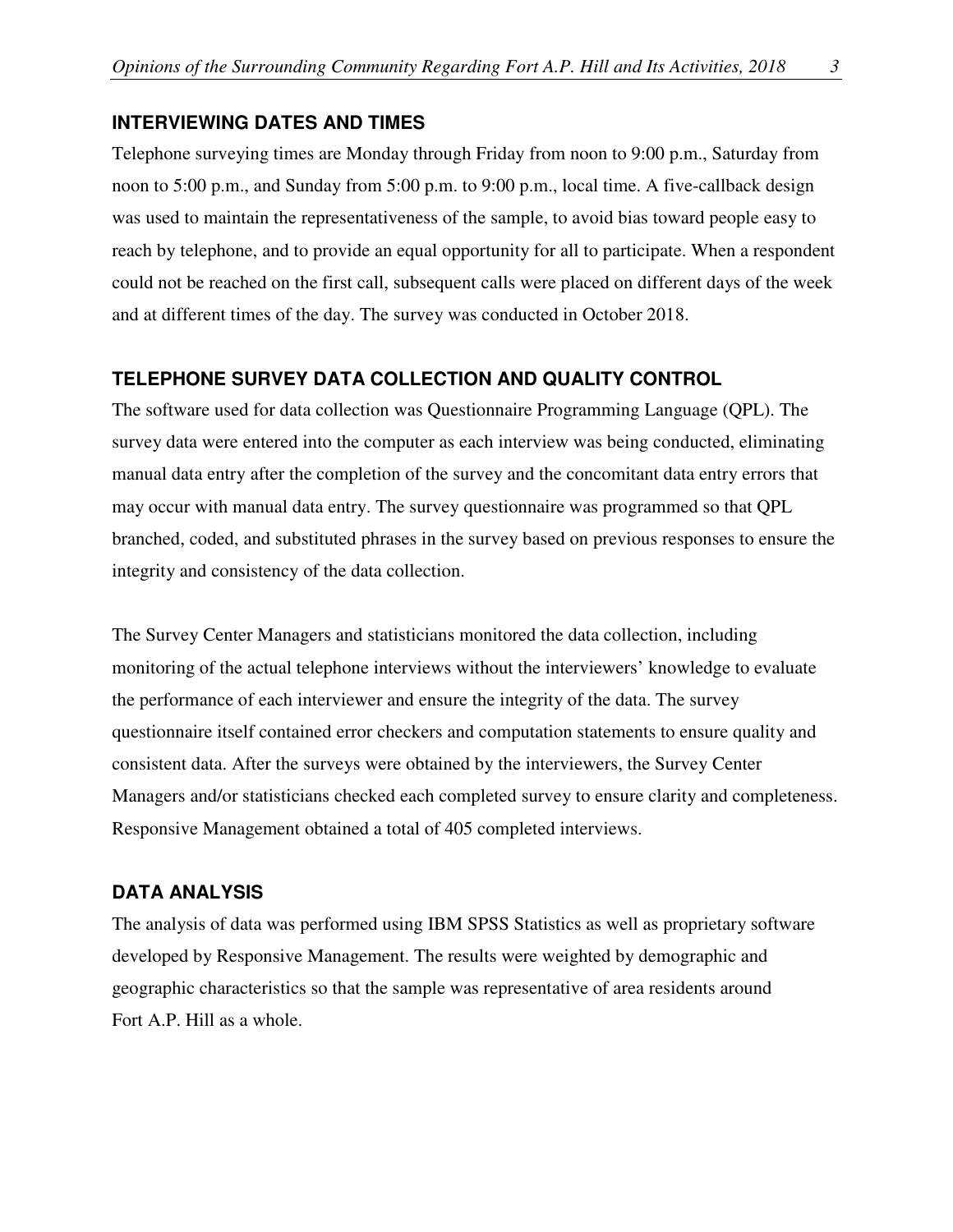#### **SAMPLING ERROR**

Throughout this report, findings of the telephone survey are reported at a 95% confidence interval. For the entire sample of area residents, the sampling error is at most plus or minus 4.85 percentage points. This means that if the survey were conducted 100 times on different samples that were selected in the same way, the findings of 95 out of the 100 surveys would fall within plus or minus 4.85 percentage points of each other. Sampling error was calculated using the formula described below, with a sample size of 405 respondents and a population size of 59,795 area residents.

#### **Sampling Error Equation**



Derived from formula: p. 206 in Dillman, D. A. 2000. *Mail and Internet Surveys*. John Wiley & Sons, NY.

**Note**: This is a simplified version of the formula that calculates the maximum sampling error using a 50:50 split (the most conservative calculation because a 50:50 split would give maximum variation).

#### **ADDITIONAL INFORMATION ABOUT THE PRESENTATION OF RESULTS IN THE REPORT**

In examining the results, it is important to be aware that the questionnaire included several types

of questions:

- Open-ended questions are those in which no answer set is read to the respondents; rather, they can respond with anything that comes to mind from the question.
- Closed-ended questions have an answer set from which to choose.
- Single or multiple response questions: Some questions allow only a single response, while other questions allow respondents to give more than one response or choose all that apply. Those that allow more than a single response are indicated on the graphs with the label, "Multiple Responses Allowed."
- Scaled questions: Many closed-ended questions (but not all) are in a scale, such as excellent-good-fair-poor.
- Series questions: Many questions are part of a series, and the results are primarily intended to be examined relative to the other questions in that series (although results of the questions individually can also be valuable). Typically, results of all questions in a series are shown together.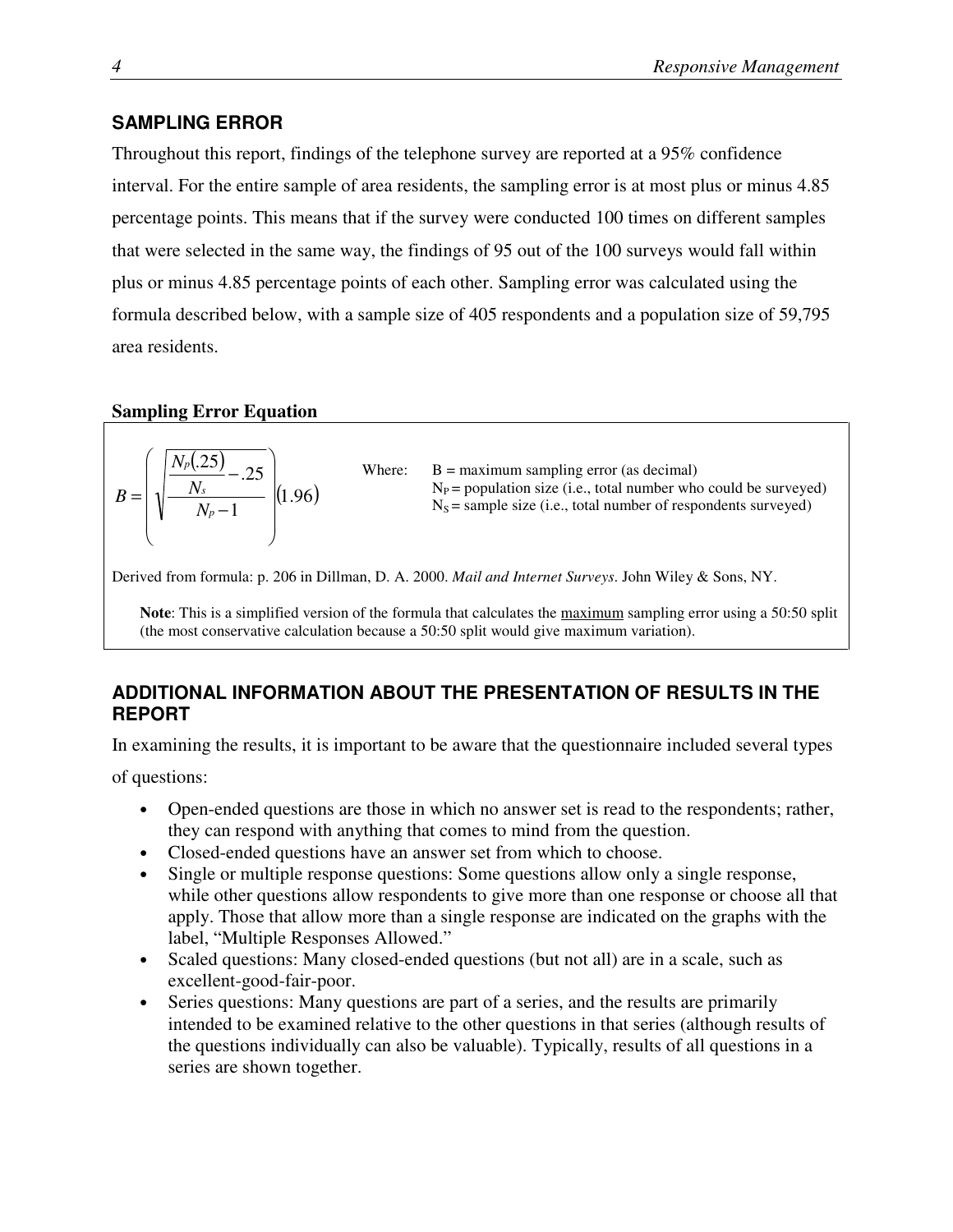Most graphs show results rounded to the nearest integer; however, all data are stored in decimal format, and all calculations are performed on unrounded numbers. For this reason, some results may not sum to exactly 100% because of this rounding on the graphs. Additionally, rounding may cause apparent discrepancies of 1 percentage point between the graphs and the reported results of combined responses (e.g., when "strongly support" and "moderately support" are summed to determine the total percentage in support).

In the report, each graph of the overall results is followed by the trends graph of that same question.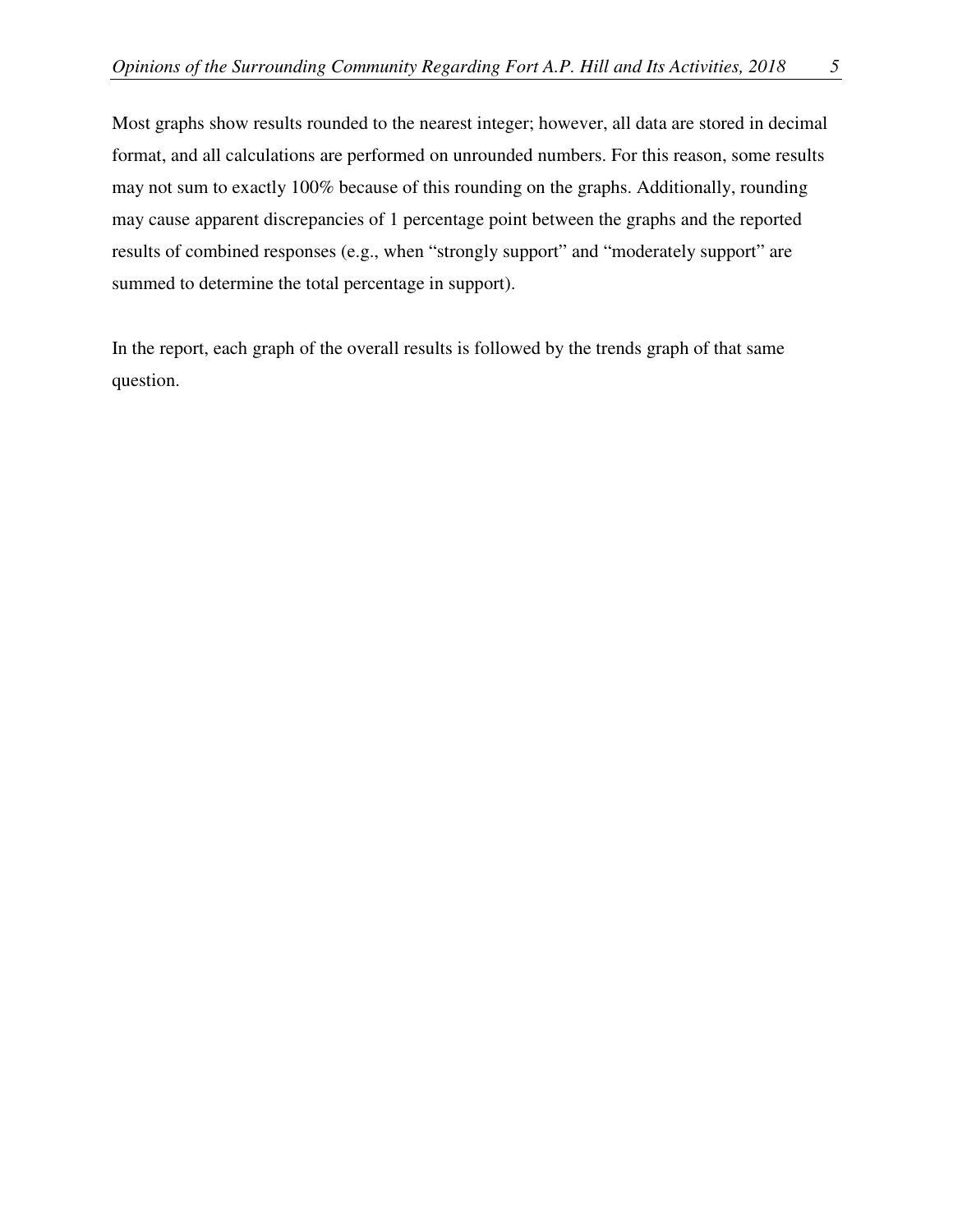## **AWARENESS, PERCEPTIONS, AND KNOWLEDGE OF AND OPINIONS ON FORT A.P. HILL AND ITS MILITARY ACTIVITIES**

- $\triangleright$  Nearly all residents (96%) were aware before the survey of the presence of Fort A.P. Hill, with 81% being *very* aware.
	- Over the five surveys in the trends analysis, overall awareness (*very* or *somewhat* aware) has gone up and down between 93% and 99%.
- $\triangleright$  When asked in an open-ended question to name the first things that come to mind when they think about Fort A.P. Hill, residents most often give a response related to the U.S. Army (33%) or military exercises (30%). These are distantly followed by responses related to our nation's defense (7%) and noise (6%); all other response categories have only 3% or less.
	- Trends are shown; note that open-ended questions tend to have much variation from year to year.
- $\triangleright$  Just under three quarters of residents (72%) say that they are knowledgeable about the military activities at Fort A.P. Hill; note that they more commonly say that they are *somewhat* knowledgeable (53%) rather than *very* knowledgeable (19%). Meanwhile, 28% are *not at all* knowledgeable.
	- The last two survey years (2016 and 2018) have seen a rise in those saying *somewhat* knowledgeable at the expense of *not at all* knowledgeable, which has gone down (*very* knowledgeable has remained fairly constant at just under 20%).
- An overwhelming majority of residents  $(89%)$  think that the combat and combat support training conducted at Fort A.P. Hill is important to national defense, with 77% saying *very* important. At the other end, 2% think the training is unimportant.
	- In looking at trends, this past survey year (2018) saw the lowest percentage saying *very* important, switching for the most part to either *somewhat* important or *don't know*.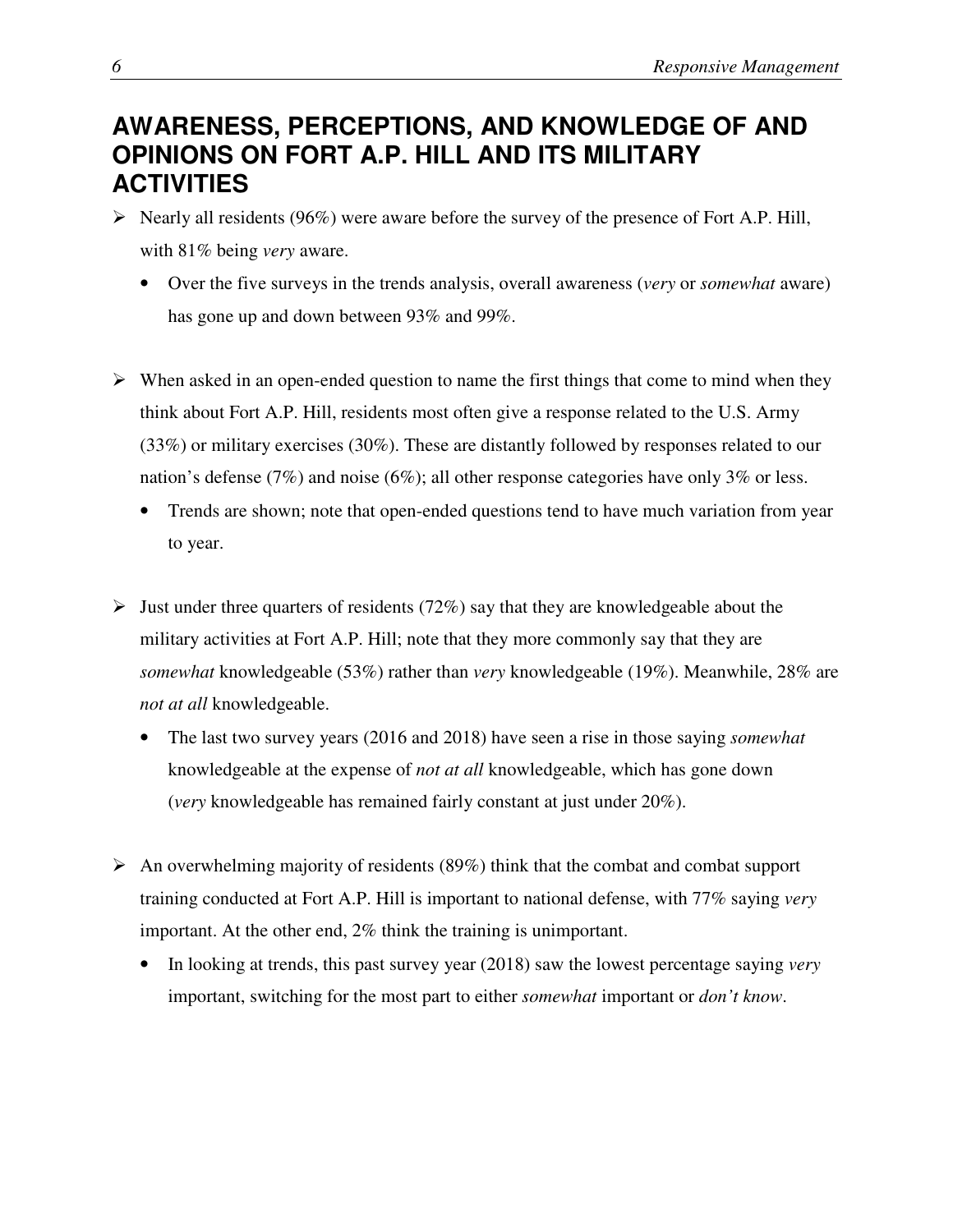## **Q20. How aware were you of Fort A.P. Hill's presence in your area before this survey? Would you say you were very aware, somewhat aware, or not at all aware of Fort A.P. Hill?**

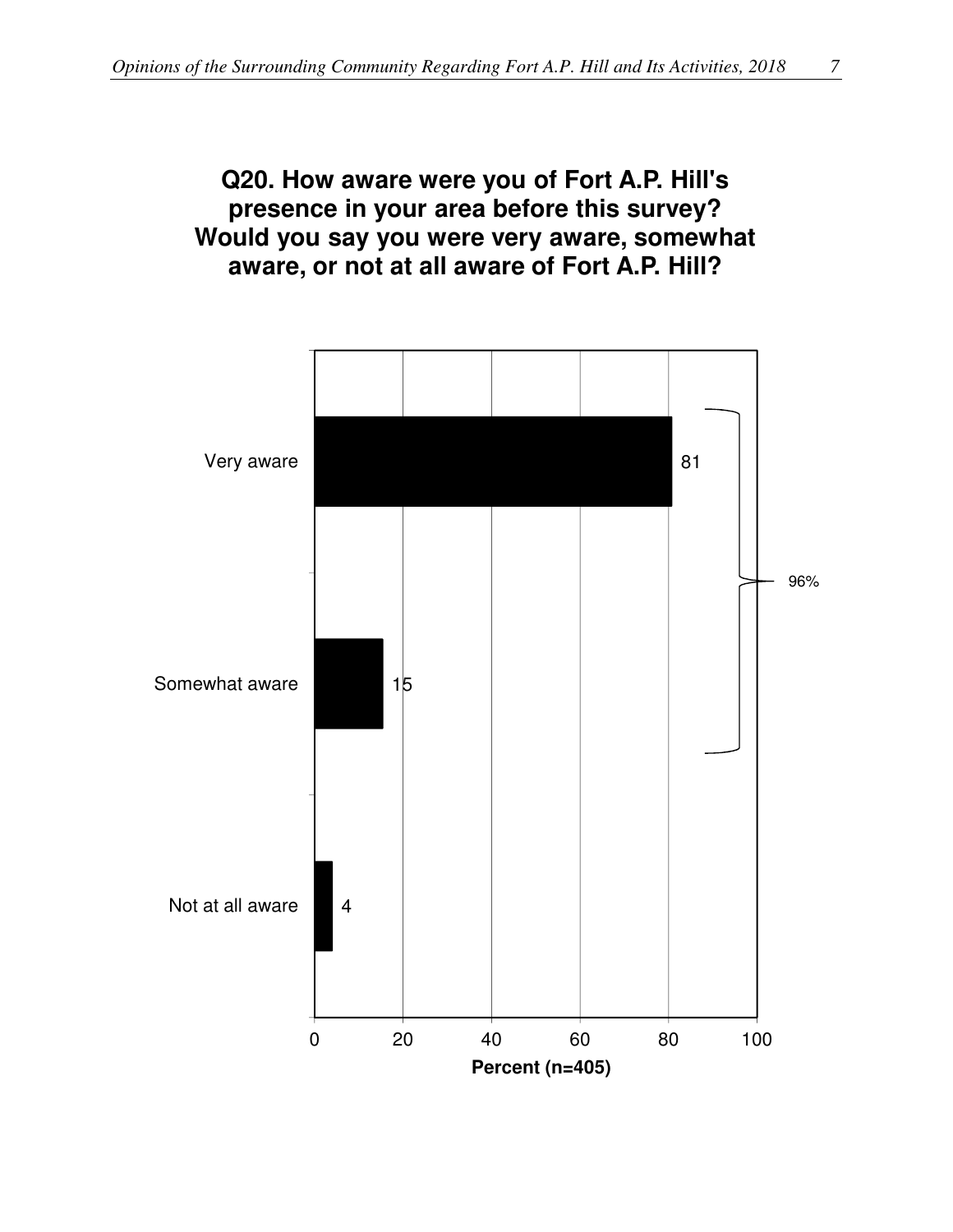



|                | 2009 | 2011 | 2013 | 2016 | 2018 |
|----------------|------|------|------|------|------|
| <b>Overall</b> |      |      |      |      |      |
| awareness      | 94   |      | 93   | 99   | 96   |
| (very or       |      |      |      |      |      |
| somewhat)      |      |      |      |      |      |

Rounding may cause apparent discrepancies in sums; calculations made on unrounded numbers.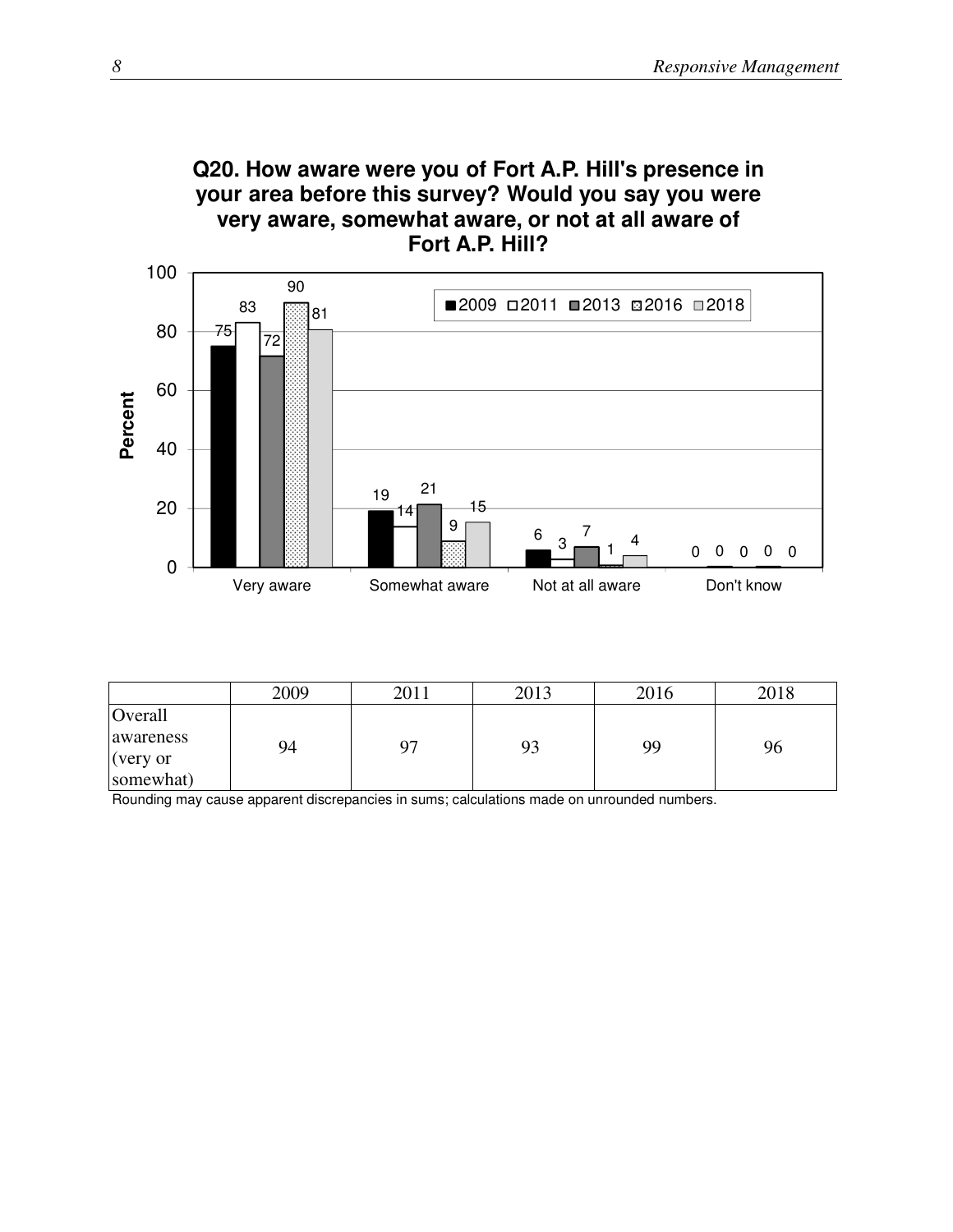## **Q24. What is the first thing that comes to your mind when you think about Fort A.P. Hill?**

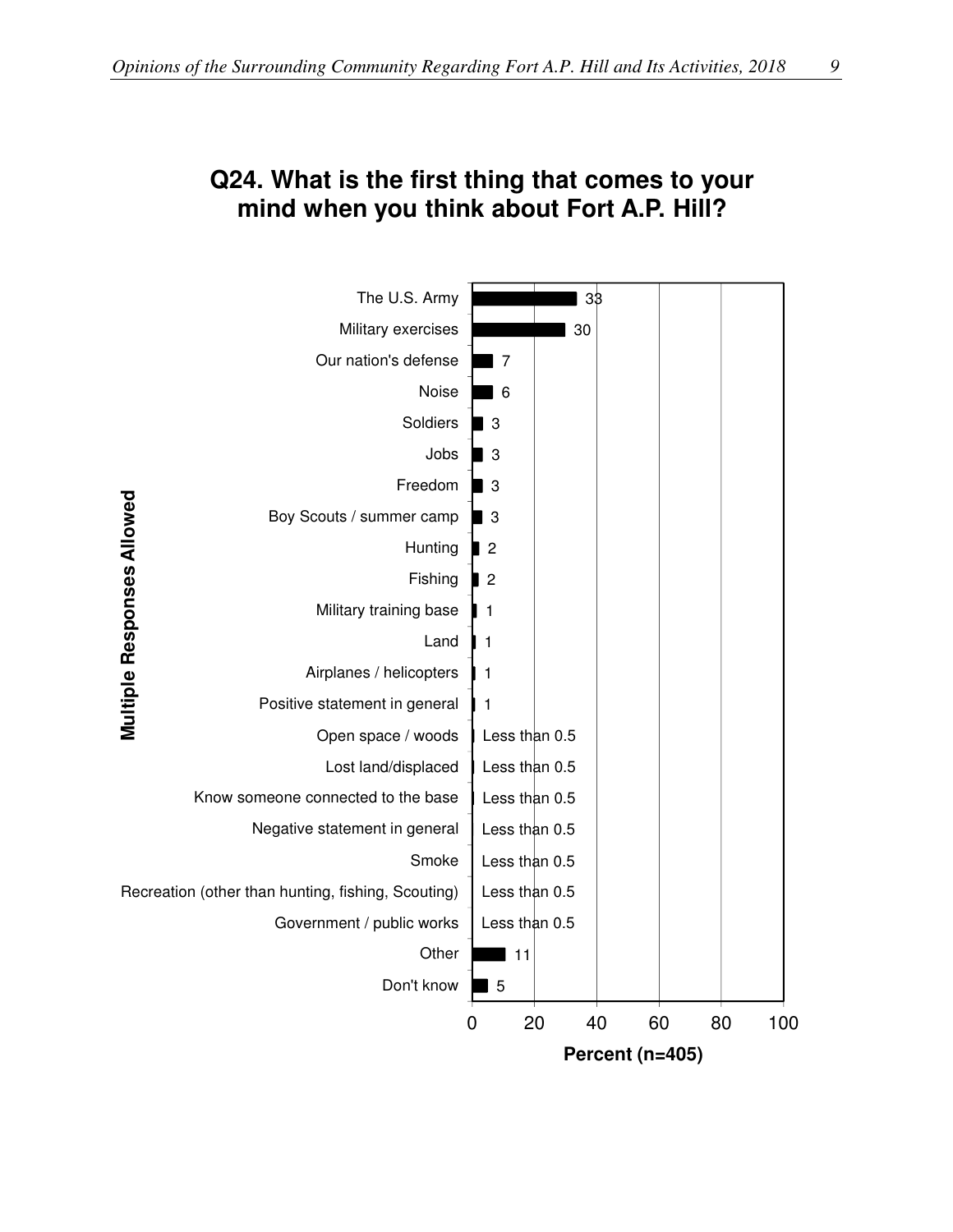

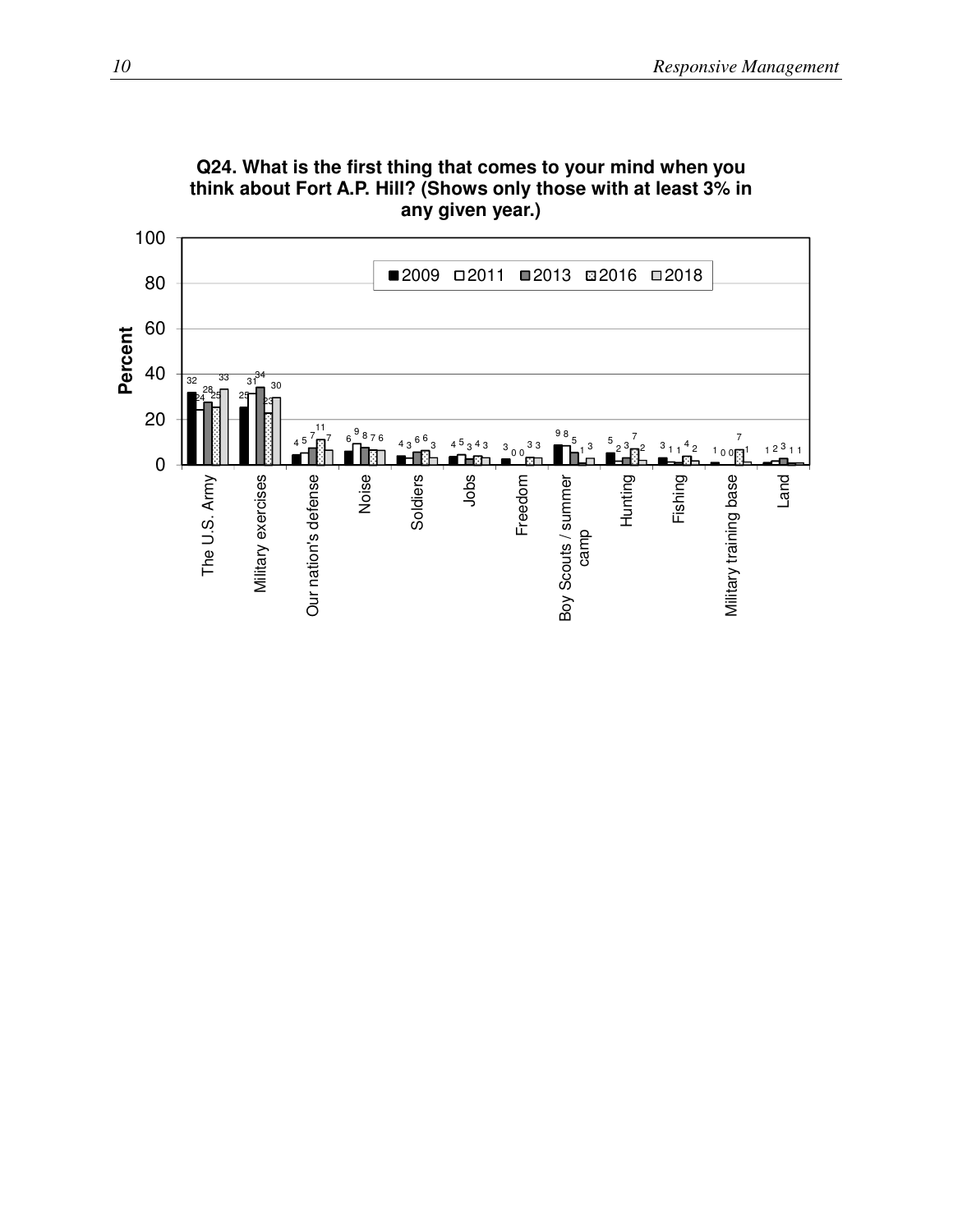

## **Q26. How knowledgeable would you say you are about the military activities at Fort A.P. Hill?**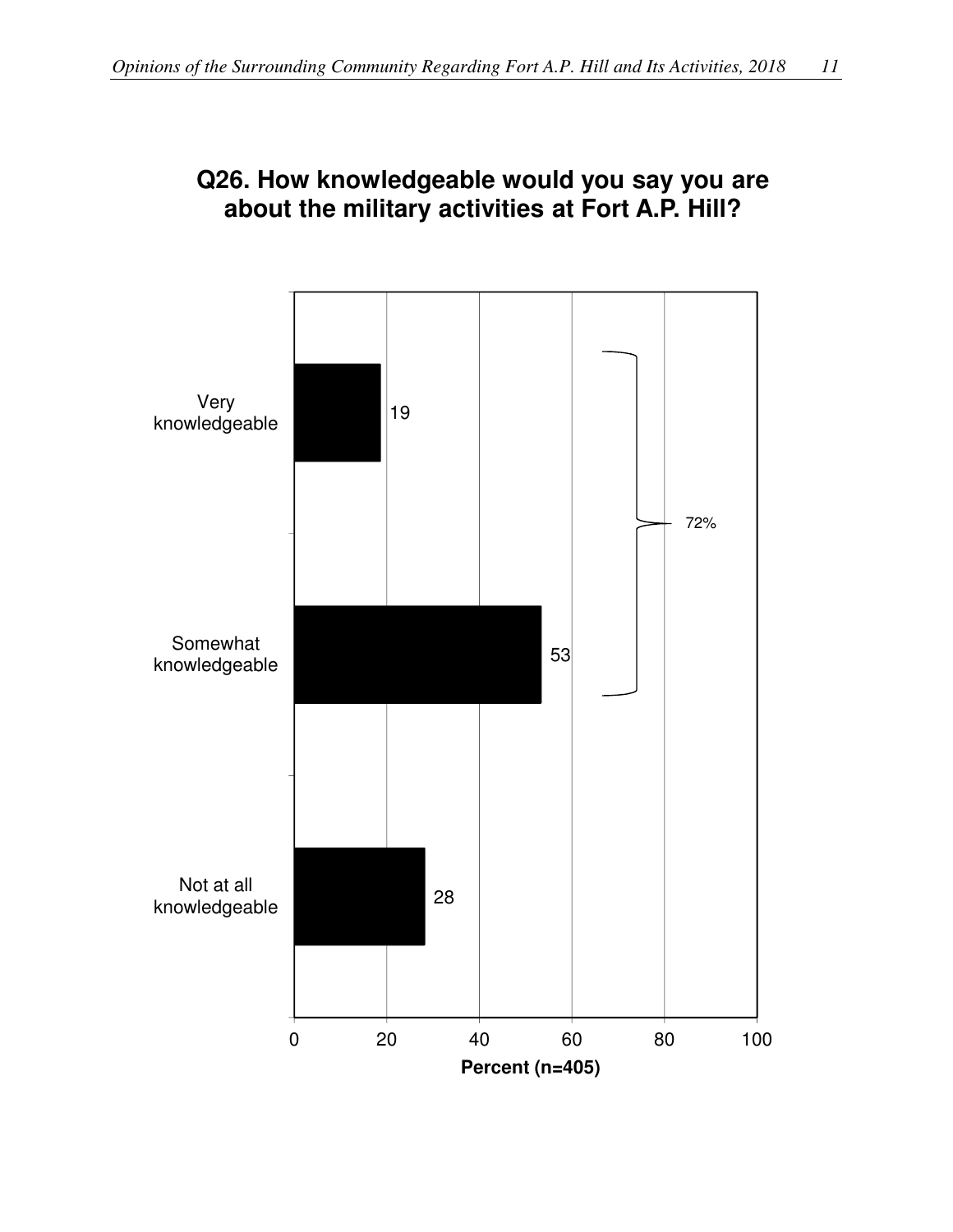

## **Q26. How knowledgeable would you say you are about the military activities at Fort A.P. Hill?**

|                                                   | 2009           | 2011 | 2013 | 2016 | 2018        |
|---------------------------------------------------|----------------|------|------|------|-------------|
| Overall<br>knowledgeable<br>(very or<br>somewhat) | 0 <sub>1</sub> | 68   | 59   |      | $7^{\circ}$ |

Rounding may cause apparent discrepancies in sums; calculations made on unrounded numbers.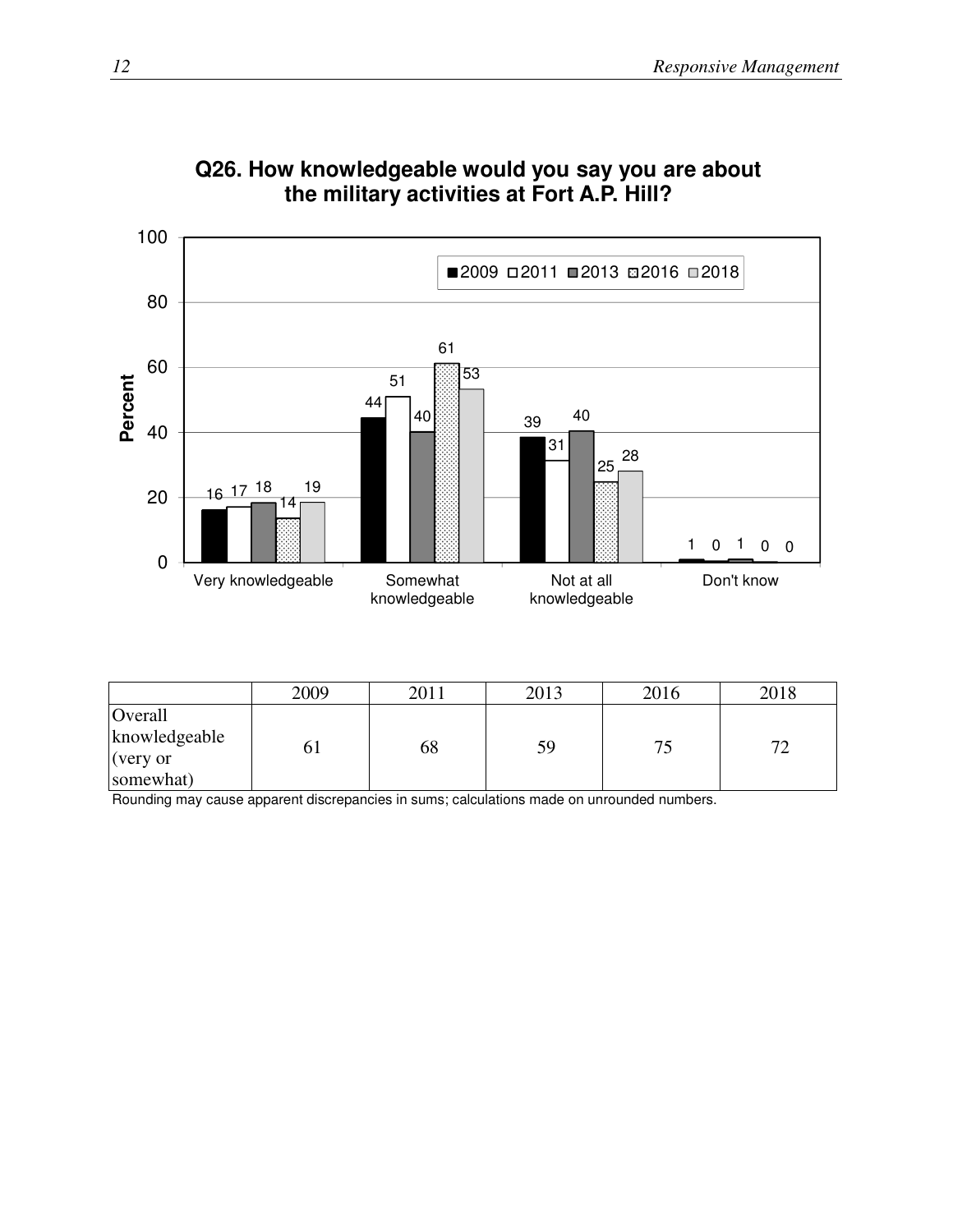## **Q27. In general, do you think the combat and combat support training conducted at Fort A.P. Hill is important or unimportant to national defense?**

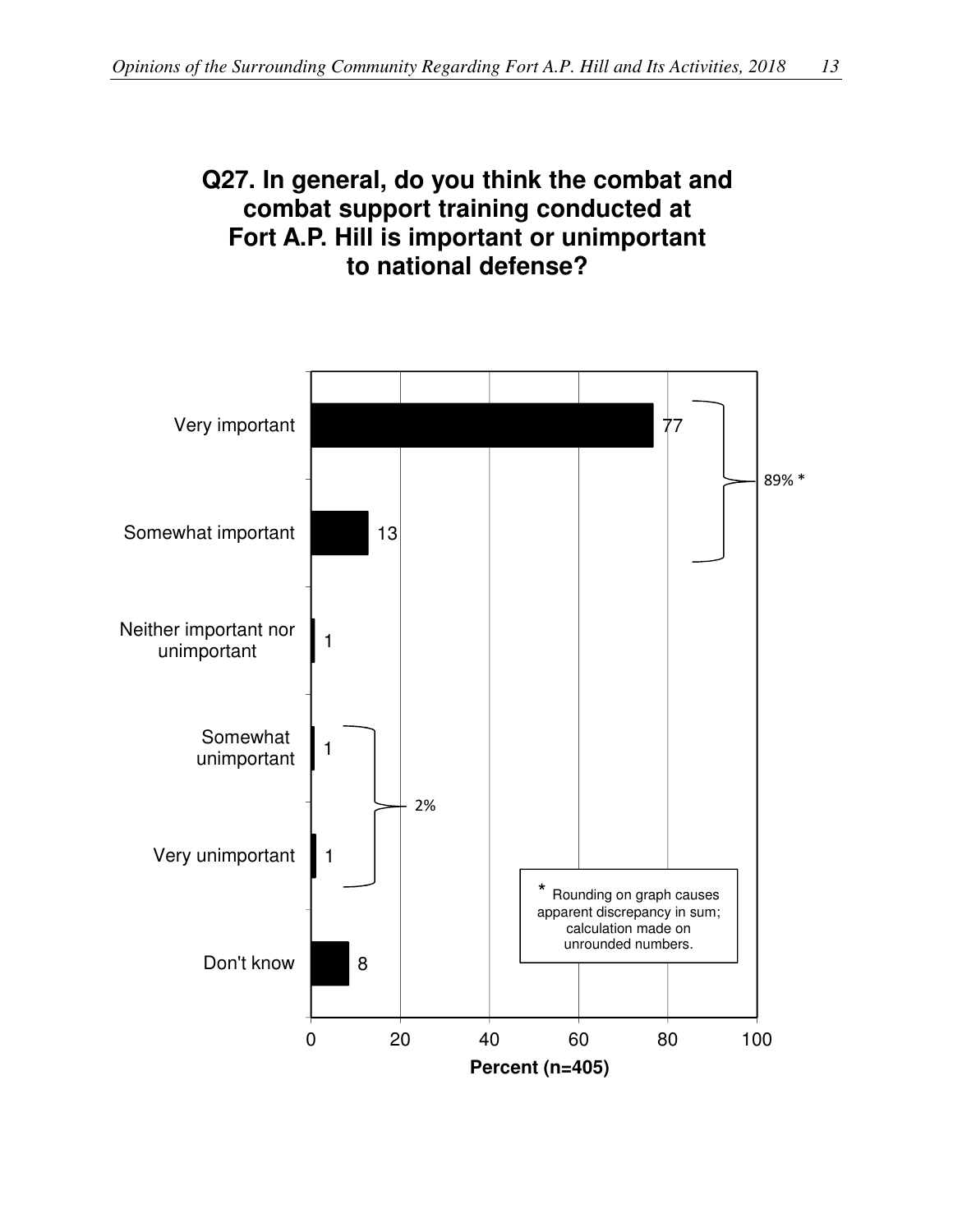

### **Q27. In general, do you think the combat and combat support training conducted at Fort A.P. Hill is important or unimportant to national defense?**

|             | 2009 | 2011 | 2012<br>201J | 301 C<br>2010 | 2010<br>2010 |
|-------------|------|------|--------------|---------------|--------------|
| Important   |      | 94   | 94           | ∩¬            | oσ           |
| Unimportant |      |      |              |               |              |

Rounding may cause apparent discrepancies in sums; calculations made on unrounded numbers.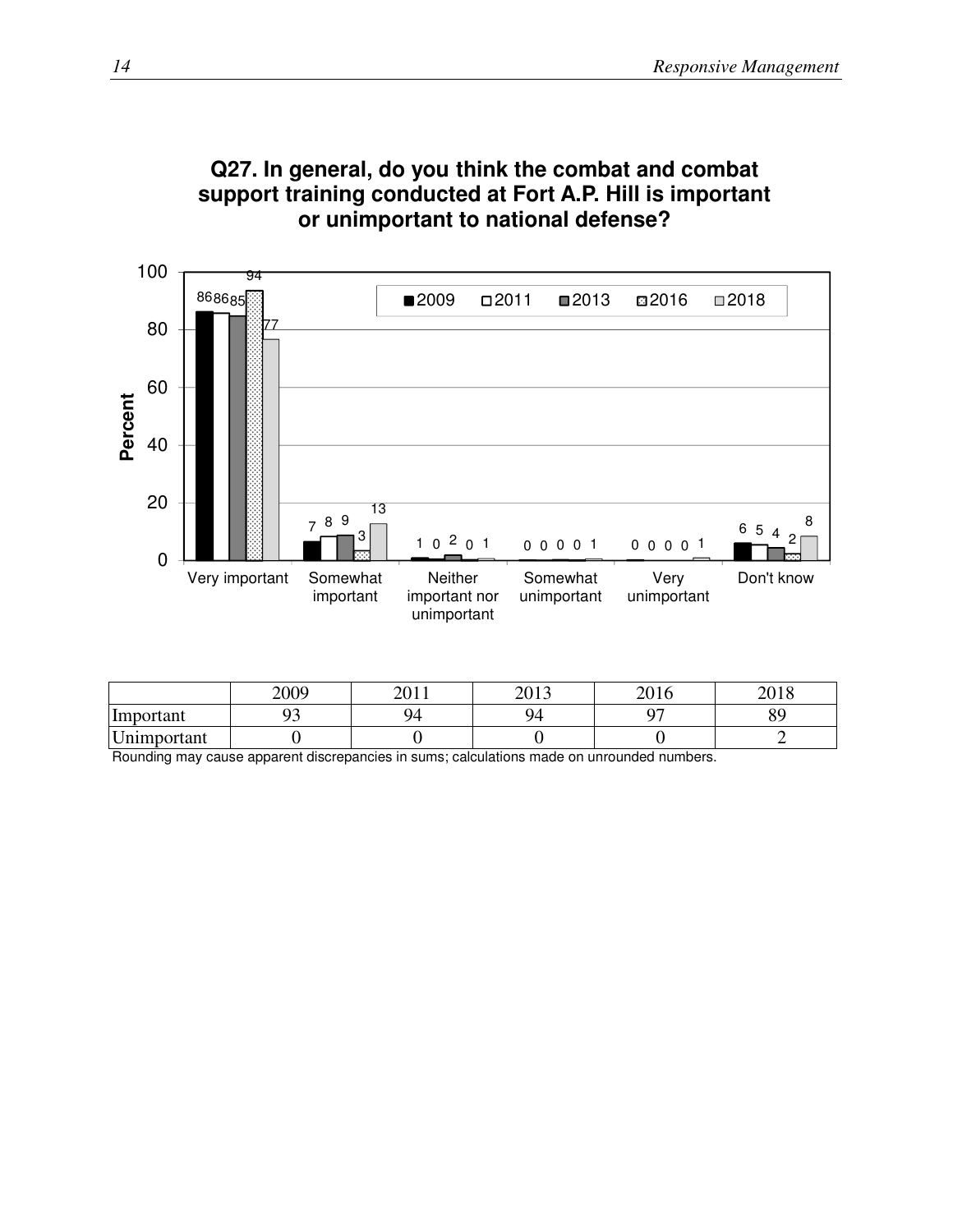## **OPINIONS ON THE EFFECT THAT FORT A.P. HILL HAS ON THE COMMUNITY AND EFFORTS TO REDUCE CONFLICTS WITH THE COMMUNITY**

- $\triangleright$  The overwhelming majority of residents (88%) agree that Fort A.P. Hill is a good neighbor to the surrounding communities, with 69% *strongly* agreeing.
	- Overall agreement has been fairly constant over the survey years.
- $\triangleright$  About three quarters of residents (76%) say that military or civilian personnel associated with Fort A.P. Hill have a positive impact on the surrounding communities, while only  $1\%$  say that they have a negative impact.
	- The percentage saying *positive* in 2018 (76%) is right in the middle of the range of the previous surveys, which went from 72% in 2009 to 80% in 2016.
- $\triangleright$  More than two thirds of residents (68%) were *not* aware before the survey that incompatible development on the borders of Fort A.P. Hill is a potential issue, and slightly less (57%) were *not* aware before the survey that incompatible development near military installations is an issue nationwide.
	- The percentage saying *yes* in 2018 regarding the borders of Fort A.P. Hill establishes the low end of the range at 30%; the high end of the range was in 2016 (37%), with the rest of the years ranging from 32% to 34%.
	- When considering installations nationwide, the percentage saying *yes* in 2018 (36%) is consistent with all other survey years, which range from 33% to 37%.
- $\triangleright$  A majority of residents (57%) would support efforts to reduce incompatible development near the borders of Fort A.P. Hill, with 29% *strongly* supporting such efforts. Only 8% would oppose. The remaining residents responded neutrally or did not know.
	- The percentage of residents in 2018 who said that they supported efforts to reduce incompatible development near the borders of Fort A.P. Hill matched the previous low  $(57\%)$ ; however, the percentage in opposition in 2018 (8%) is the lowest it has been of all five surveys in the trends analysis. So less support this year does not equal more opposition, just more *neither* and *don't know* responses.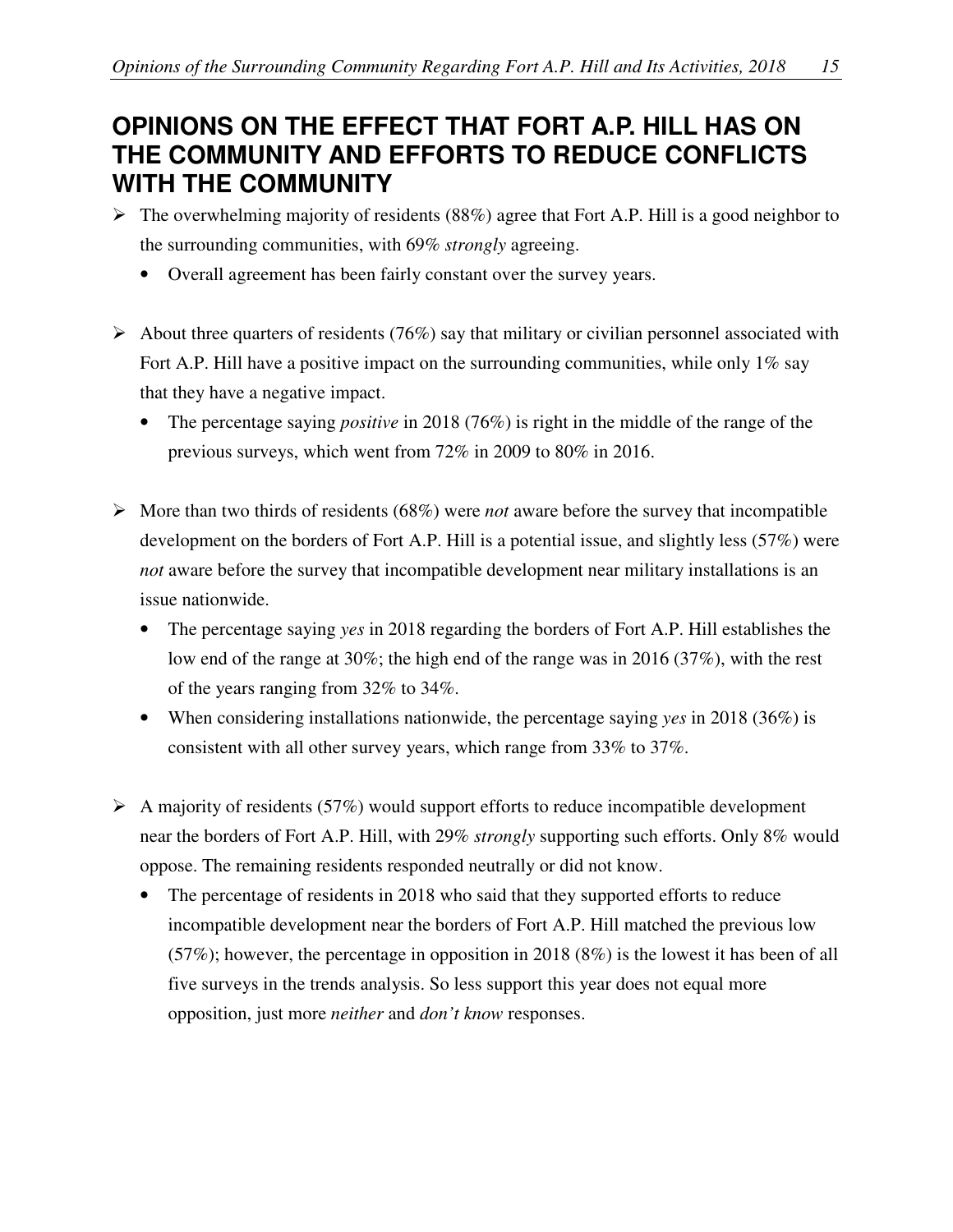- $\triangleright$  Residents were asked about their support for or opposition to five measures (presented in random order to eliminate order bias in the survey) that could be taken to reduce incompatible development near Fort A.P. Hill. This is in addition to their support for or opposition to efforts to reduce incompatible development overall, which was reported above but is shown on the graph of this series of questions for comparison. The five measures that were asked about are as follows:
	- Zoning regulations to preserve the rural character of the land surrounding Fort A.P. Hill.
	- A comprehensive plan that designates land adjacent to Fort A.P. Hill for rural/agricultural use.
	- A comprehensive plan that limits high-density residential development adjacent to Fort A.P. Hill.
	- Money and tax advantages to willing landowners for establishing conservation easements.
	- The local government purchasing development rights from willing landowners to preserve the rural character of the area.
- $\triangleright$  Of the five measures discussed above, the most support overall is for zoning regulations in the area surrounding Fort A.P. Hill (56% *strongly* support, and 77% of residents support this measure overall) and a comprehensive plan that designates land adjacent to Fort A.P. Hill for rural/agricultural use (53% *strongly* support, 80% support overall).
	- All other measures also have a majority in support of them. It is notable that all the specific measures, compared to the overall but non-specific wording, "efforts to reduce incompatible development," garnered more support. In other words, residents were more willing to support a specific action than an open-ended but non-specific action.
		- o Compared to the percentage of residents who supported these measures in other years, the percentages of residents in support in 2018 are similar for all items but one: limiting high-density development had its lowest support in 2018.
- The survey asked about awareness of the Fort A.P. Hill Joint Land Use study: just over a quarter of residents (27%) had heard of it prior to the survey.
	- This question was newly asked in 2016; the percentages are nearly the same in 2018 as in 2016.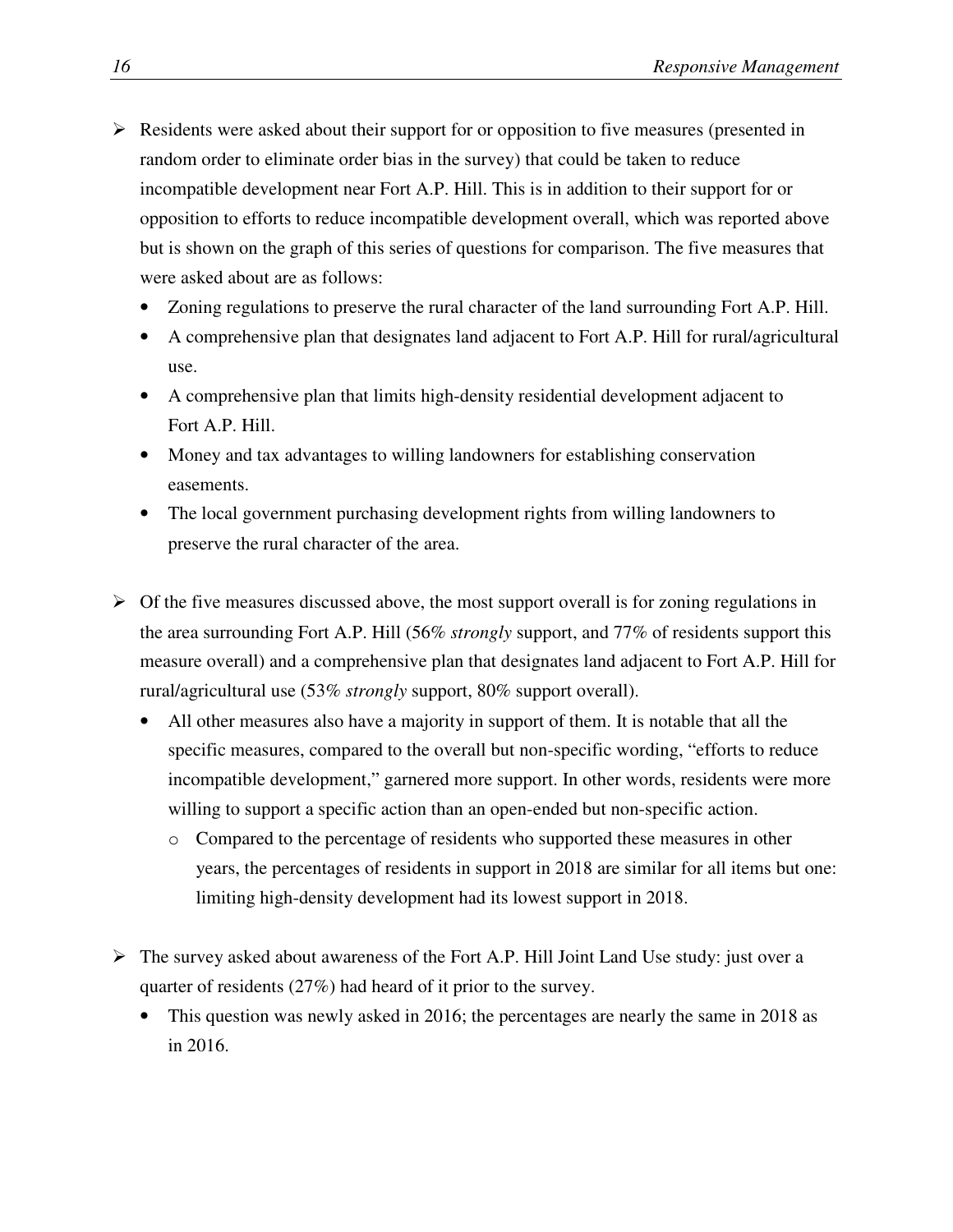## **Q28. Overall, do you agree or disagree that Fort A.P. Hill is a good neighbor to the surrounding communities?**

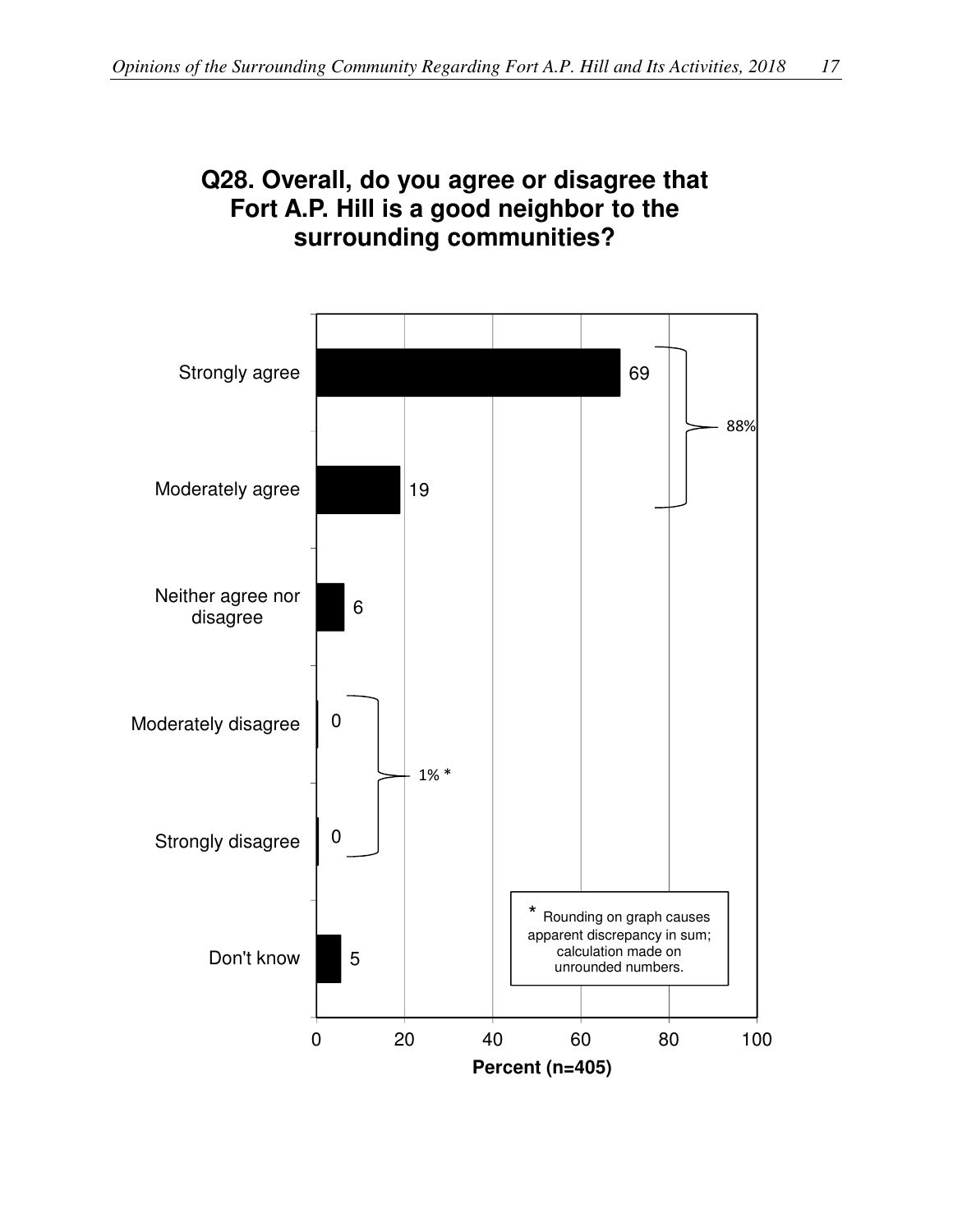

|                | 2009<br>∠∪∪. | $\bigcap$ 1 1<br>2011 | 2012<br>201J        | 2016<br>2010     | 2010<br>2010        |
|----------------|--------------|-----------------------|---------------------|------------------|---------------------|
| Agree          | ∩≏           | 90                    | $\sim$ $\sim$<br>oυ | ∩∩<br>. <u>.</u> | $\Omega$<br>$\circ$ |
| r.<br>Disagree |              |                       |                     |                  |                     |

Rounding may cause apparent discrepancies in sums; calculations made on unrounded numbers.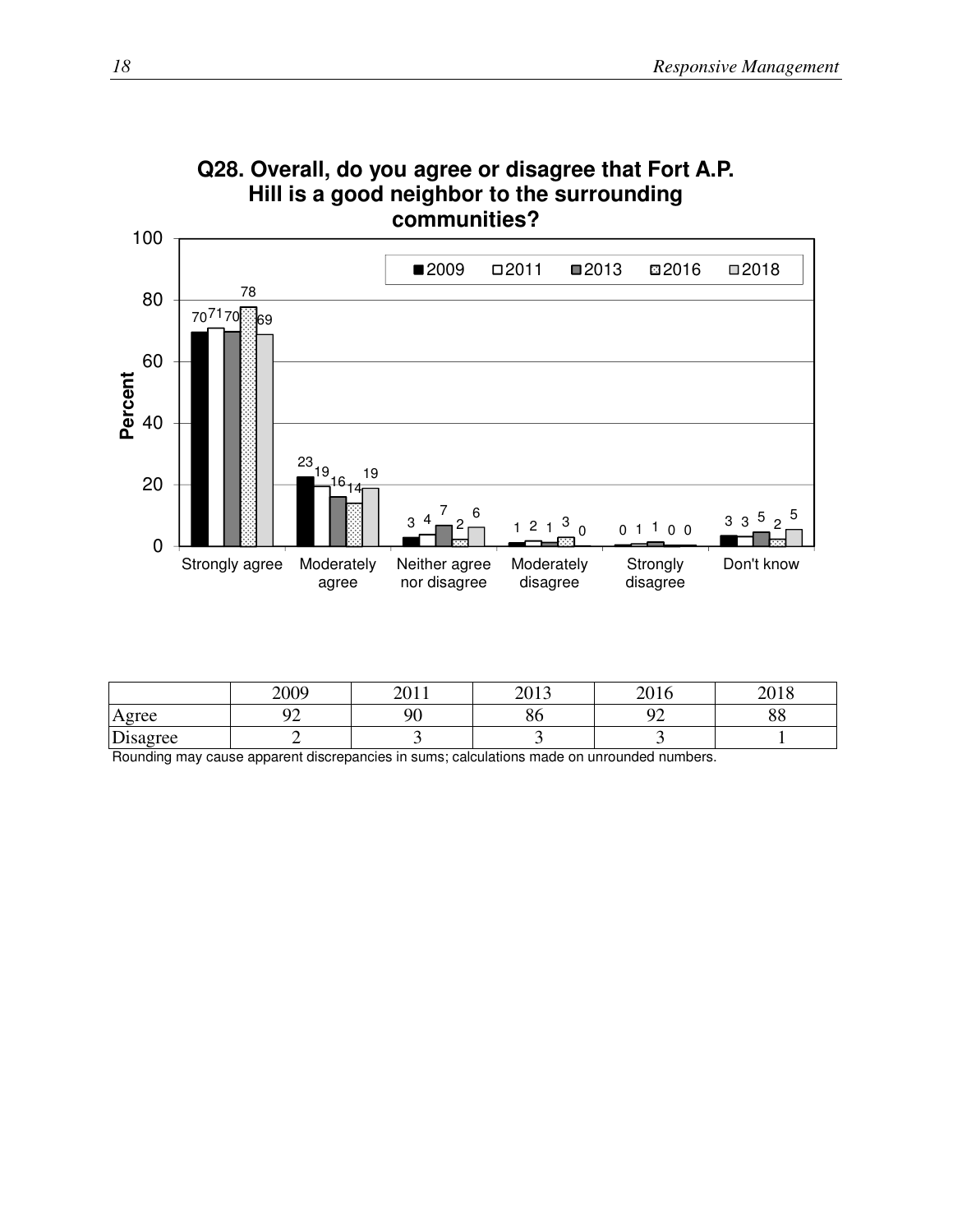## **Q54. Would you say that the military or civilian personnel from Fort A.P. Hill have a positive impact, a negative impact, or no impact on the surrounding communities?**

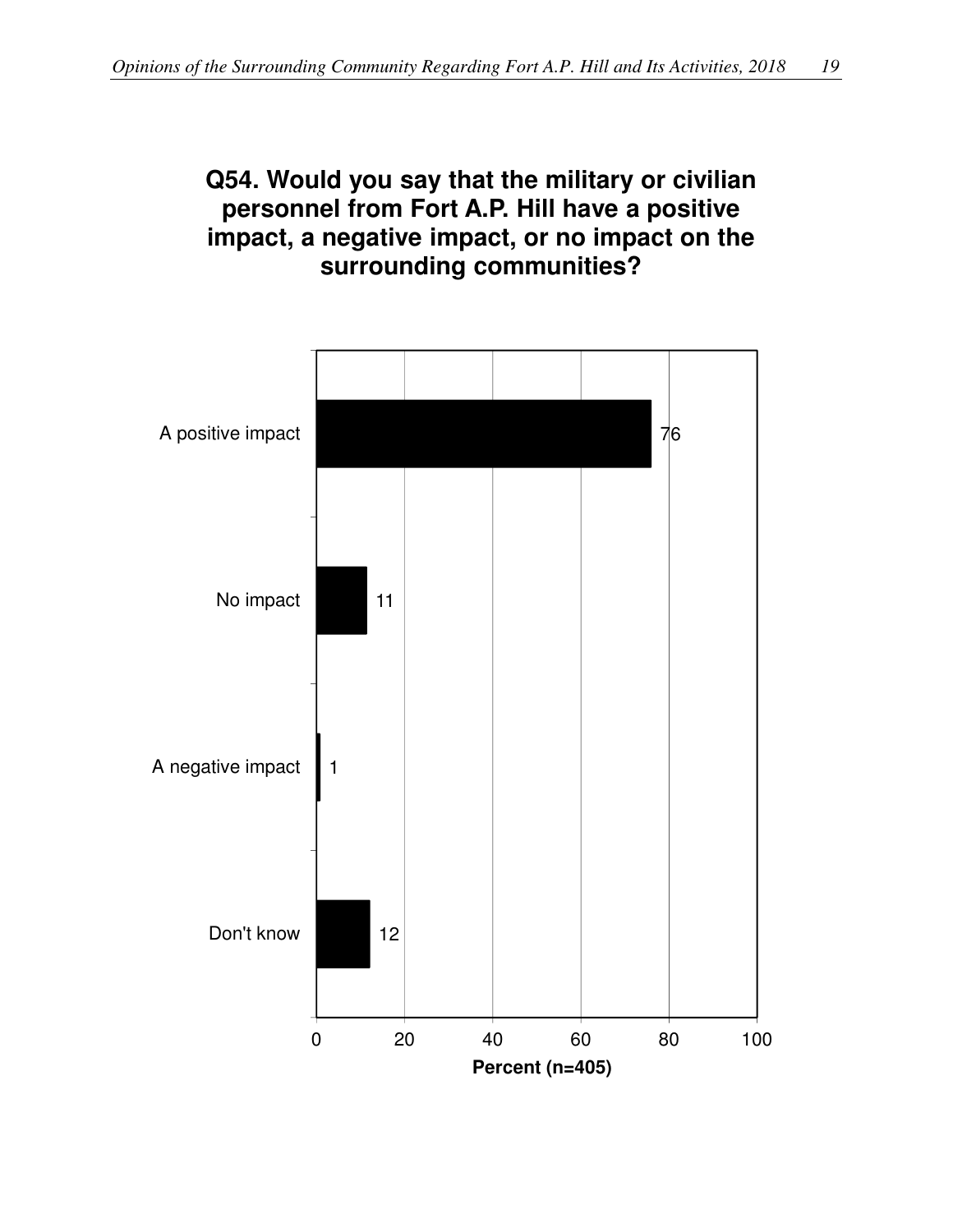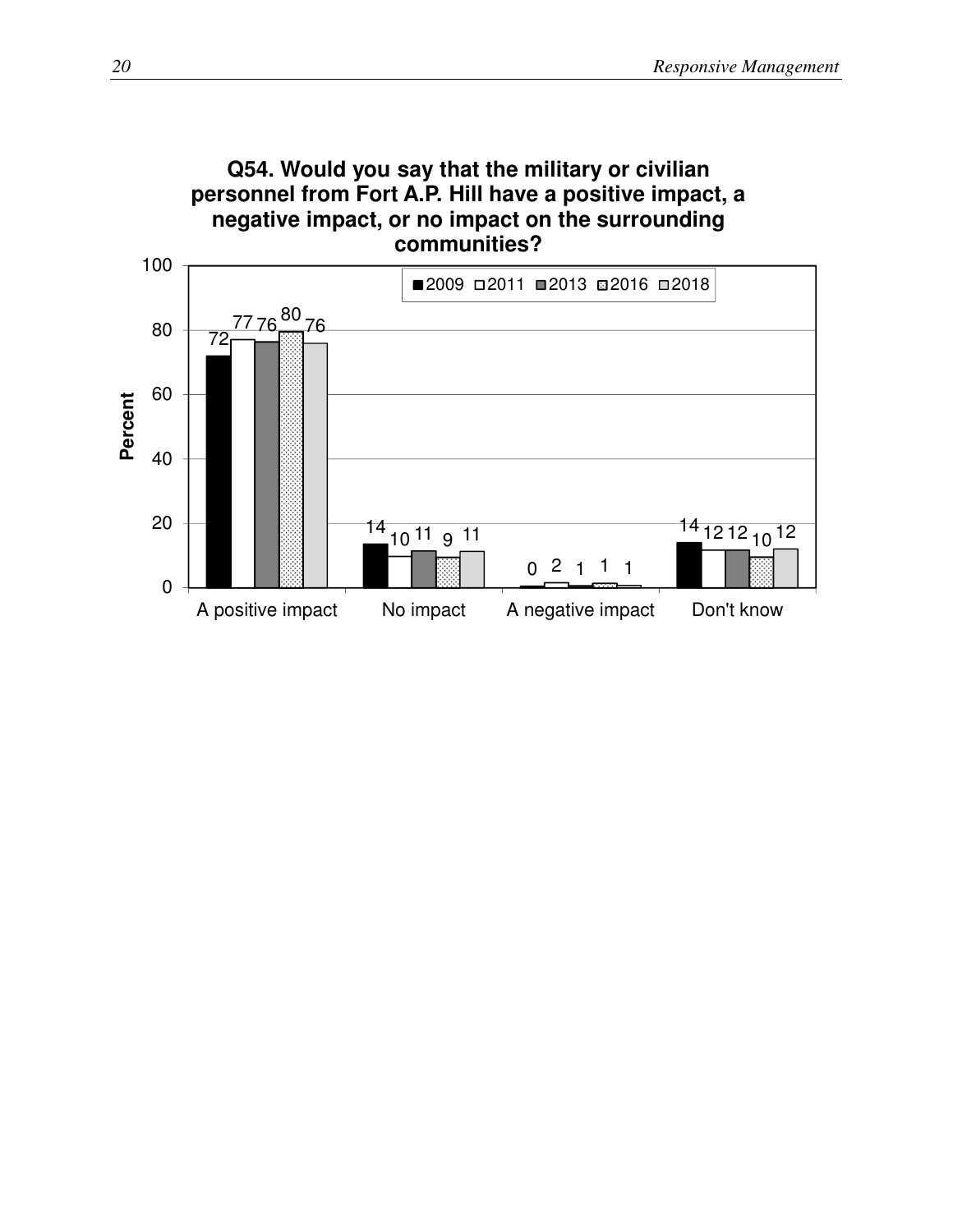## **Q55. Before this survey, were you aware that incompatible development on the borders of Fort A.P. Hill is a potential issue?**

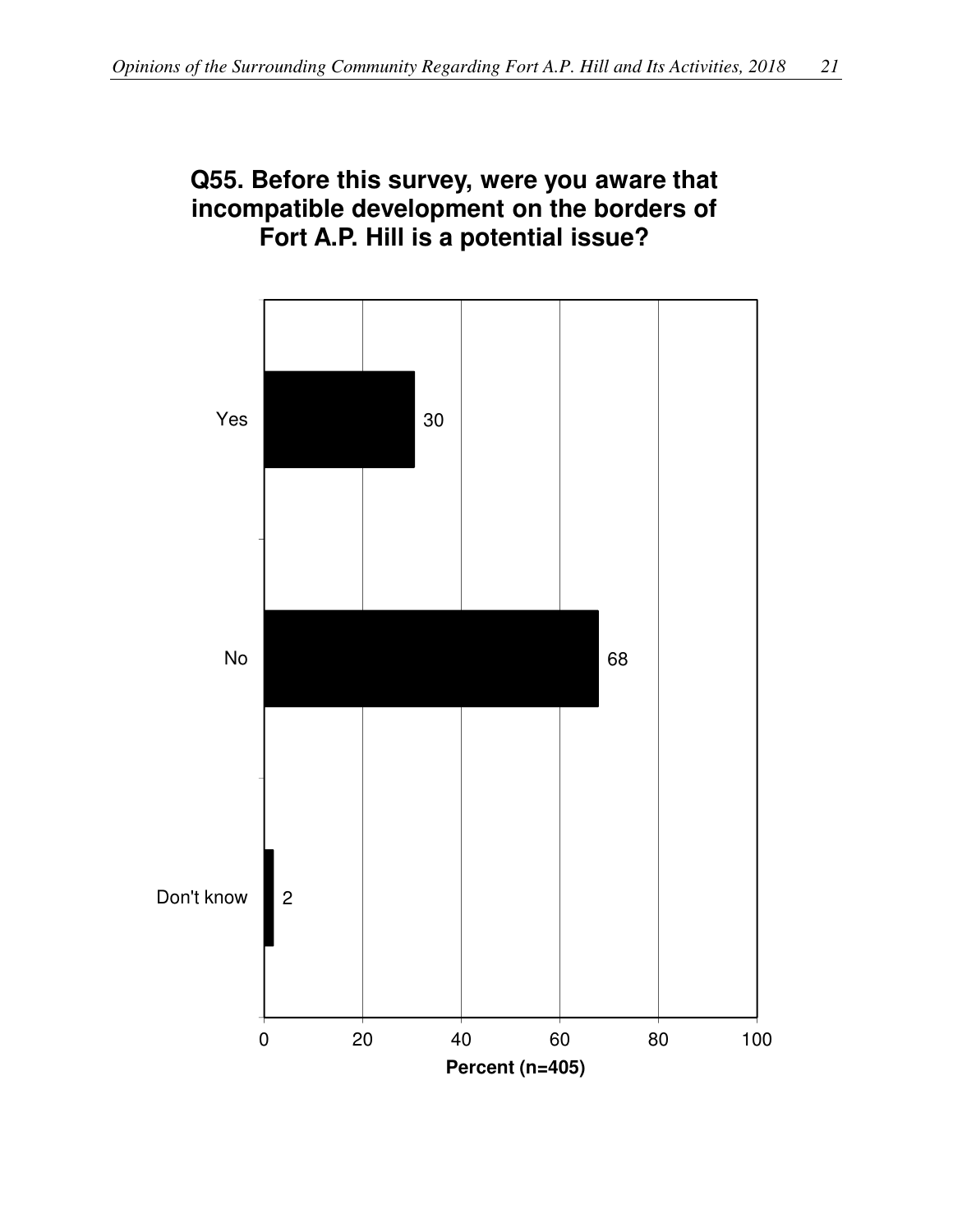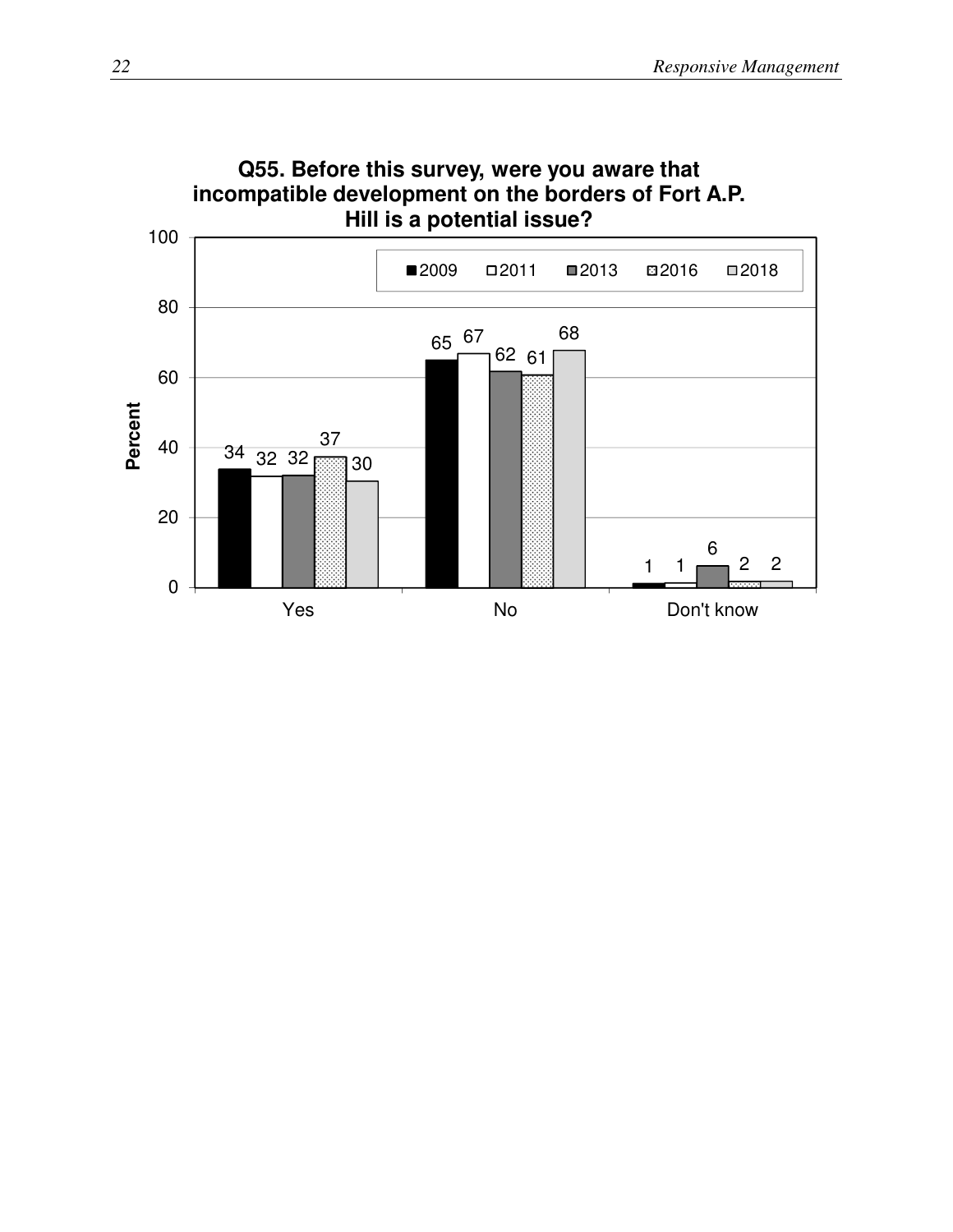## **Q56. Before this survey, were you aware that incompatible development near military installations is an issue nationwide?**

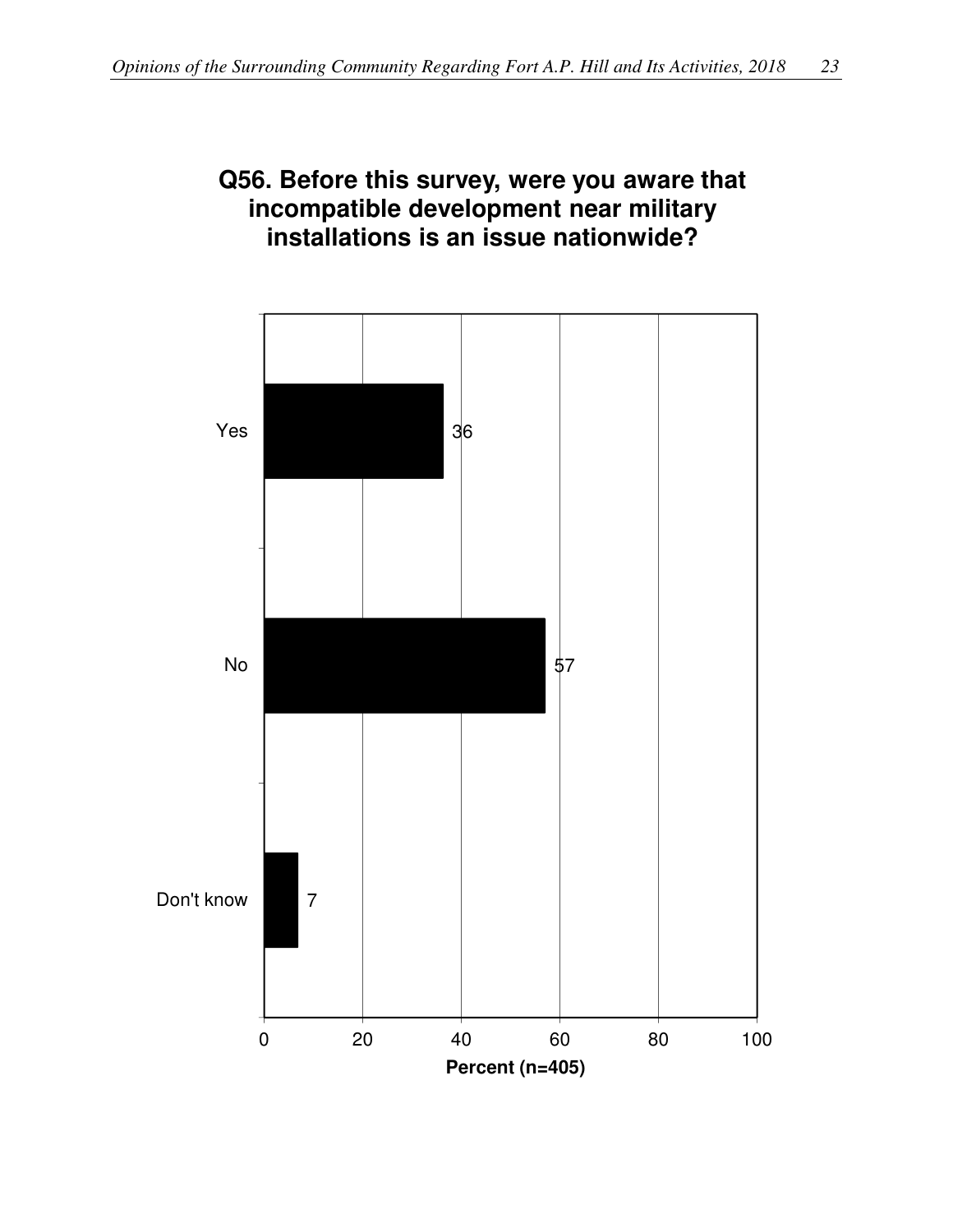

**Q56. Before this survey, were you aware that incompatible development near military installations is**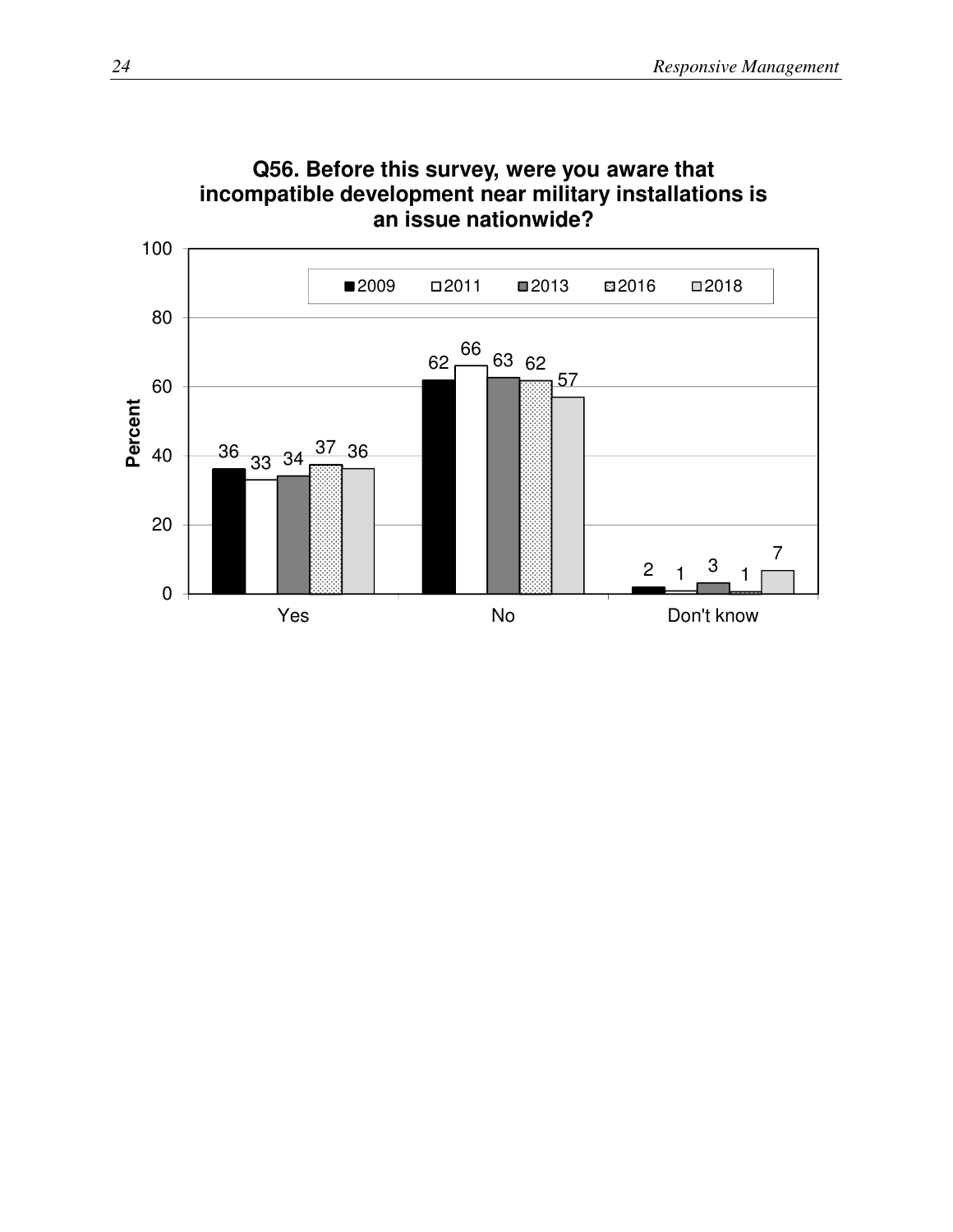

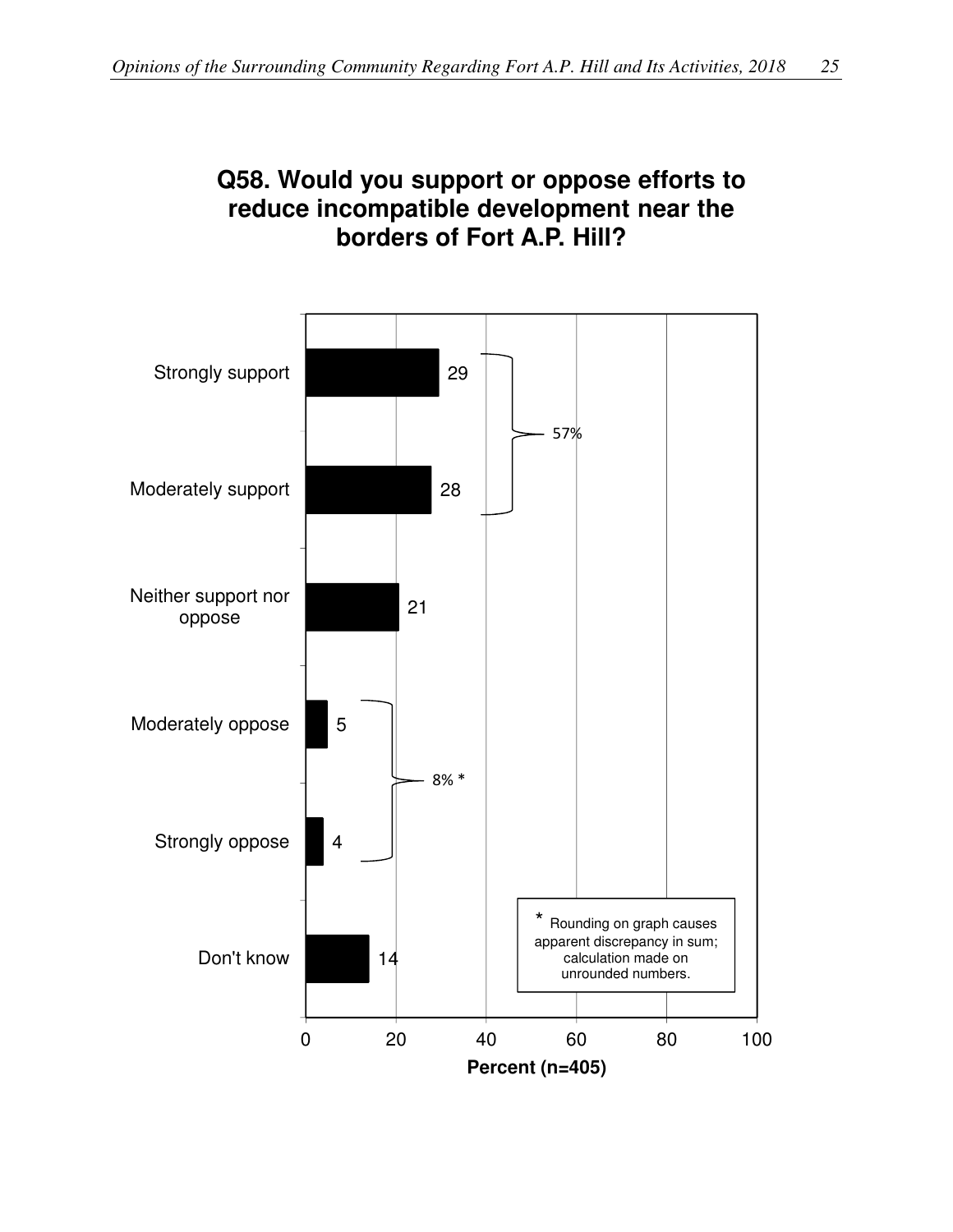

|            | 2009 | 2011<br>∠∪ | 2012<br>201J | 2016<br>2010 | 0.10<br>2010 |
|------------|------|------------|--------------|--------------|--------------|
| Support    | JO   | $\sqrt{2}$ | $ -$         | ∪≂           | $ -$         |
| Opposition | ∸    |            |              |              |              |

Rounding may cause apparent discrepancies in sums; calculations made on unrounded numbers.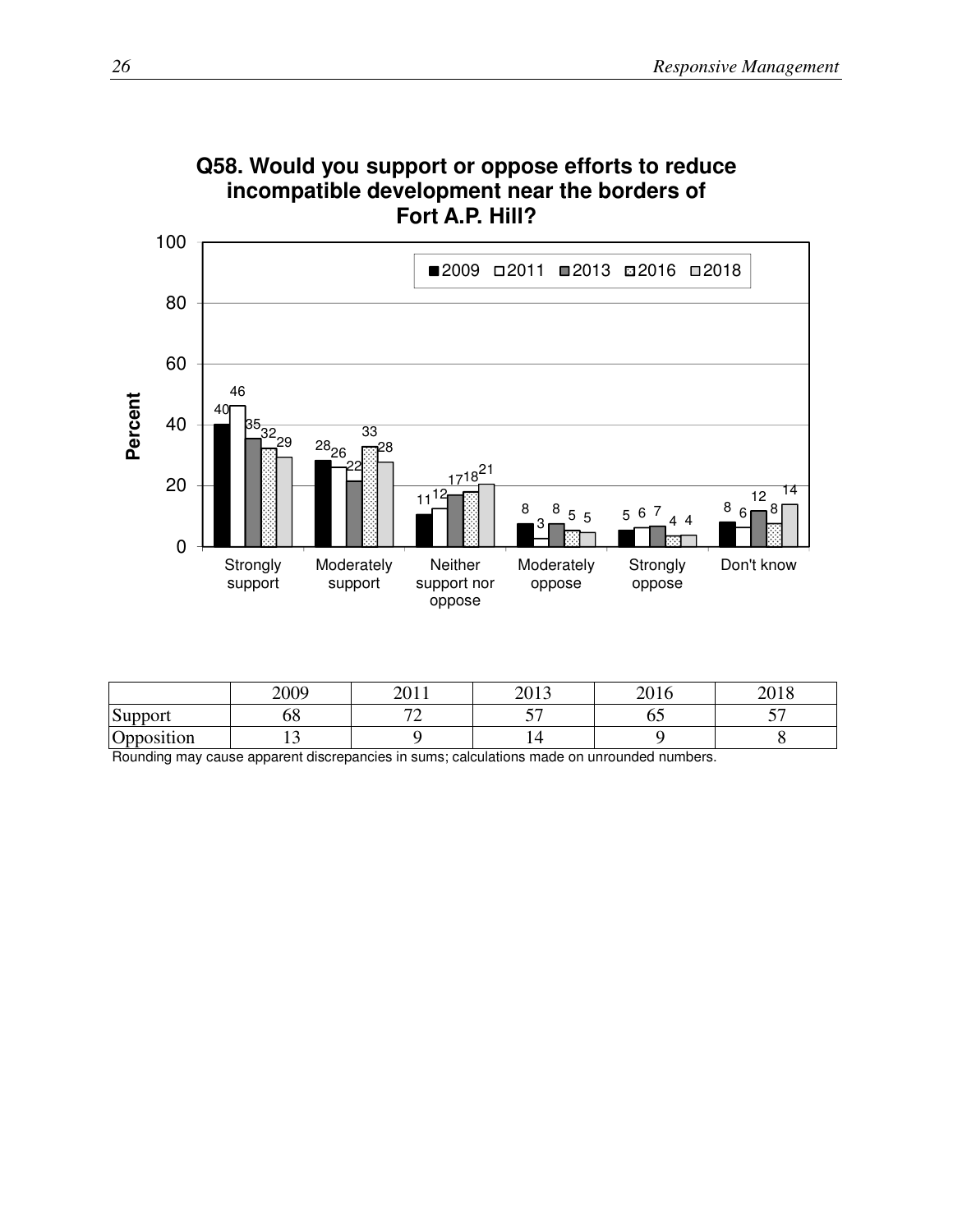Sums are shown for support and opposition below each bar. Results regarding support/opposition to efforts overall that were reported on their own are also shown on this graph for comparison.

# **Q58-63. Percent of residents who support or oppose the following measures that may be considered to reduce incompatible development near the borders of Fort A.P. Hill.**

| ■Strongly support            |
|------------------------------|
| □ Moderately support         |
| ■ Neither support nor oppose |
| □ Moderately oppose          |
| ■Strongly oppose             |
| <b>□</b> Don't know          |

Rounding on graph causes apparent discrepancy in sum; calculation made on unrounded numbers.

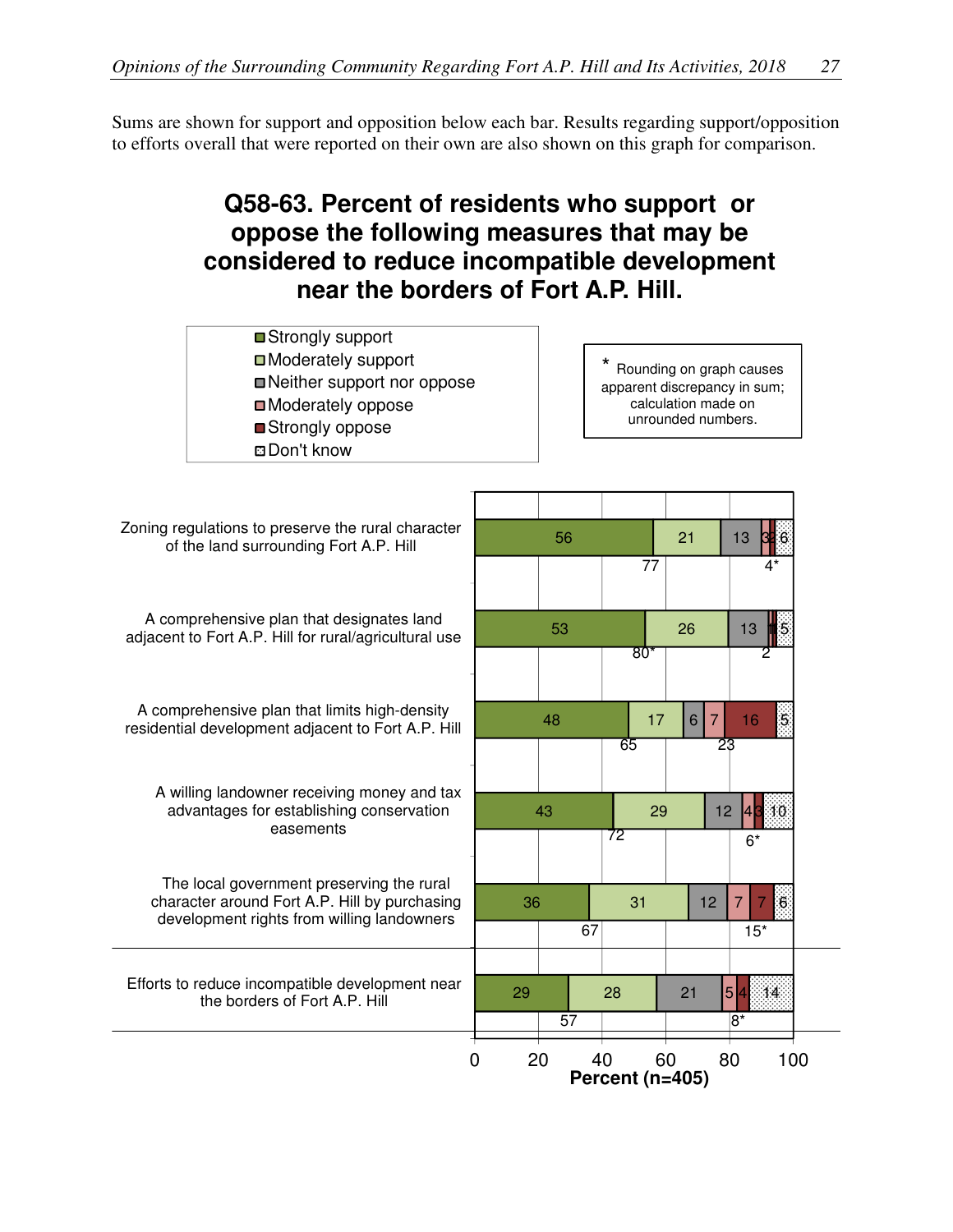



**Q60. Would you support or oppose a comprehensive plan that designates land adjacent to Fort A.P. Hill for rural/agricultural use?**

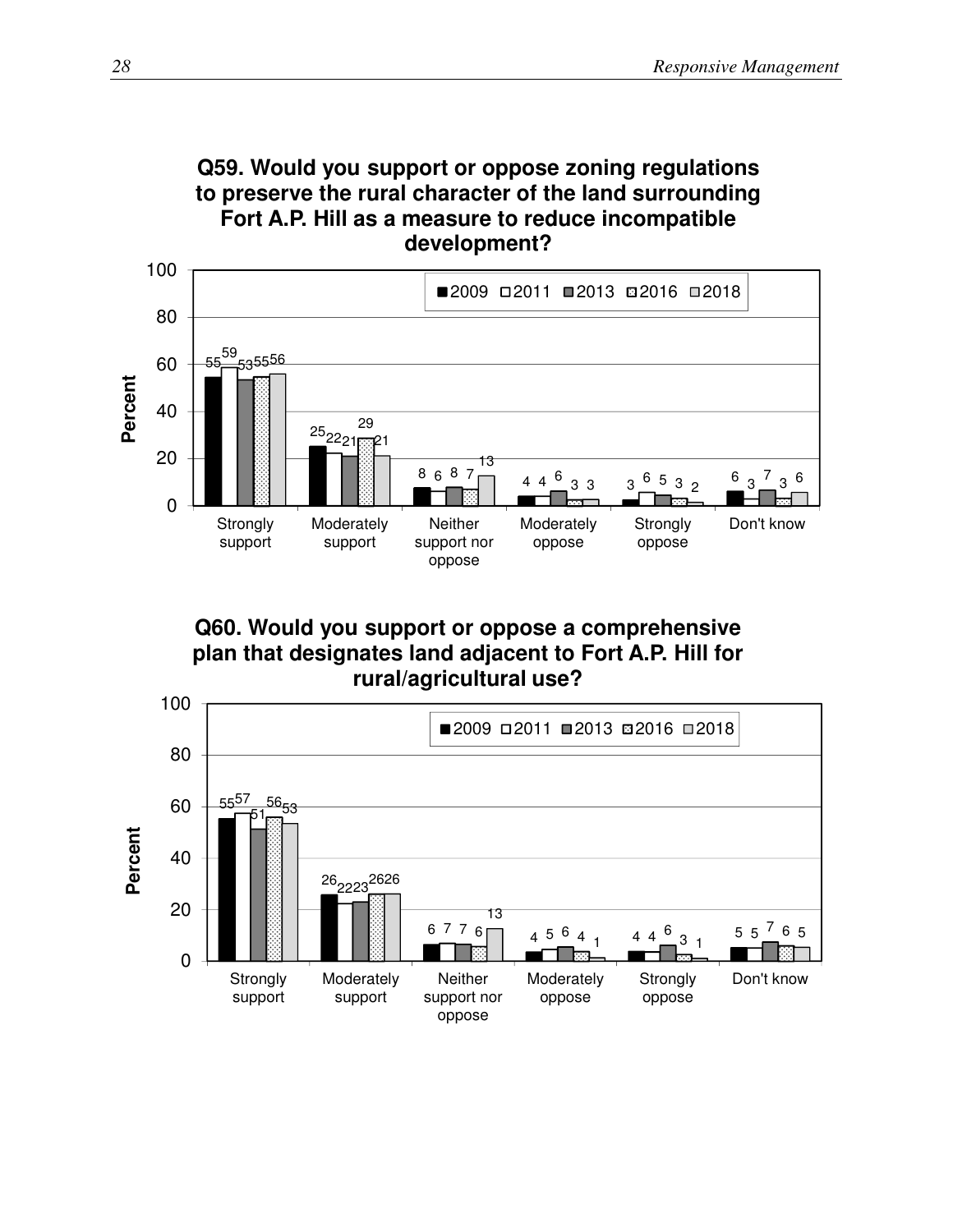**Q61. Would you support or oppose a comprehensive** 



**Q62. Would you support or oppose a willing landowner receiving money and tax advantages for establishing conservation easements, as a measure to reduce incompatible development and preserve rural, agricultural land?**

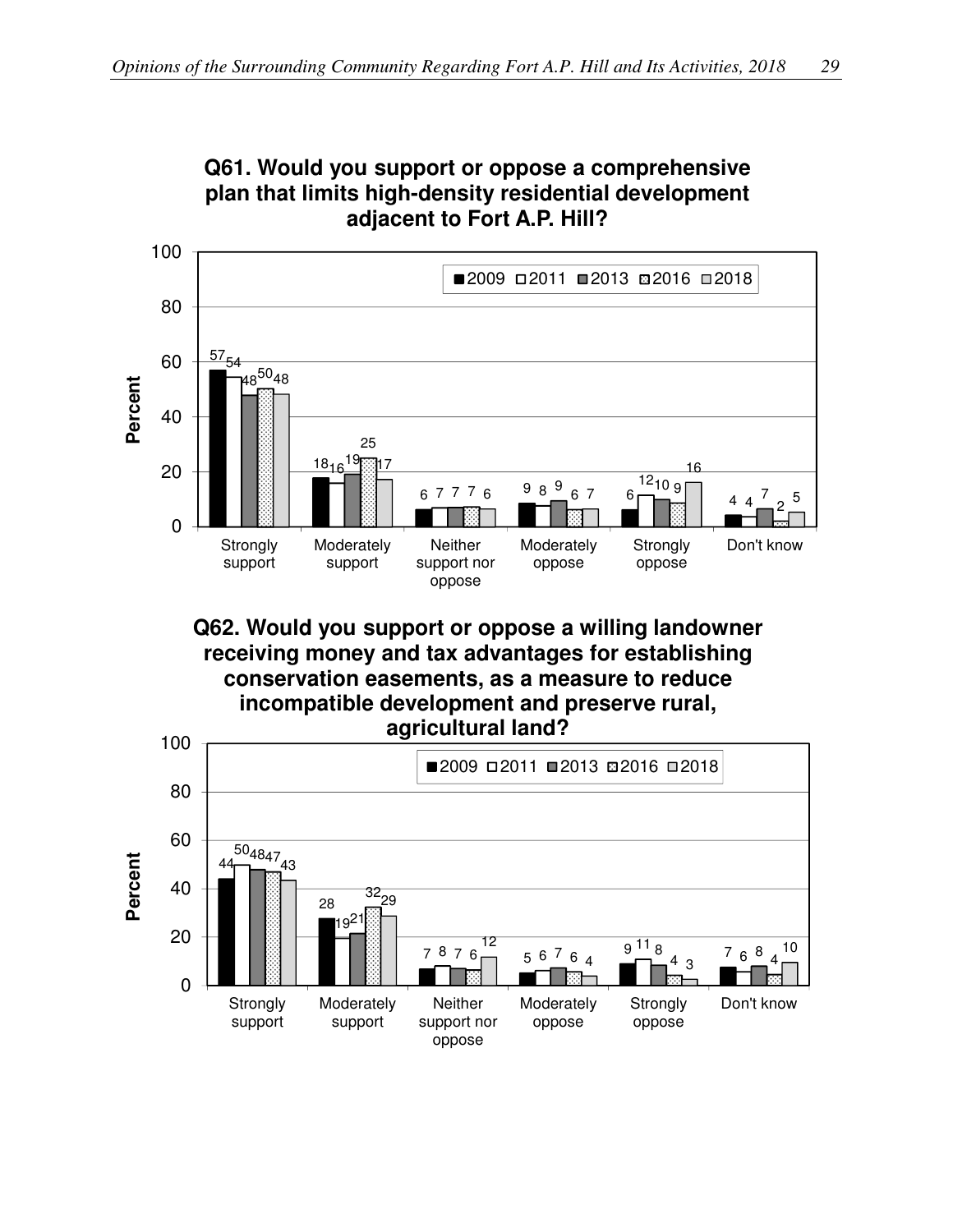



|                       |            | 2009 | 2011 | 2013 | 2016 | 2018 |
|-----------------------|------------|------|------|------|------|------|
| Q59. Zoning regs. re: | Support    | 80   | 81   | 75   | 84   | 77   |
| rural                 | Opposition |      | 10   | 11   |      |      |
| Q60. Comp. plan re:   | Support    | 81   | 80   | 74   | 82   | 80   |
| rural and ag. use     | Opposition |      | 8    | 12   |      |      |
| Q61. Comp. plan re:   | Support    | 75   | 70   | 67   | 75   | 65   |
| high-density dev.     | Opposition | 15   | 19   | 19   | 15   | 23   |
| Q62. Tax advantages   | Support    | 72   | 69   | 69   | 79   | 72   |
| for cons. easements   | Opposition | 14   | 17   | 16   | 10   | h    |
| Q63. Govt. purchase   | Support    | 67   | 69   | 67   | 68   | 67   |
| dev. rights           | Opposition | 15   | 15   | 21   | 21   | 15   |

Rounding may cause apparent discrepancies in sums; calculations made on unrounded numbers.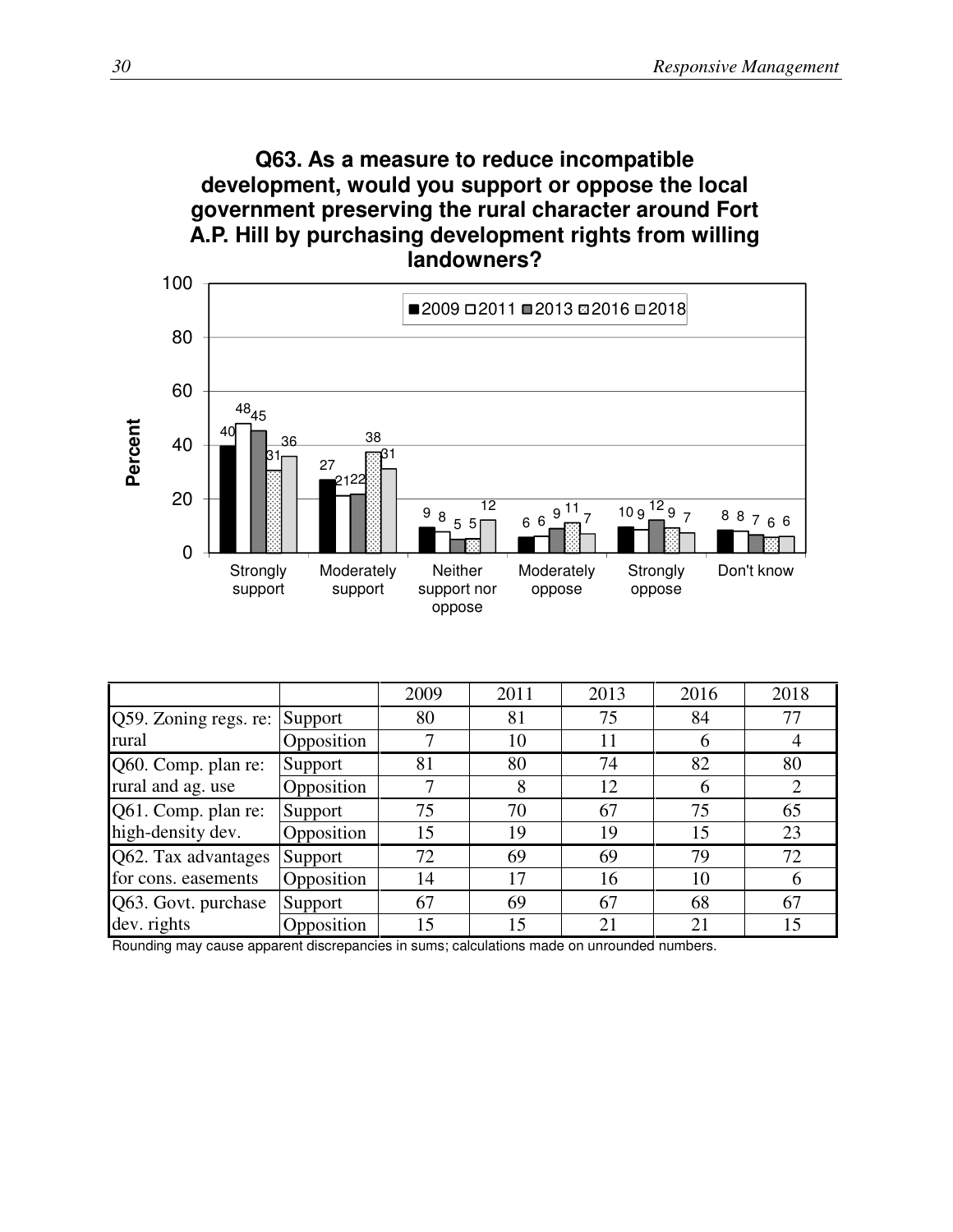

#### **Q57. Before this survey, had you ever heard of the Fort A.P. Hill Joint Land Use study?**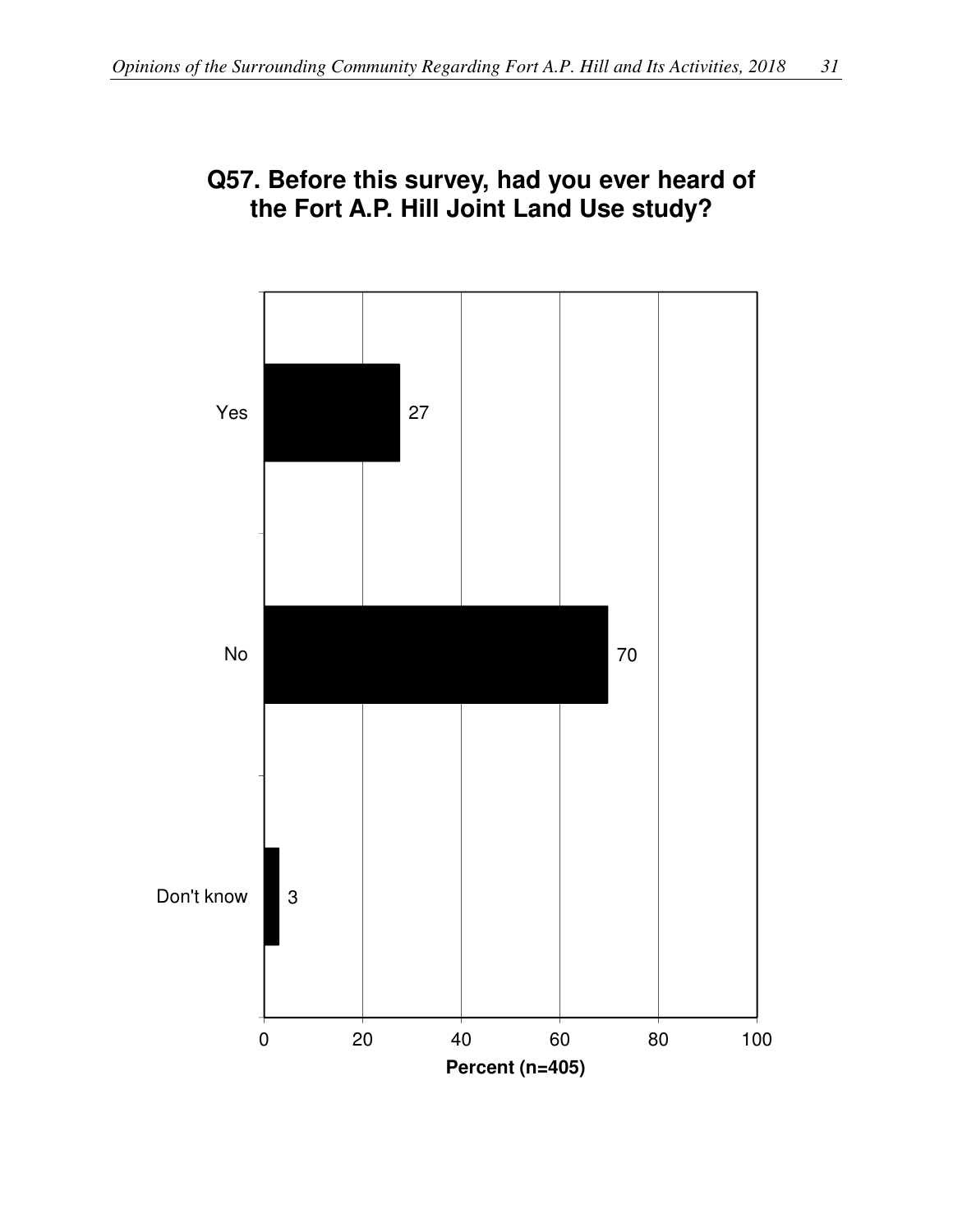

**Q57. Before this survey, had you ever heard of the Fort A.P. Hill Joint Land Use study?**

Previous survey years are not shown because this question was first asked in 2016.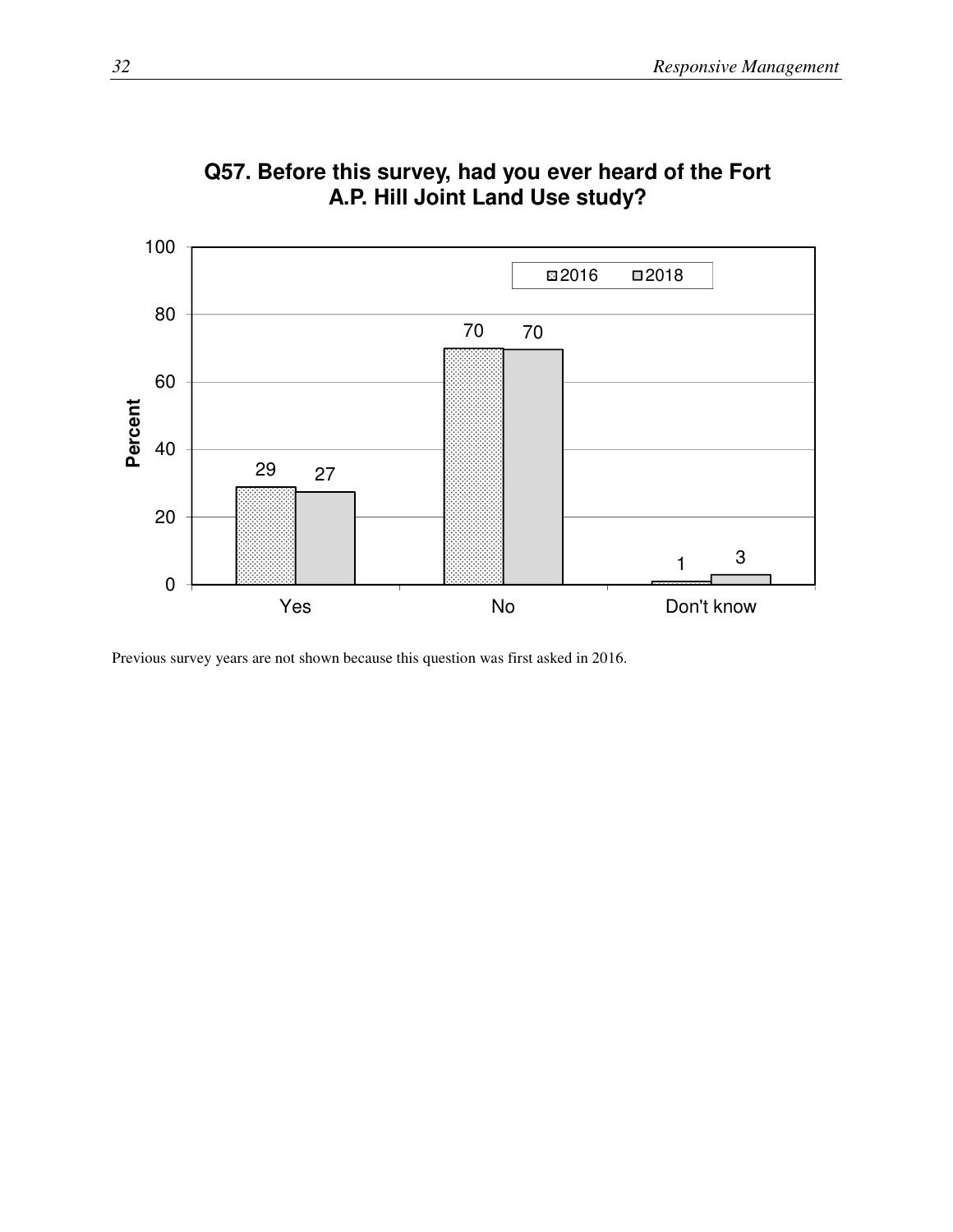# **NOISE AT FORT A.P. HILL**

- While three quarters of residents (74%) say that noise from Fort A.P. Hill is *not* a problem, about a quarter (24%) indicate that noise is a problem. However, note that mostly it is considered a *minor* problem rather than a *major* problem.
	- The trends analysis found that 2018 had the lowest percentage of residents (24%) who said that noise is a problem; the high was in 2016, at 30%.
- $\triangleright$  The frequency of noise disturbances was also asked about. Just under three quarters of residents (73%) *rarely* or *never* experience noise disturbances from Fort A.P. Hill. On the other hand, 26% *always* or *sometimes* experience noise disturbances.
	- The trends analysis shows no directional trend, with always/sometimes varying from 24% to 36% (and 2018 being at the low end of that range) and rarely/never varying from 63% to 73% (and 2018—at 73%—being at the high end of that range, which was matched three times).
- $\triangleright$  Those who indicate that noise from Fort A.P. Hill is a major or minor problem most commonly name artillery exercises or explosions (62%), aircraft including helicopters (30%), and small weapons firing (25%) as the causes of the noise.
	- Trends show quite a lot of variation from year to year, with little overall consistency, in this open-ended question.
- Among those who say that noise from Fort A.P. Hill is a *major* problem, shaking of the house is by far the most common response (75%), when residents are asked to name the specific effects, distantly followed by disturbance of sleep (41%).
	- Like the open-ended question above, the trends for this show quite a lot of variation.
- $\triangleright$  Regardless of whether they had experienced noise problems, all residents were asked about efforts to minimize noise. A large majority of residents (80%) think that Fort A.P. Hill does an *excellent* or *good* job of minimizing the effects of training noise on the surrounding communities. At the other end of the scale, 8% think it does a *fair* or *poor* job.
	- The trends found that 2018 was in the middle of the range of previous surveys.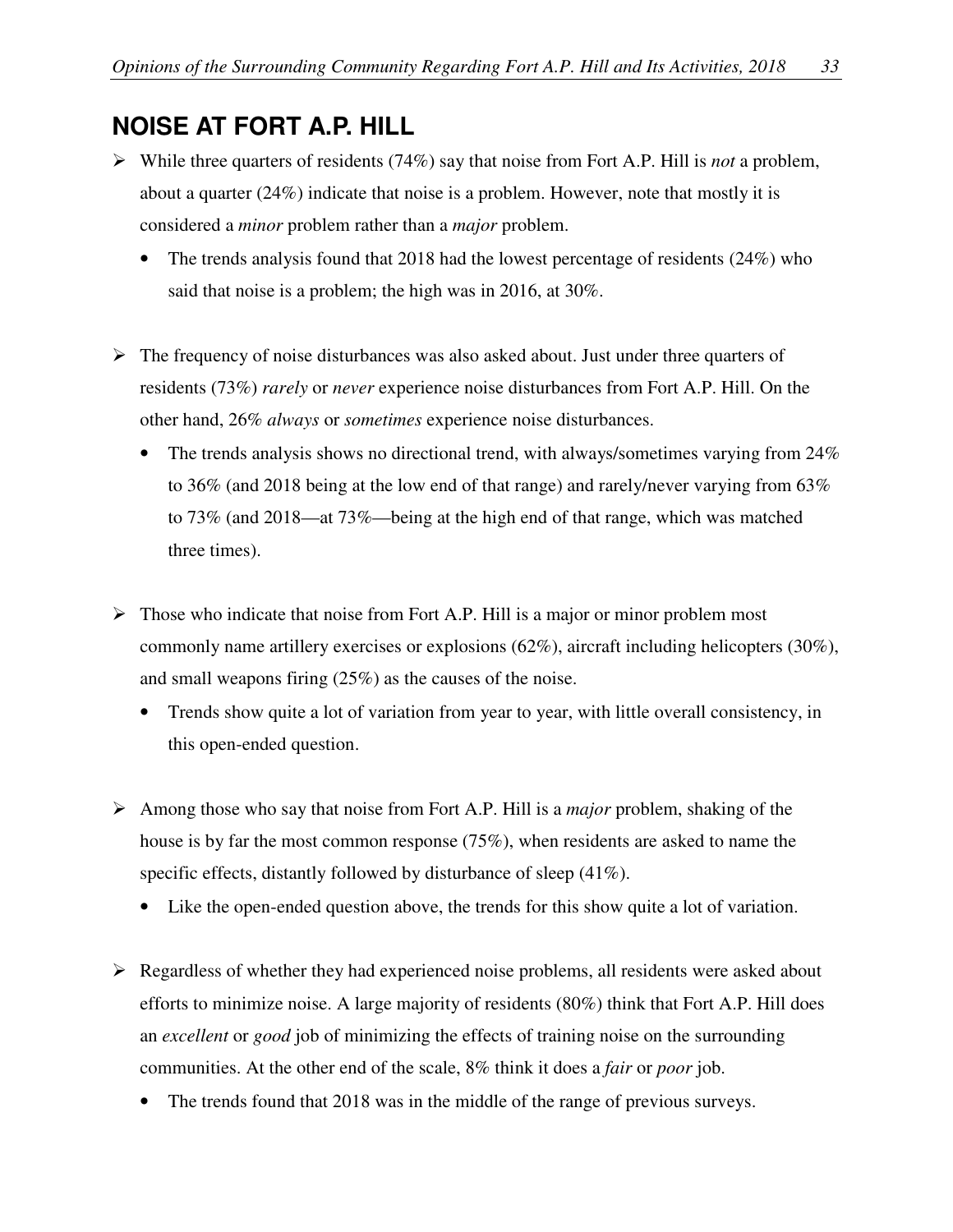#### **Q29. Would you say that noise from Fort A.P. Hill is a major problem, a minor problem, or not a problem?**

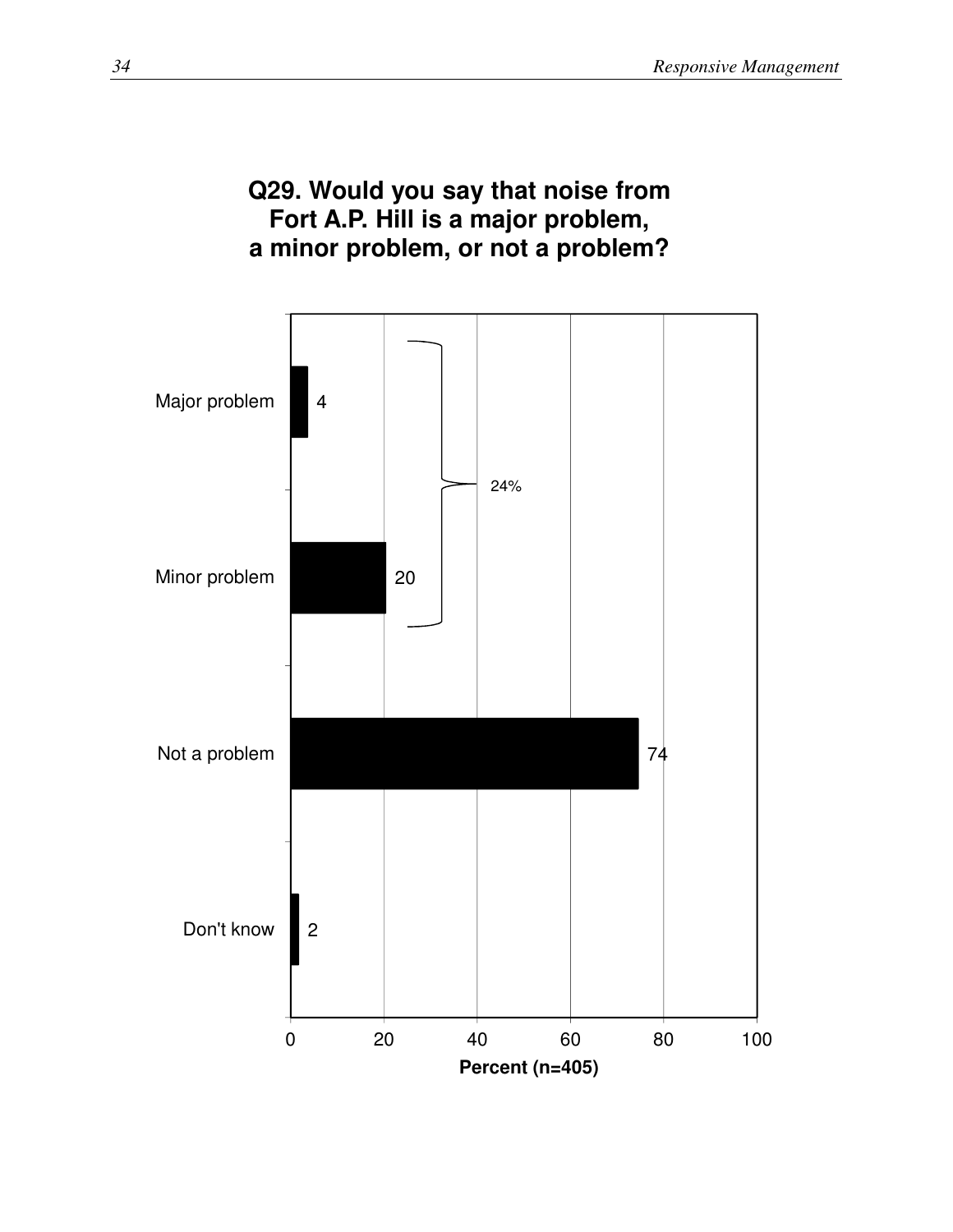

#### **Q29. Would you say that noise from Fort A.P. Hill is a major problem, a minor problem, or not a problem?**

|                                           | 2009      | 2011 | 2013      | 2016 | 2018 |
|-------------------------------------------|-----------|------|-----------|------|------|
| Overall<br>problem<br>(major or<br>minor) | ∩-.<br>رے | 28   | つつ<br>ا ک | 30   | 24   |

Rounding may cause apparent discrepancies in sums; calculations made on unrounded numbers.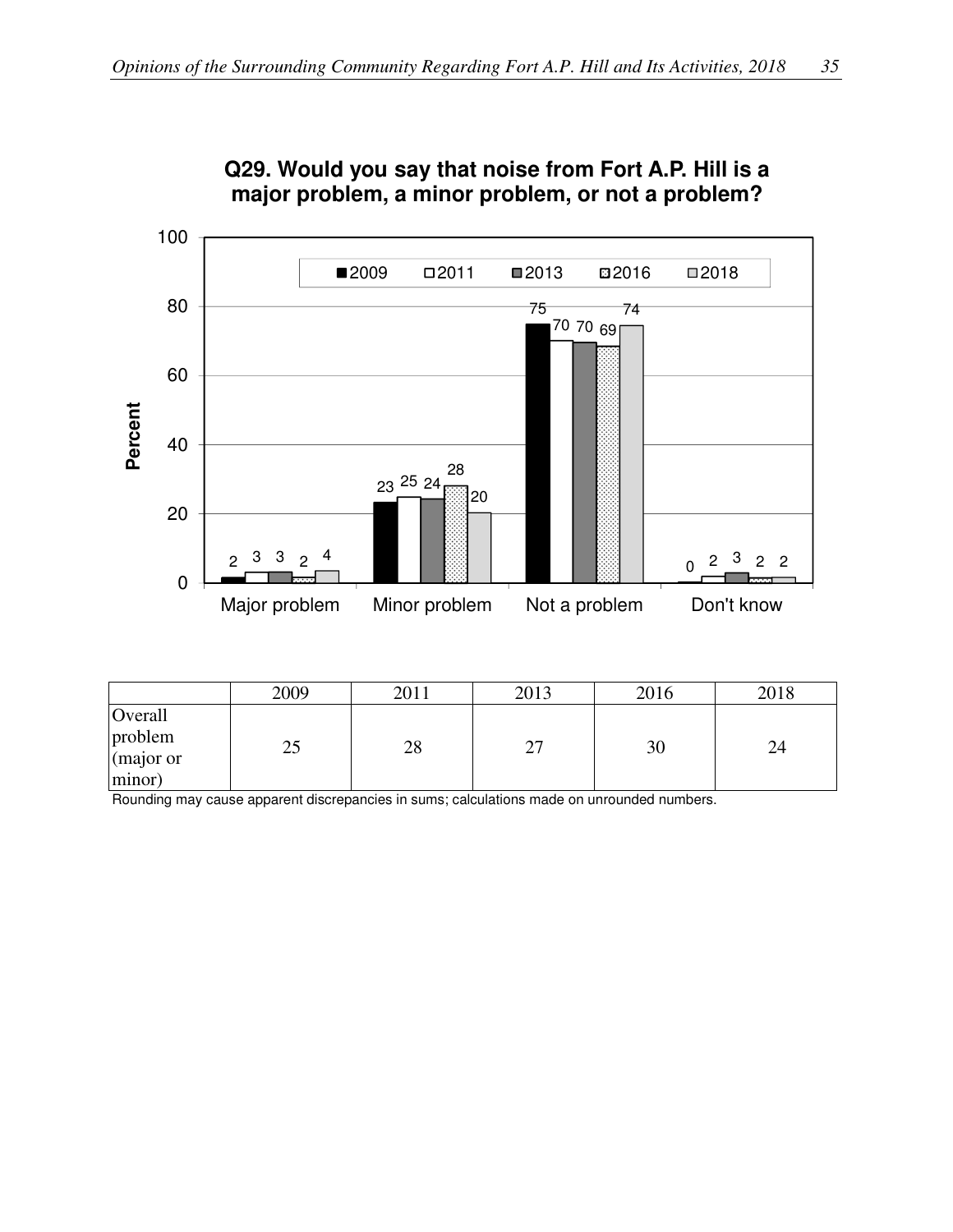#### **Q38. How frequently have you experienced noise disturbances from Fort A.P. Hill? Would you say that you are disturbed always, sometimes, rarely, or never?**

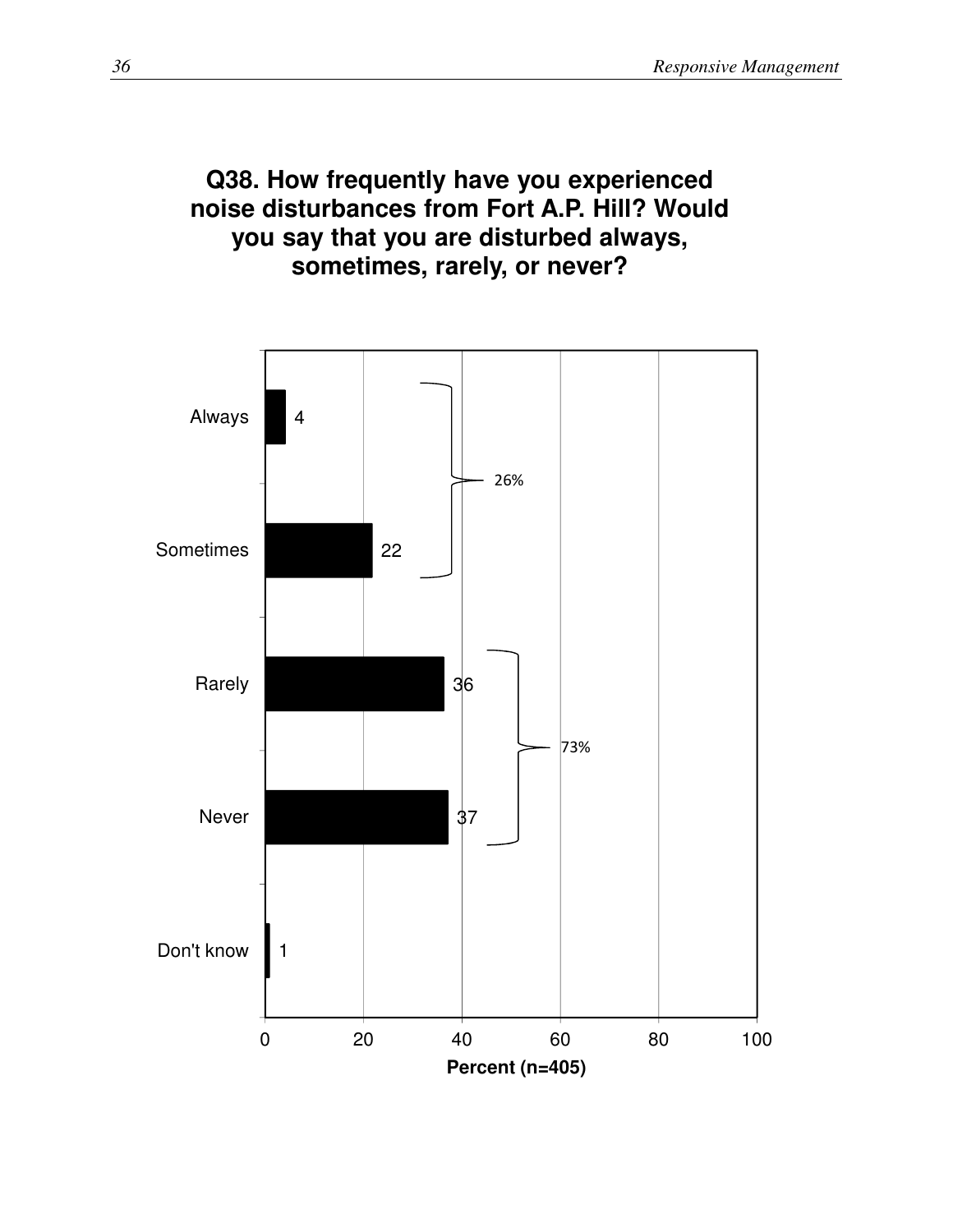**Q38. How frequently have you experienced noise** 



|                  | 2009     | 2011 | $\bigcap$ 1.2<br>40 L | 2016 | 2010<br>∠∪     |
|------------------|----------|------|-----------------------|------|----------------|
| Always/sometimes | ~ ~<br>- | υv   |                       | υU   | ∠∪             |
| Rarely/never     |          |      | --                    | ∪≂   | $\overline{ }$ |

Rounding may cause apparent discrepancies in sums; calculations made on unrounded numbers.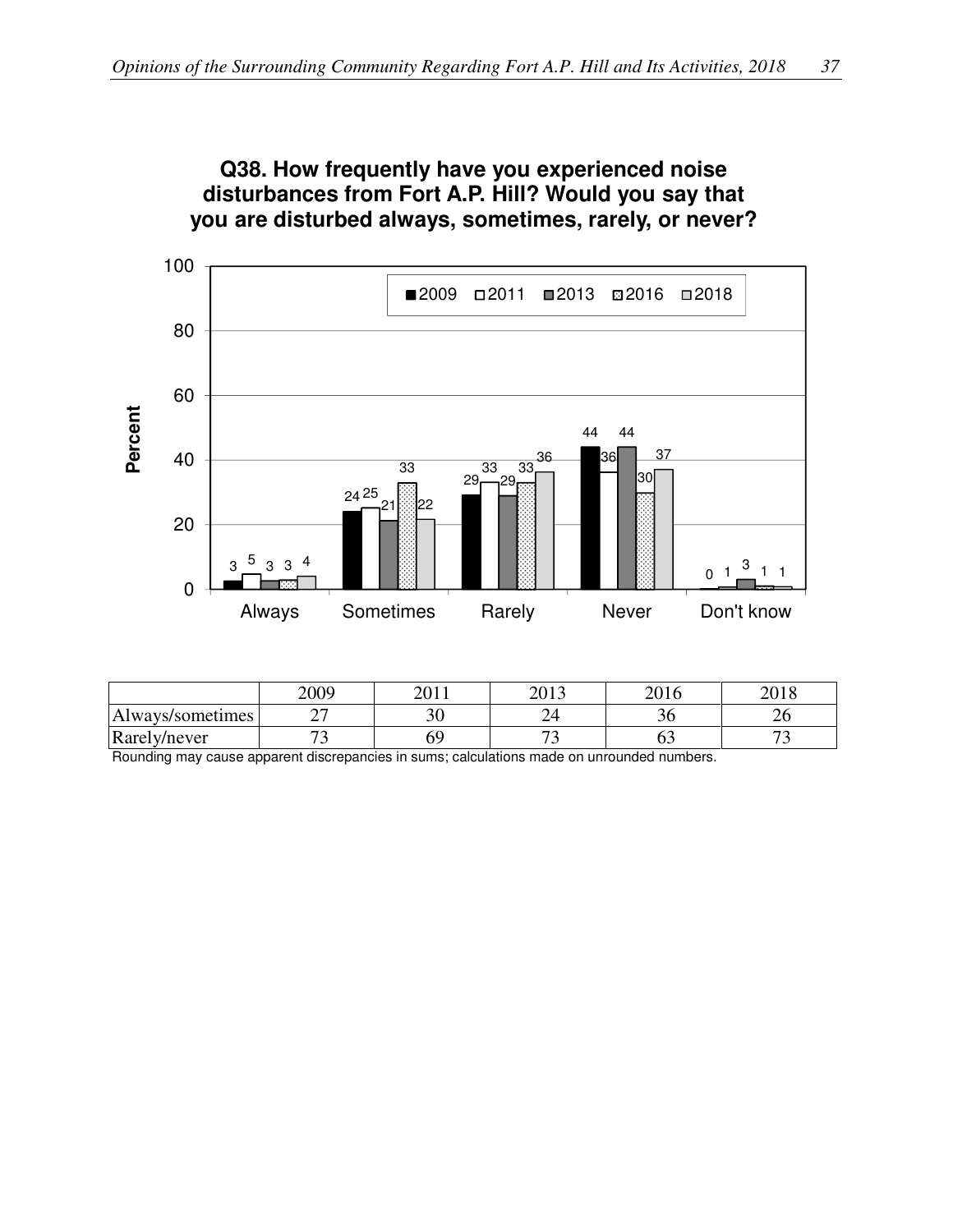# **Q32. What was the nature of the noise disturbances you have experienced? (Asked of those who said the noise from Fort A.P. Hill is a problem.)**

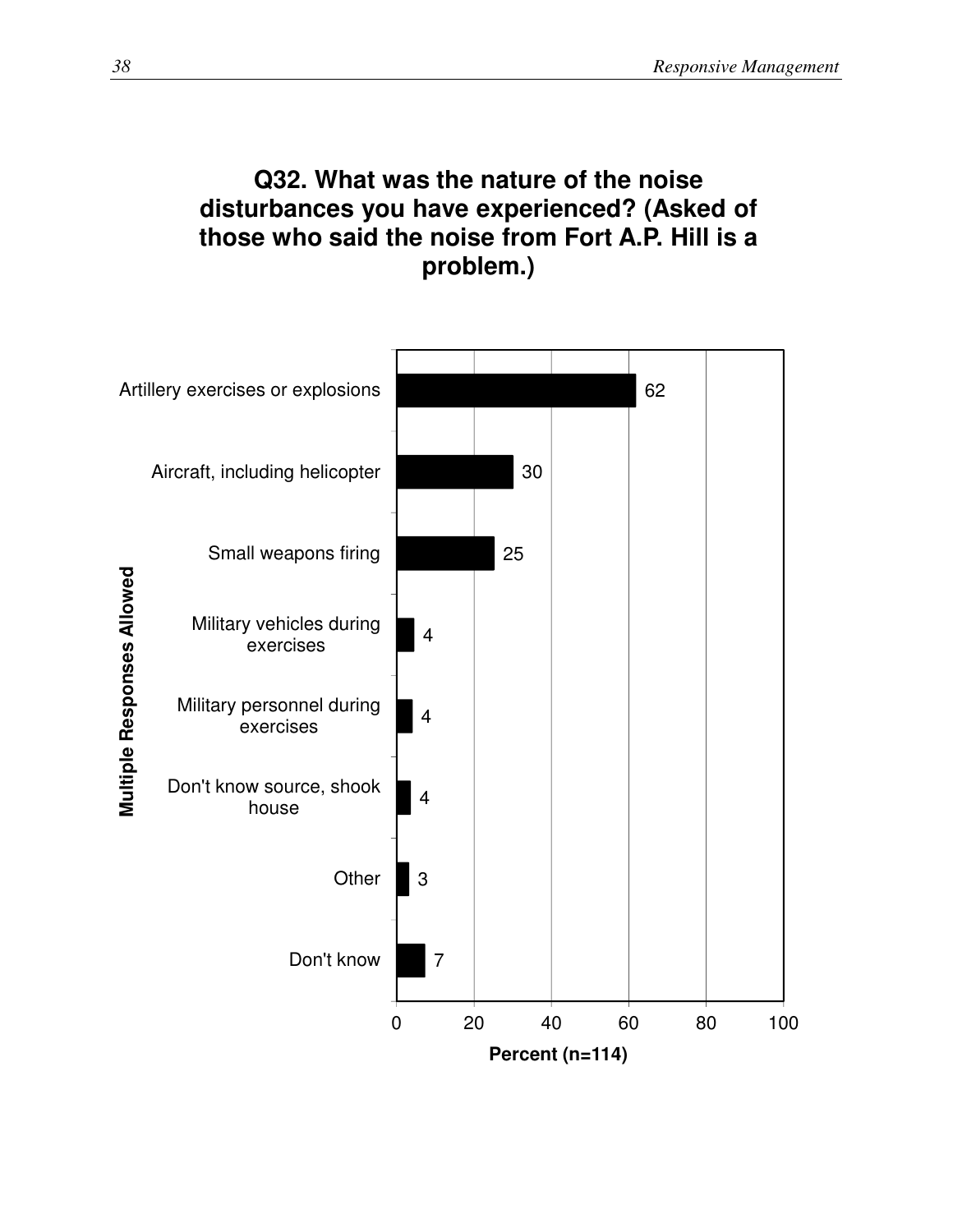

**Q32. What was the nature of the noise disturbances you have experienced? (Asked of those who said the noise from Fort A.P. Hill is a problem.)**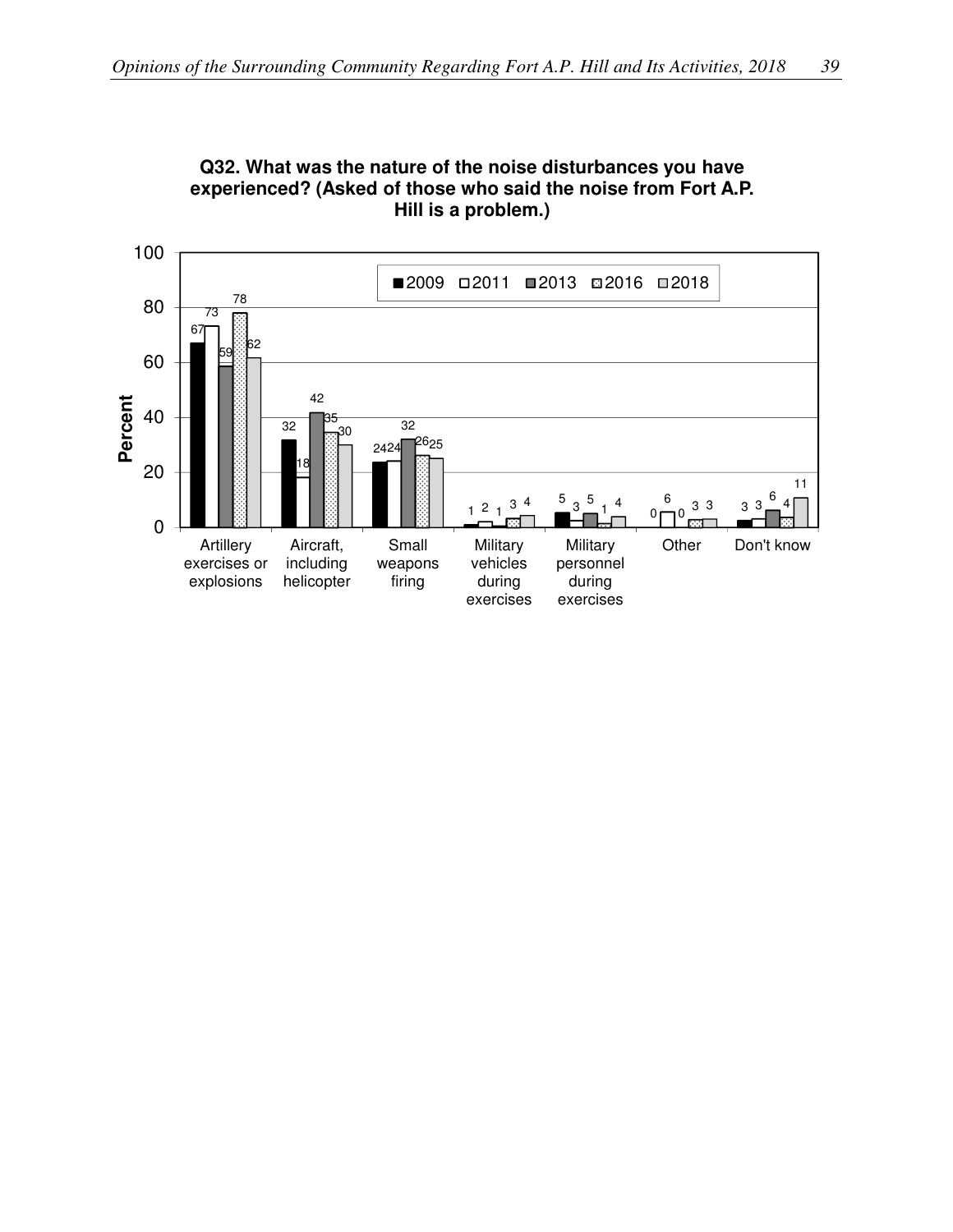#### **Q36. How have these noise disturbances affected you? (Asked of those who said the noise from Fort A.P. Hill is a major problem.)**

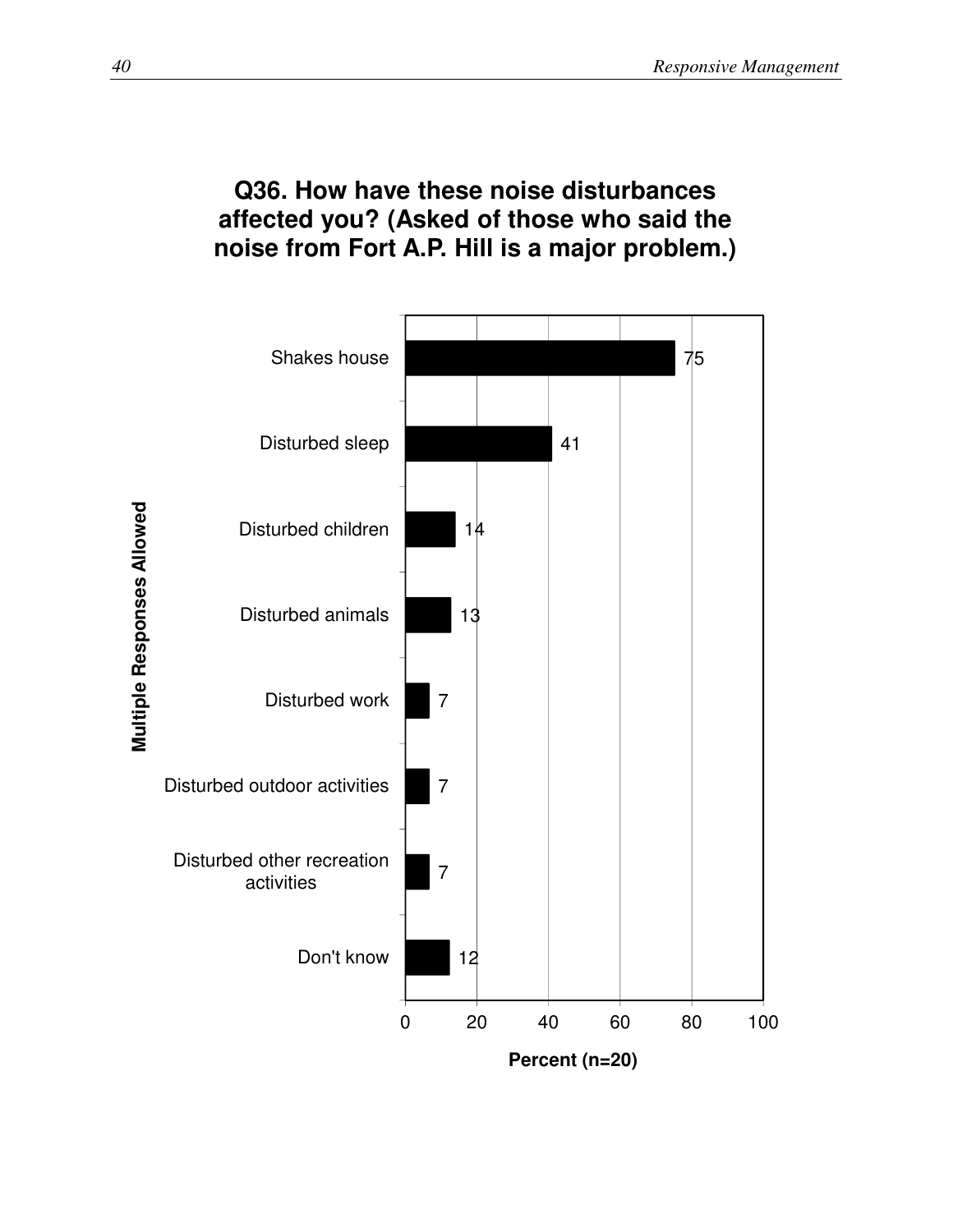

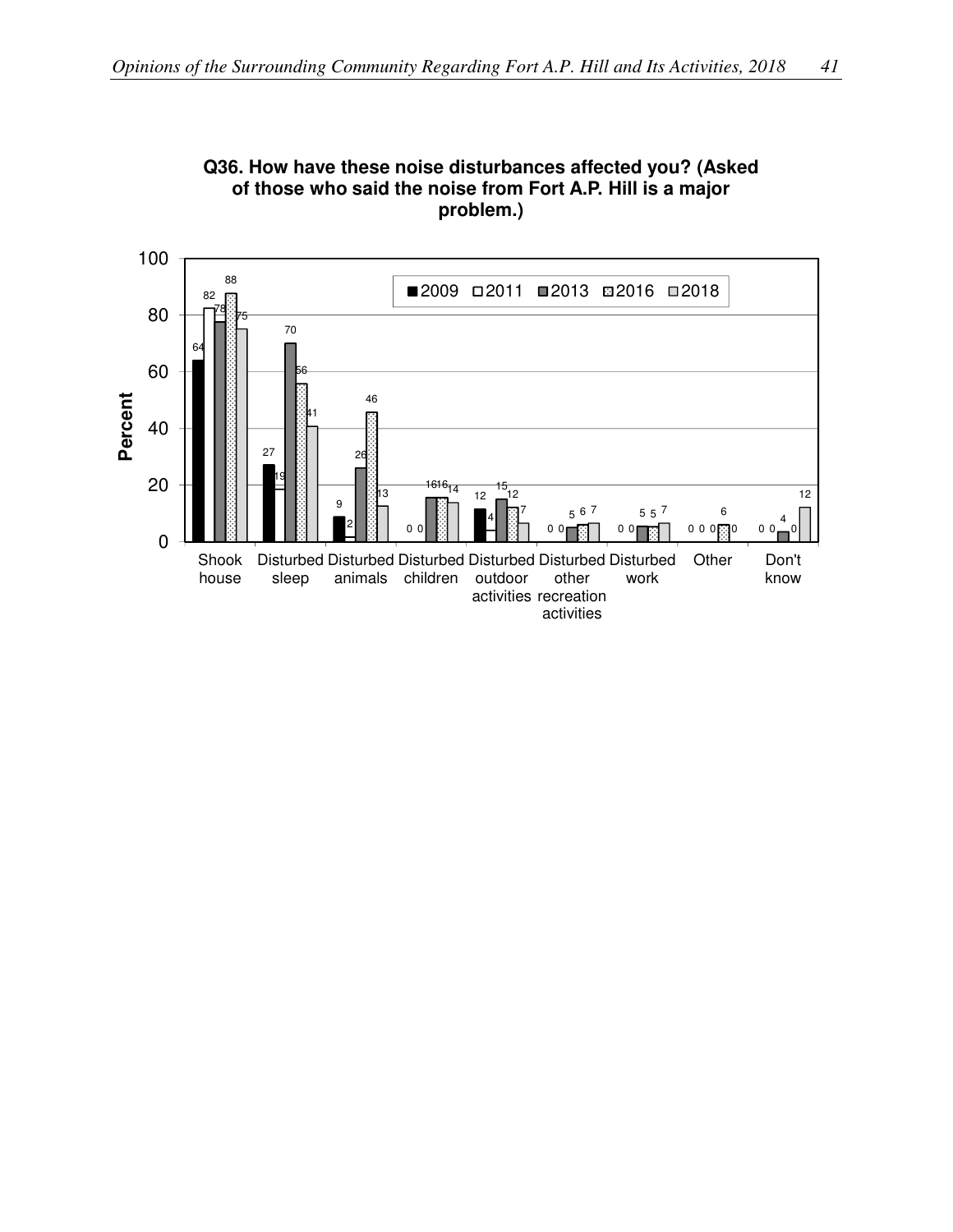#### **Q39. Understanding that noise is a normal component of certain types of military training, do you think that Fort A.P. Hill does an excellent, good, fair, or poor job of minimizing the effects of training noise on the surrounding communities?**

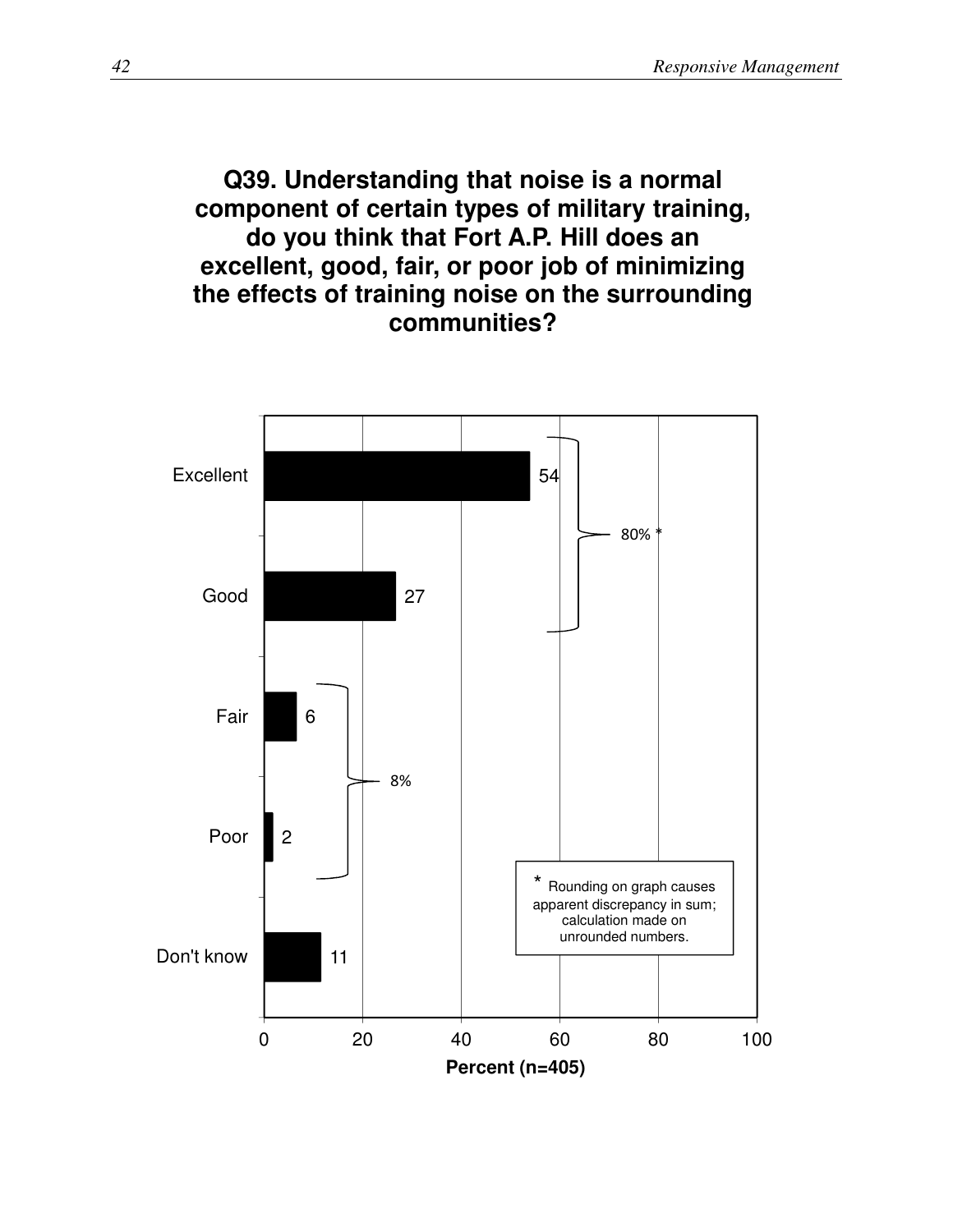



|                | 2009     | 2011<br>∠∪ | $\mathbf{2012}$ | 2016<br>h<br>↩ | 2010<br>ΔU |
|----------------|----------|------------|-----------------|----------------|------------|
| Excellent/good | ∩∩<br>ັ້ | ററ<br>ου   | — r<br>. .      | OЧ             | υv         |
| Fair/poor      |          |            |                 |                |            |

Rounding may cause apparent discrepancies in sums; calculations made on unrounded numbers.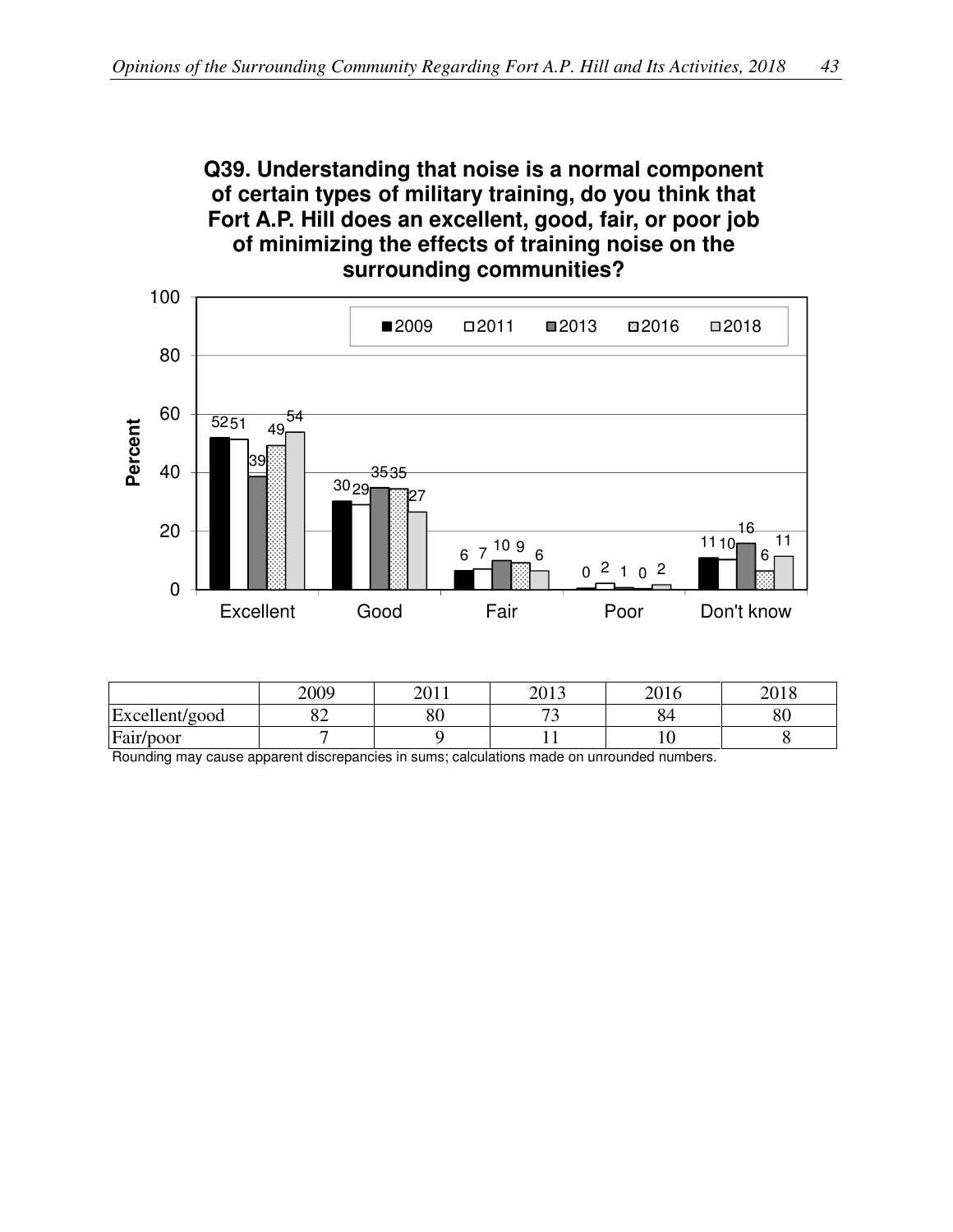#### **CONTACT WITH MILITARY OR CIVILIAN PERSONNEL FROM FORT A.P. HILL**

- $\triangleright$  A little more than a third of residents (38%) had contact with military or civilian personnel associated with Fort A.P. Hill in the past 2 years.
	- The trends analysis found 2018 (at 38%) to be consistent with other years, which ranged from 35% to 40% who had contact.
- $\triangleright$  Those who had contact with military or civilian personnel from Fort A.P. Hill most commonly described the contact as a regular contact with a friend (24% of those who had contact); in a public setting, such as a restaurant or while shopping (also 24%); or contact as part of business (23%). Other contacts were described as a regular contact with a family member (15%) or a visit to a Fort A.P. Hill office or facility (11%).
	- The trends graph is included.
- $\triangleright$  Those who had contact with military or civilian personnel from Fort A.P. Hill most commonly said the contact was with Army personnel (37%), civilian employees (32%), or civilian contractors (20%).
	- The trends graph is included.
- $\triangleright$  Those who had contact with military or civilian personnel associated with Fort A.P. Hill overwhelmingly described the contact as positive: 84% said the contact was positive, 15% said the contact was neutral, and 1% described the contact as negative.
	- While 2018 matched the previous low percentage saying *positive* (at 84%), the percentage saying *negative* did not rise, also matching the lowest percentage (1%); the *neutral* response percentage in 2018 is the highest of all survey years.
- $\triangleright$  Those who had contact with military or civilian personnel associated with Fort A.P. Hill overwhelmingly said, in response to direct questions, that such personnel were professional and courteous: 98% said they were professional, and 98% said the personnel were courteous.
	- The trends analysis finds consistently high percentages in all survey years.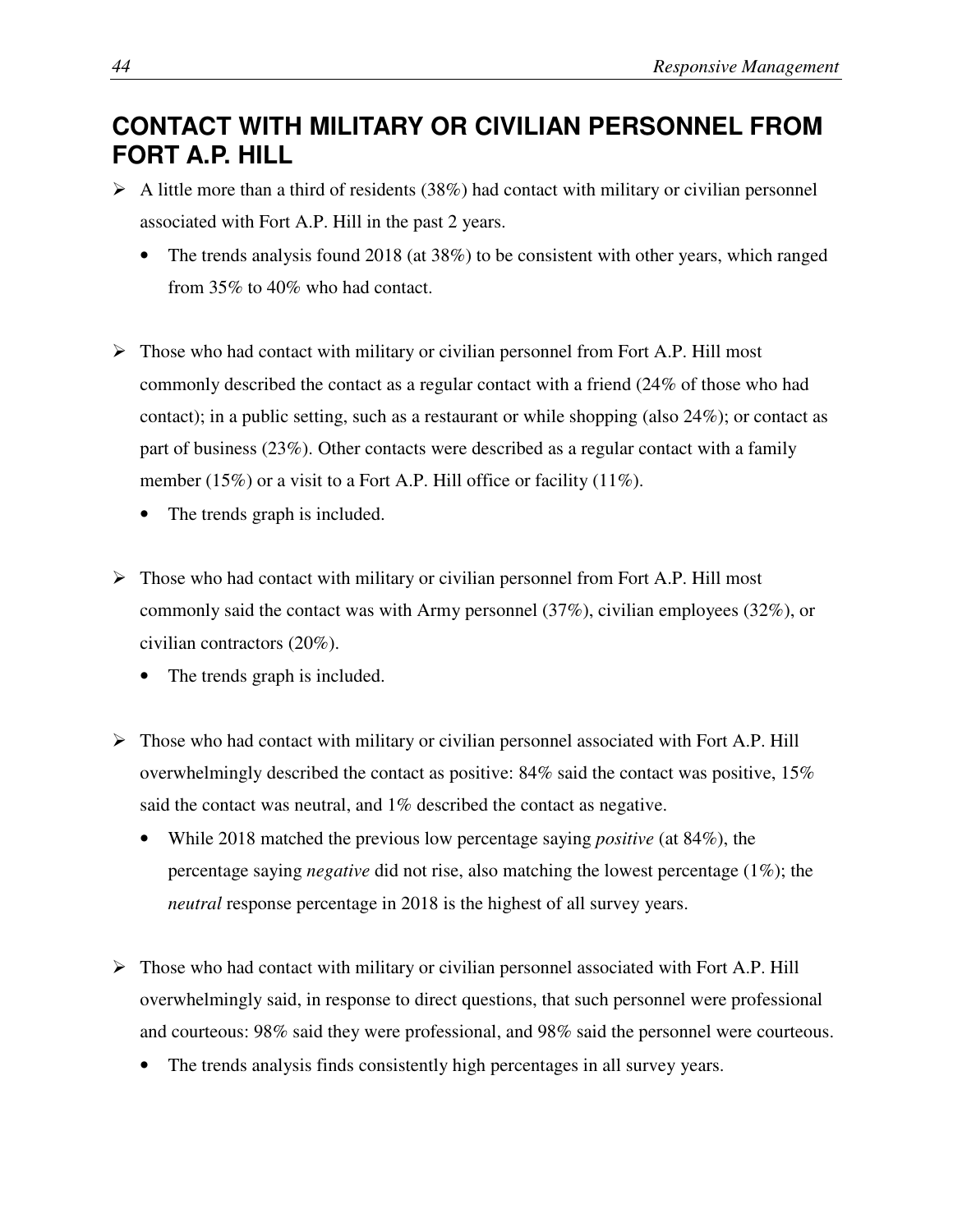#### **Q40. Over the past 2 years, have you had any contact with military or civilian personnel associated with Fort A.P. Hill?**

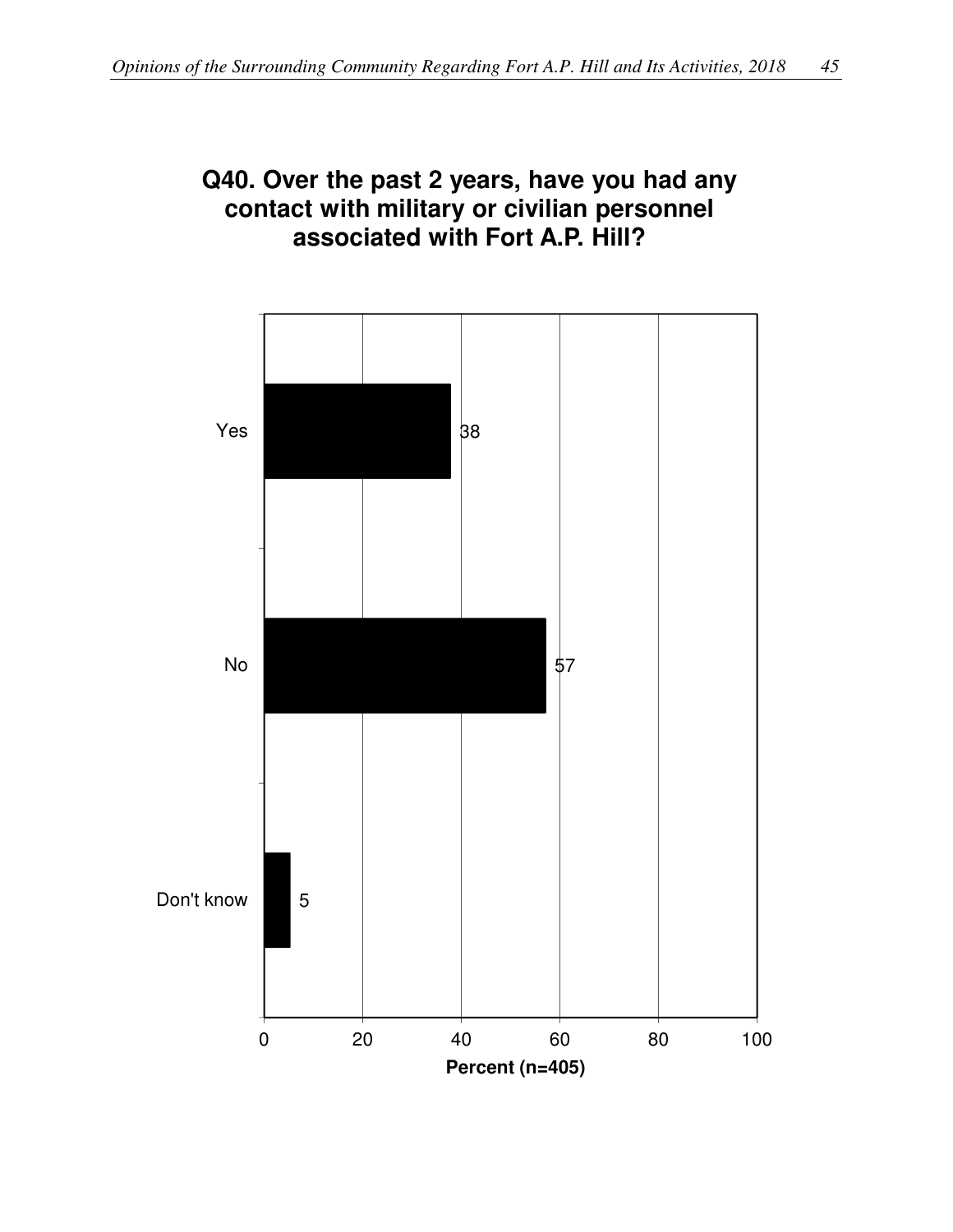

# **Q40. Over the past 2 years, have you had any contact with military or civilian personnel associated with Fort**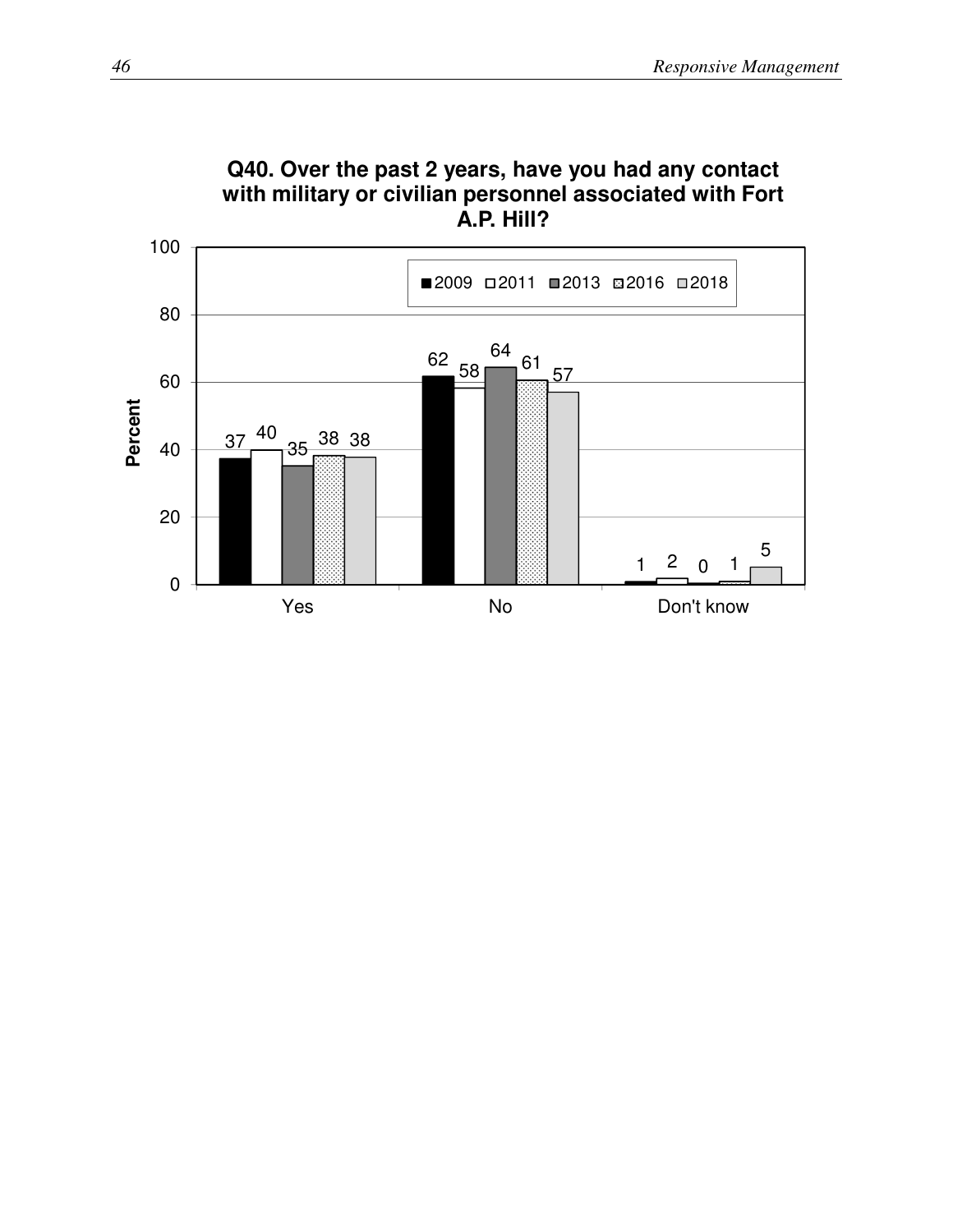# **Q43. What was the nature of the contact? (Asked of those who have had contact with military or civilian personnel associated with Fort A.P. Hill over the past 2 years.)**

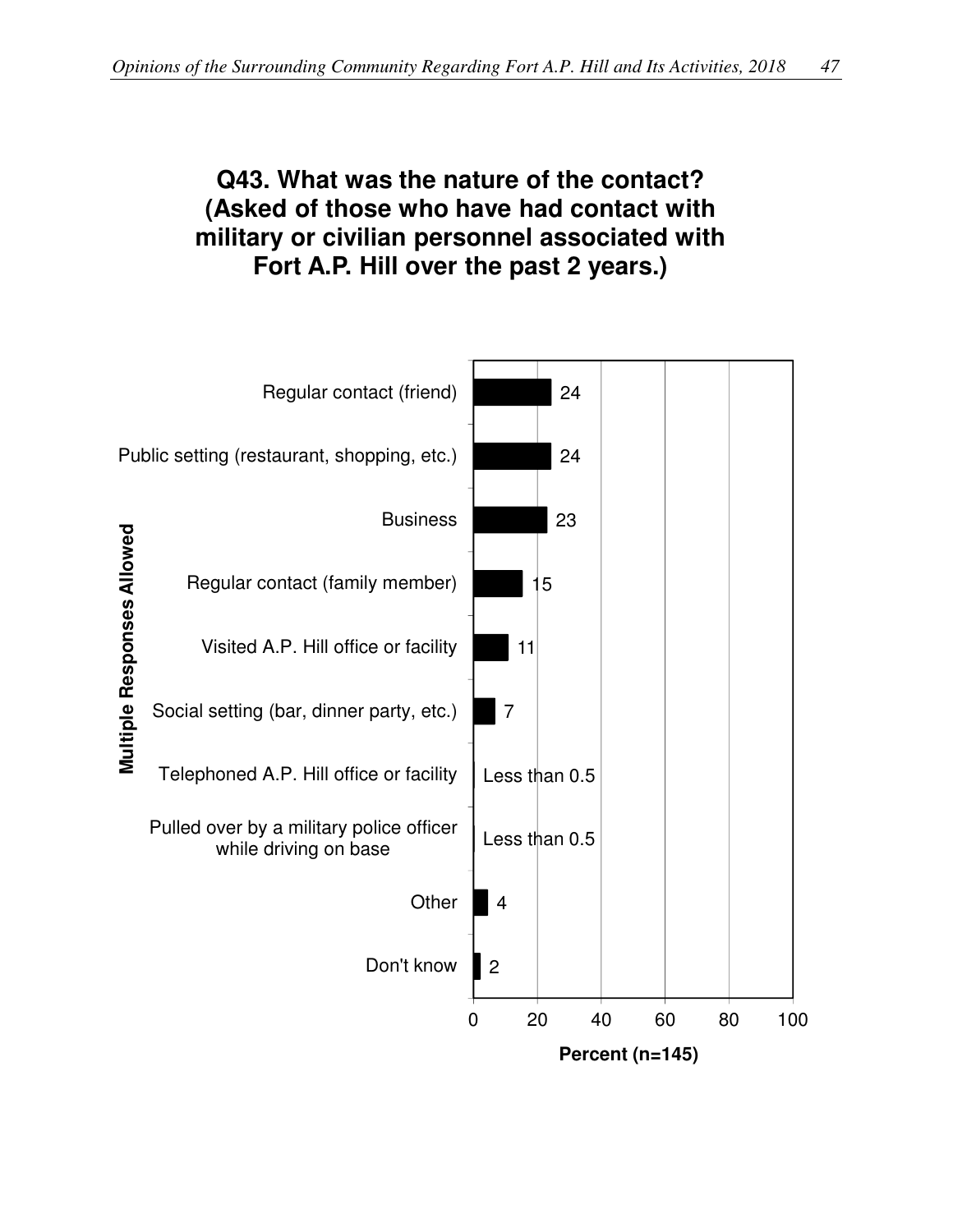

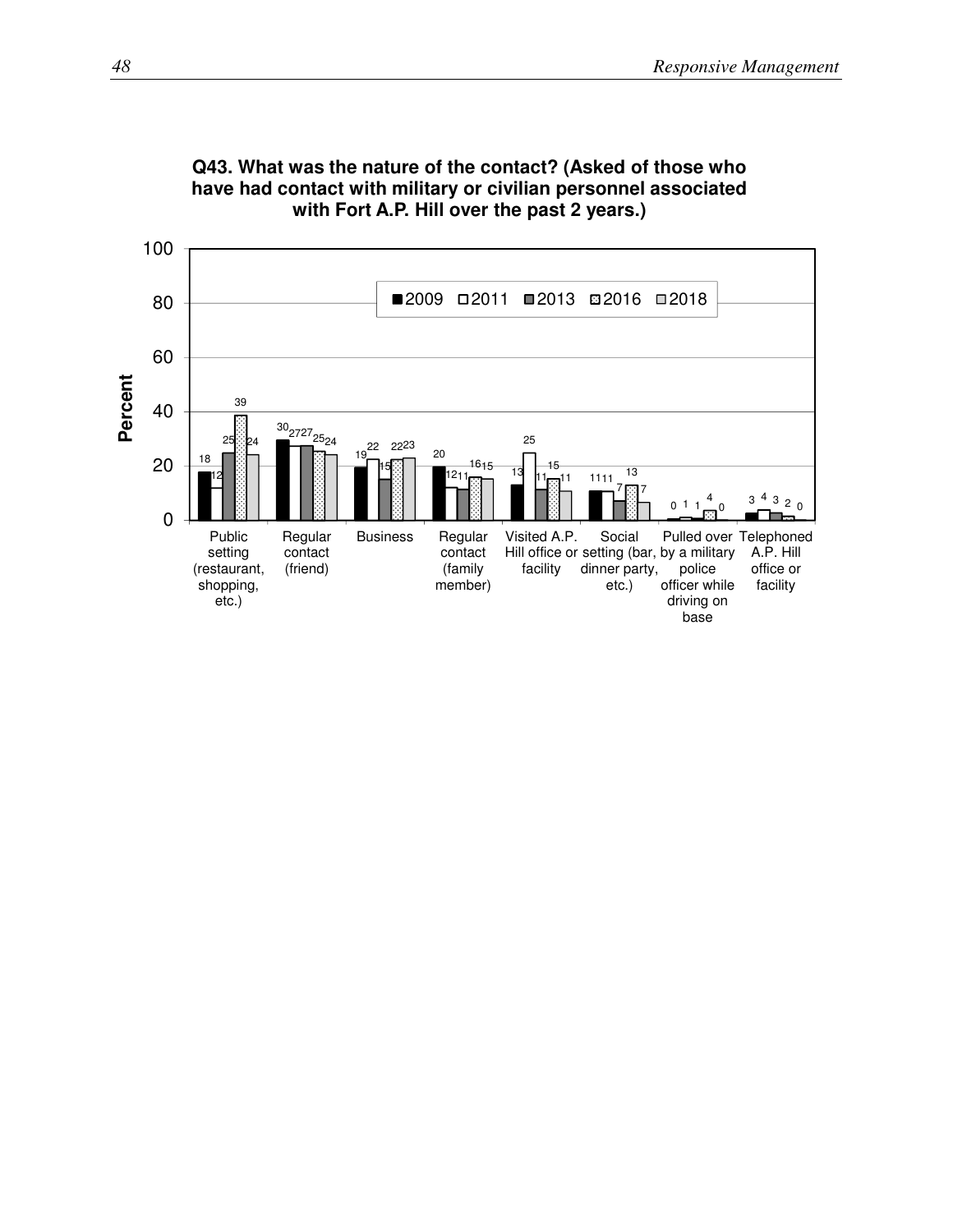#### **Q47. Regarding the personnel you had contact with, were they civilian or military? (Asked of those who have had contact with military or civilian personnel associated with Fort A.P. Hill over the past 2 years.)**

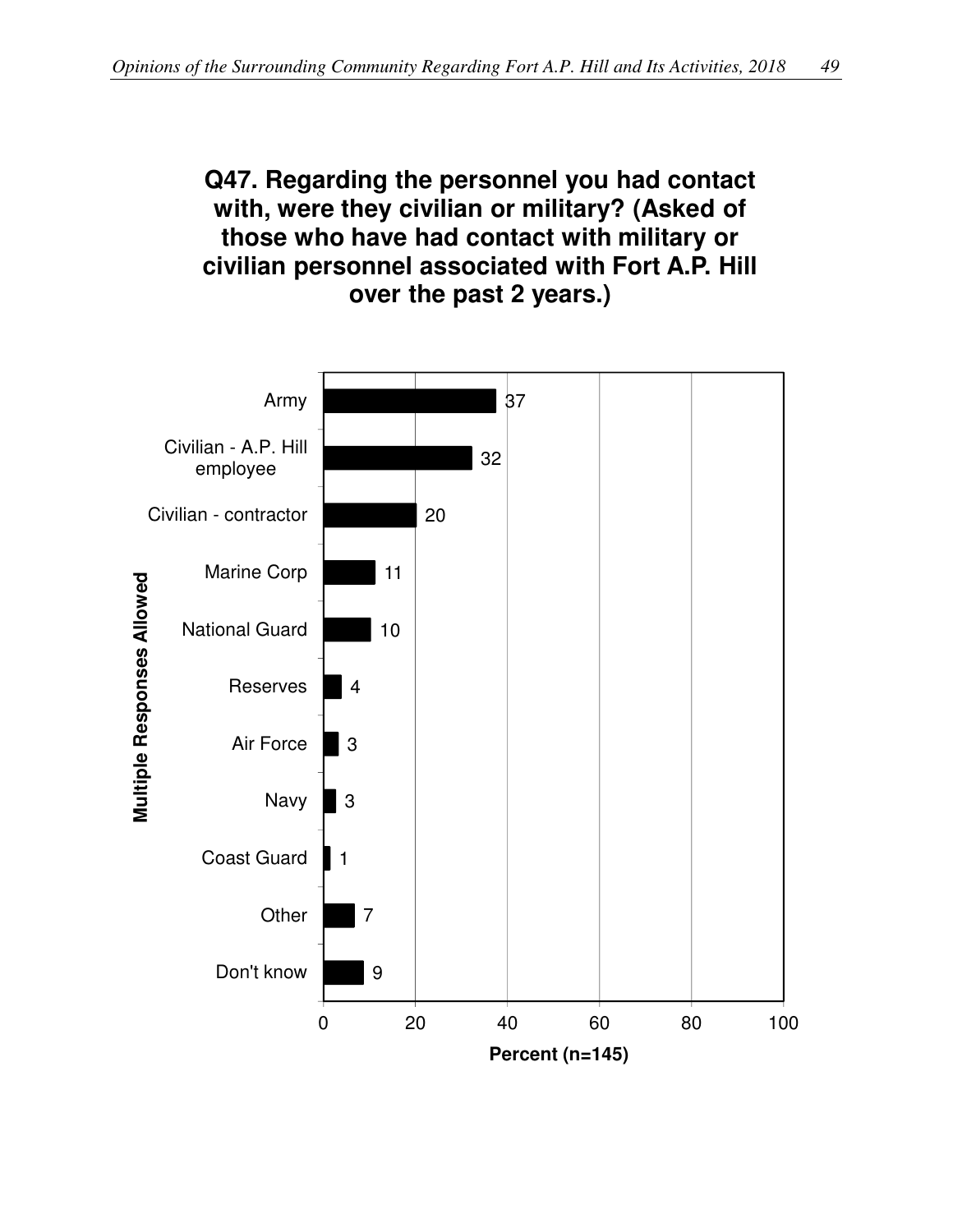

employee

#### **Q47. Regarding the personnel you had contact with, were they civilian or military? (Asked of those who have had contact with military or civilian personnel associated with Fort A.P. Hill over the past 2 years.)**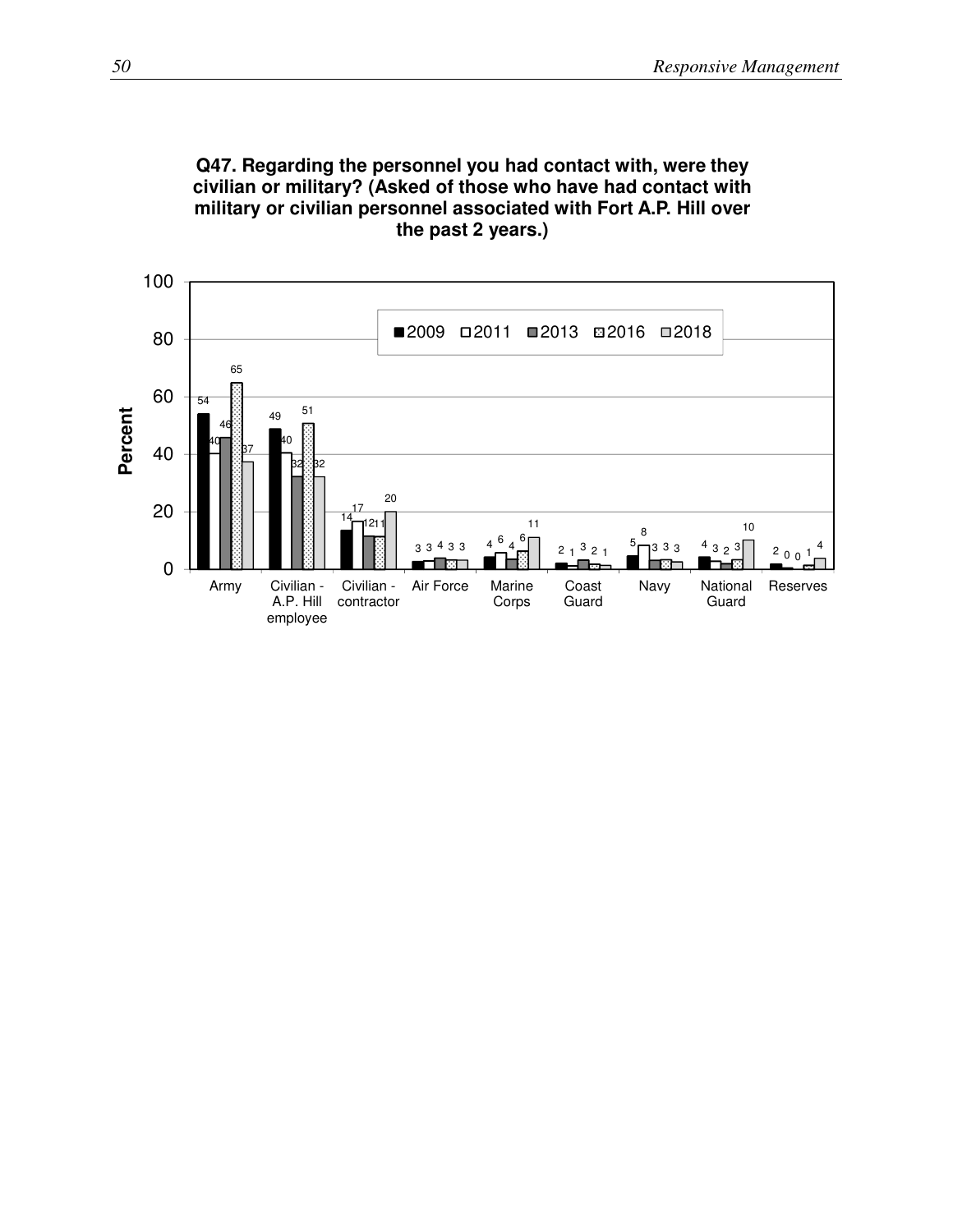#### **Q50. Overall, would you describe the contact as positive, negative, or neutral? (Asked of those who have had contact with military or civilian personnel associated with Fort A.P. Hill over the past 2 years.)**

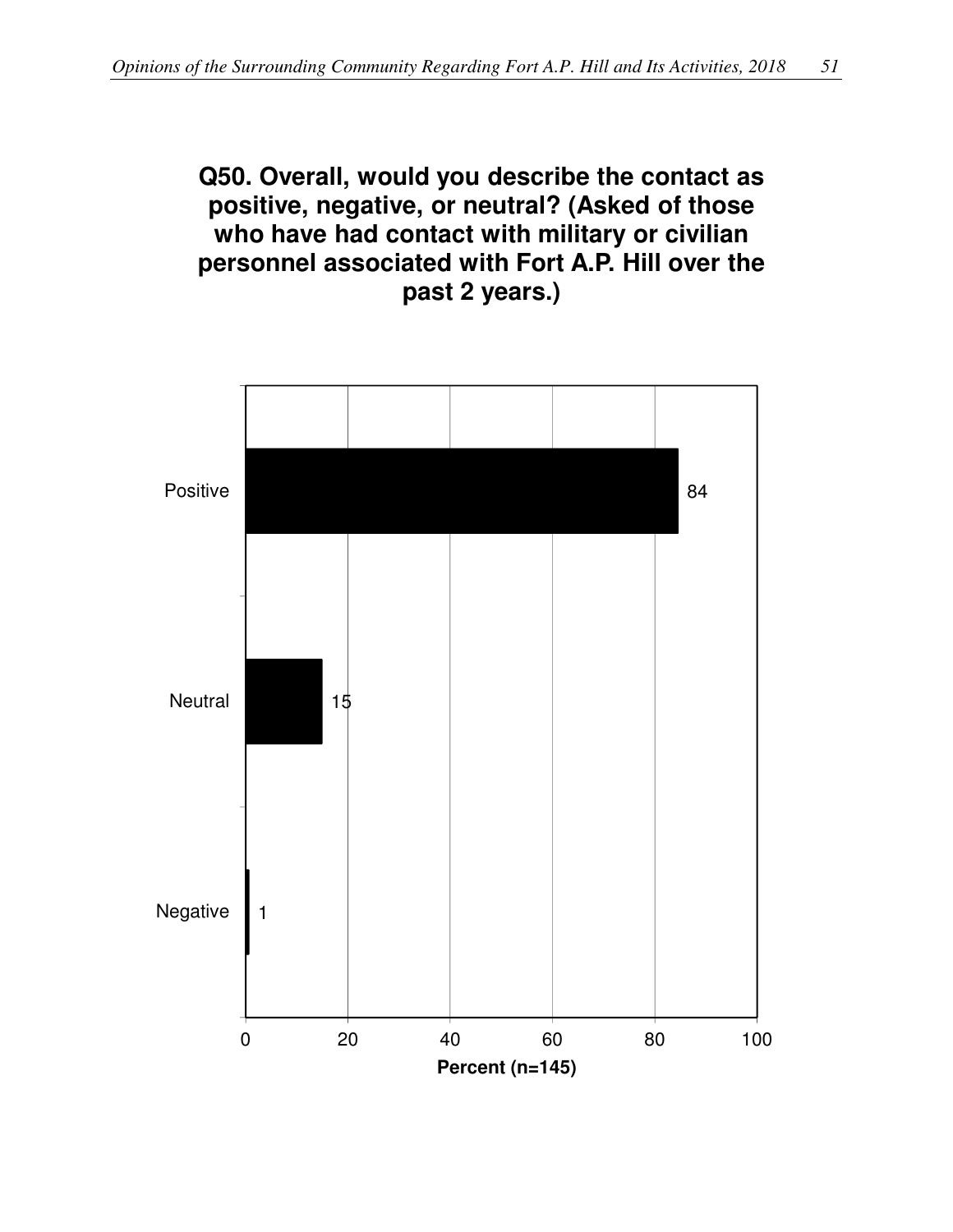**Q50. Overall, would you describe the contact as positive, negative, or neutral? (Asked of those who have had contact with military or civilian personnel associated with Fort A.P. Hill over the past 2 years.)**

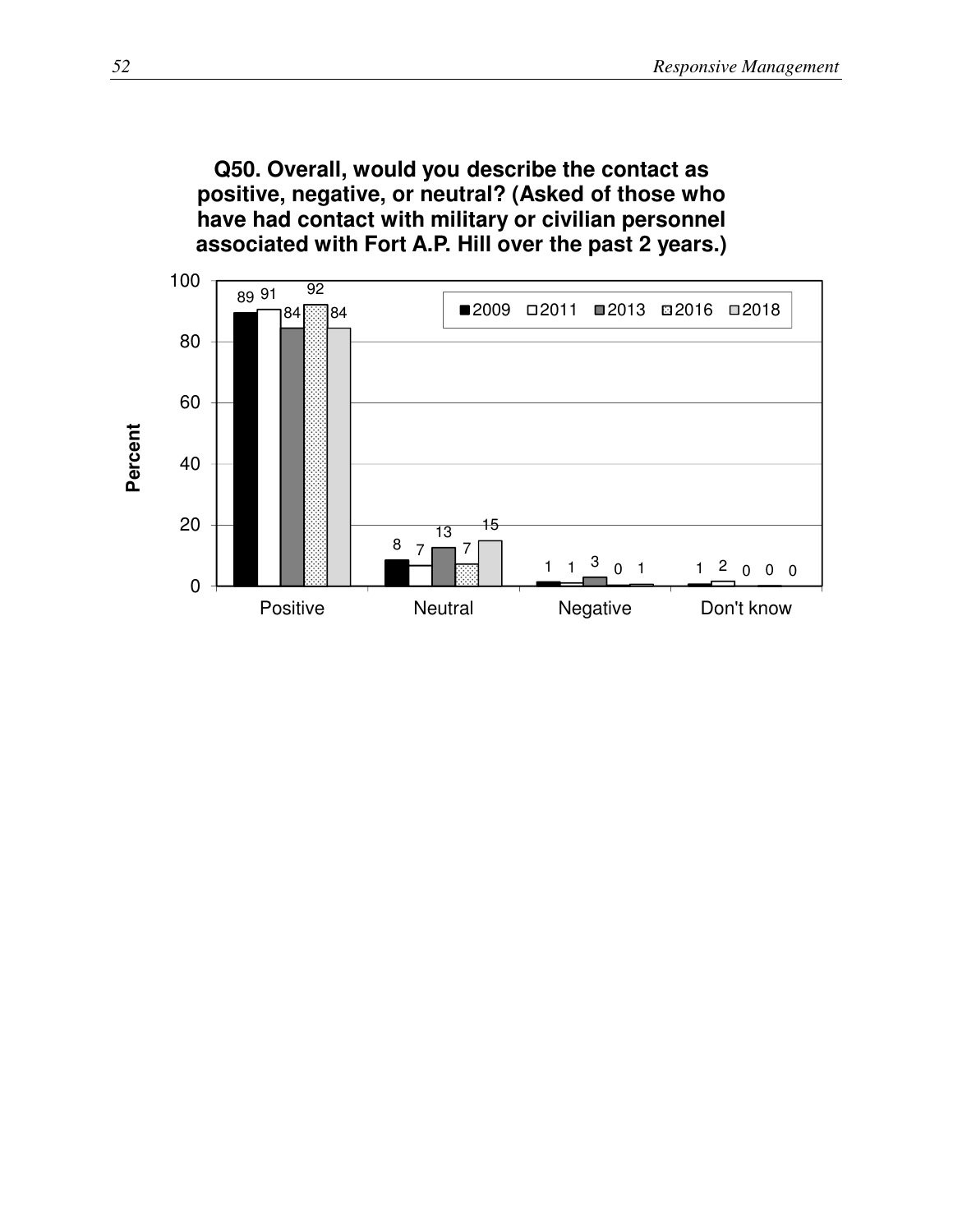#### **Q52. Would you consider the military or civilian personnel you had contact with professional? (Asked of those who have had contact with military or civilian personnel associated with Fort A.P. Hill over the past 2 years.)**

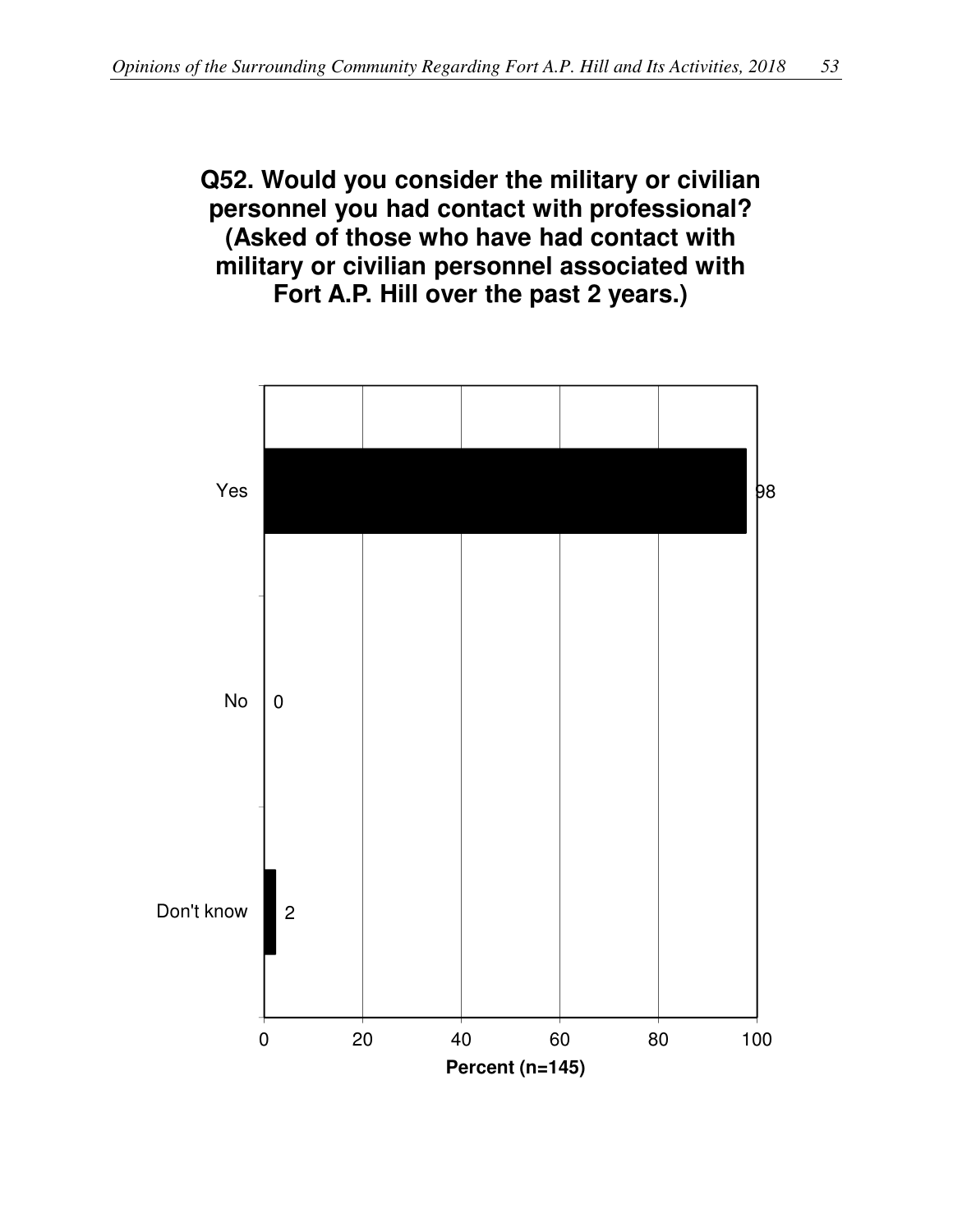

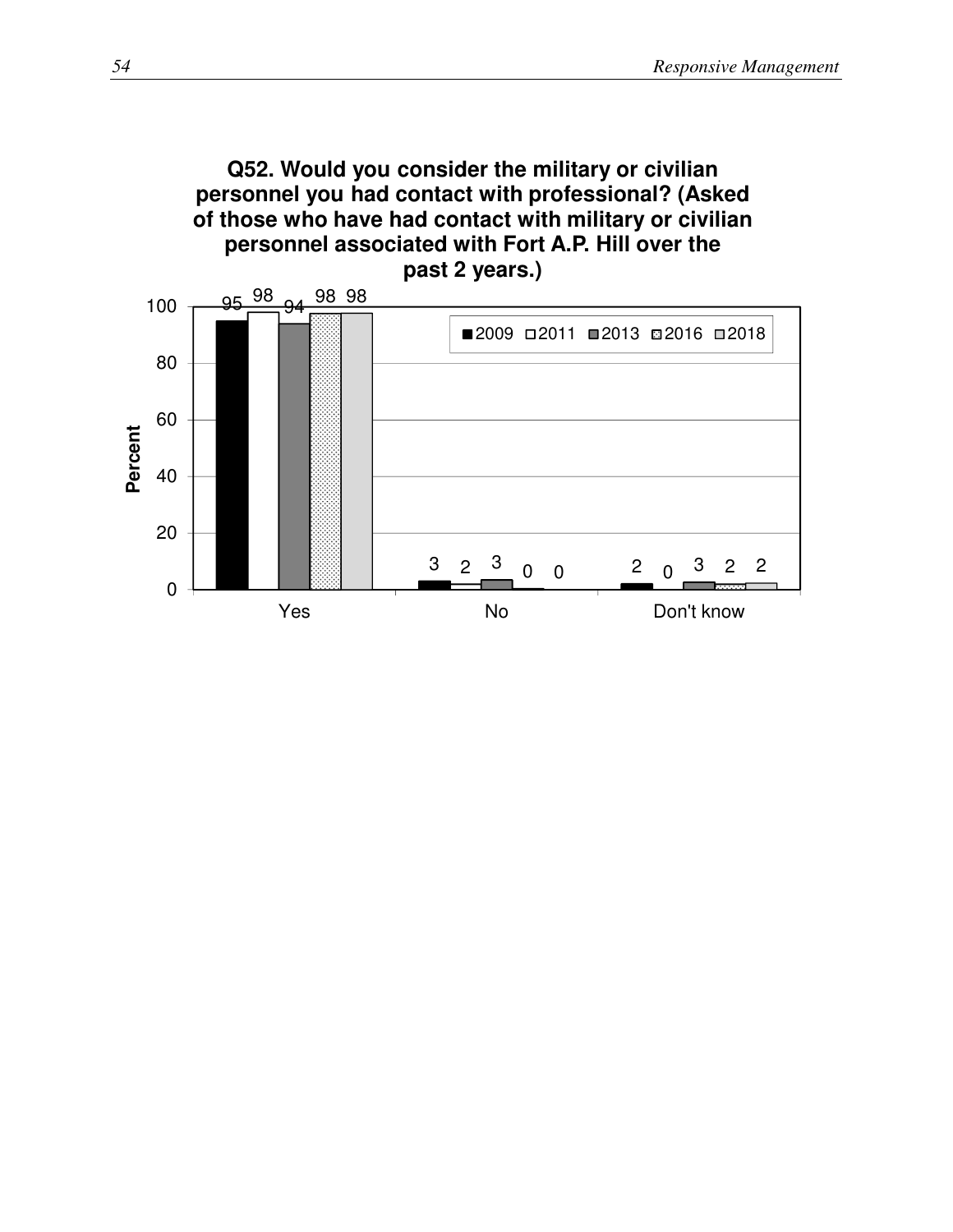#### **Q53. Would you consider the military or civilian personnel you had contact with courteous? (Asked of those who have had contact with military or civilian personnel associated with Fort A.P. Hill over the past 2 years.)**

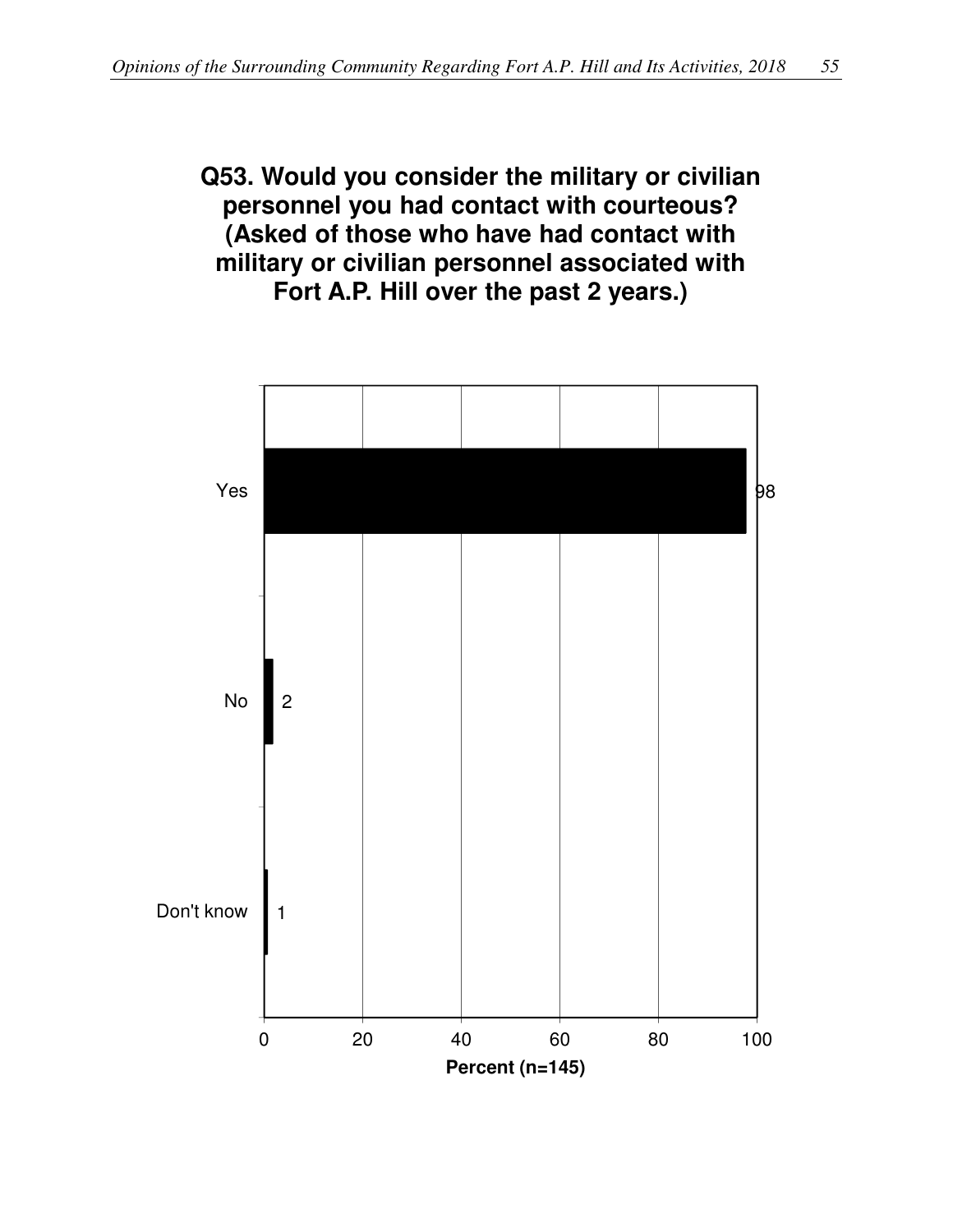#### **Q53. Would you consider the military or civilian personnel you had contact with courteous? (Asked of those who have had contact with military or civilian personnel associated with Fort A.P. Hill over the past 2 years.)**

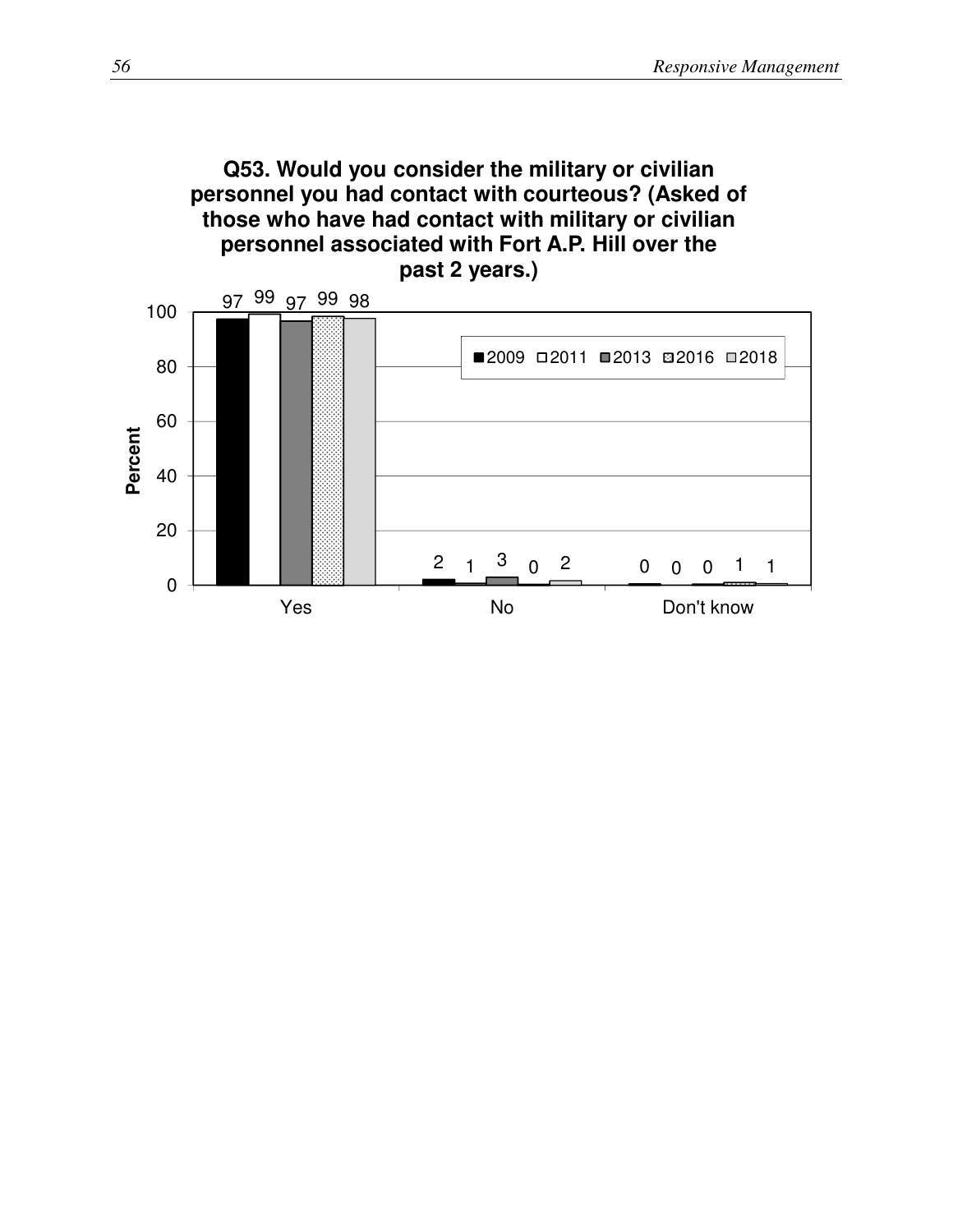# **RECREATIONAL ACTIVITIES AT FORT A.P. HILL**

- $\triangleright$  Approximately half of residents (48%) were aware that Fort A.P. Hill offers recreational activities to the public.
	- Awareness in 2018—at 48%—was the lowest of all survey years; the previous range went from  $52\%$  to  $61\%$ .
- $\triangleright$  Those who were aware that Fort A.P. Hill offers recreational activities to the public were most commonly aware of hunting (48%), fishing (38%), special events (31%), and camps, picnics, and outings (21%).
	- Awareness of the activities varies quite widely from year to year.
- $\triangleright$  Residents were asked whether they had participated in four outdoor activities on Fort A.P. Hill in the past 2 years: hunting, fishing, wildlife viewing, and bicycling/walking/running. The overwhelming majority of residents (86%) had not done any of those activities; otherwise, 6% had bicycled/walked/run, 5% had hunted, 4% had fished, and 2% had viewed wildlife.
	- Participation in 2018 is similar to other years in the trends analysis.
- $\triangleright$  All residents who had hunted on Fort A.P. Hill (100%) were satisfied with their overall hunting experiences, with 58% being *very* satisfied and 42% being *somewhat* satisfied.
	- Satisfaction in 2018 is the same as the two previous surveys, which were both at  $100\%$ ; the low in satisfaction was the first survey year of 2009 when 94% were satisfied with the hunting.
- $\triangleright$  Satisfaction with fishing was even higher: all residents who had participated in fishing on Fort A.P. Hill (100%) were satisfied with their overall fishing experiences, with 87% being *very* satisfied and 13% being *somewhat* satisfied.
	- Satisfaction started in 2009 at 93%; the survey year 2018 matched previous highs (at 100%) in 2011 and 2013.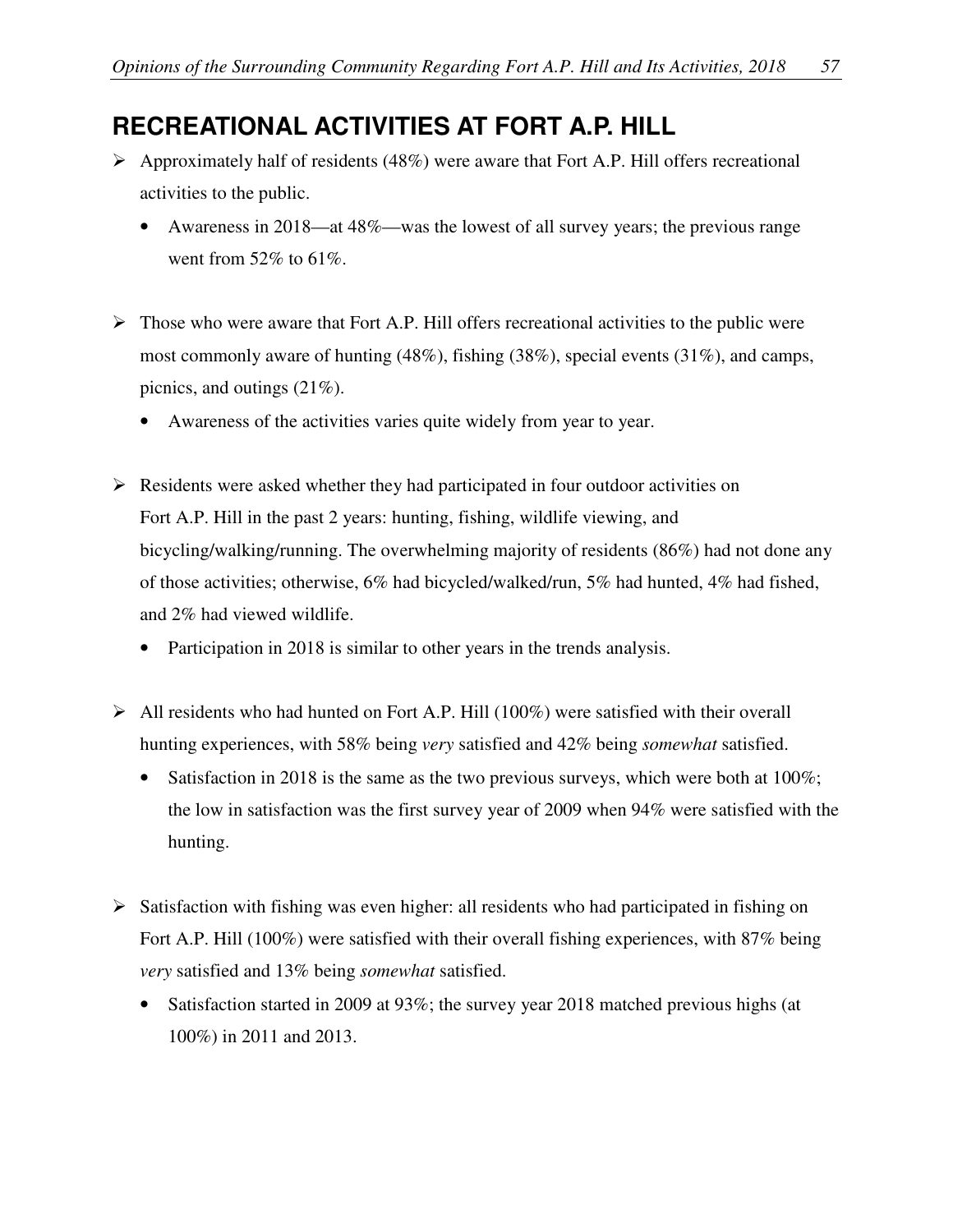

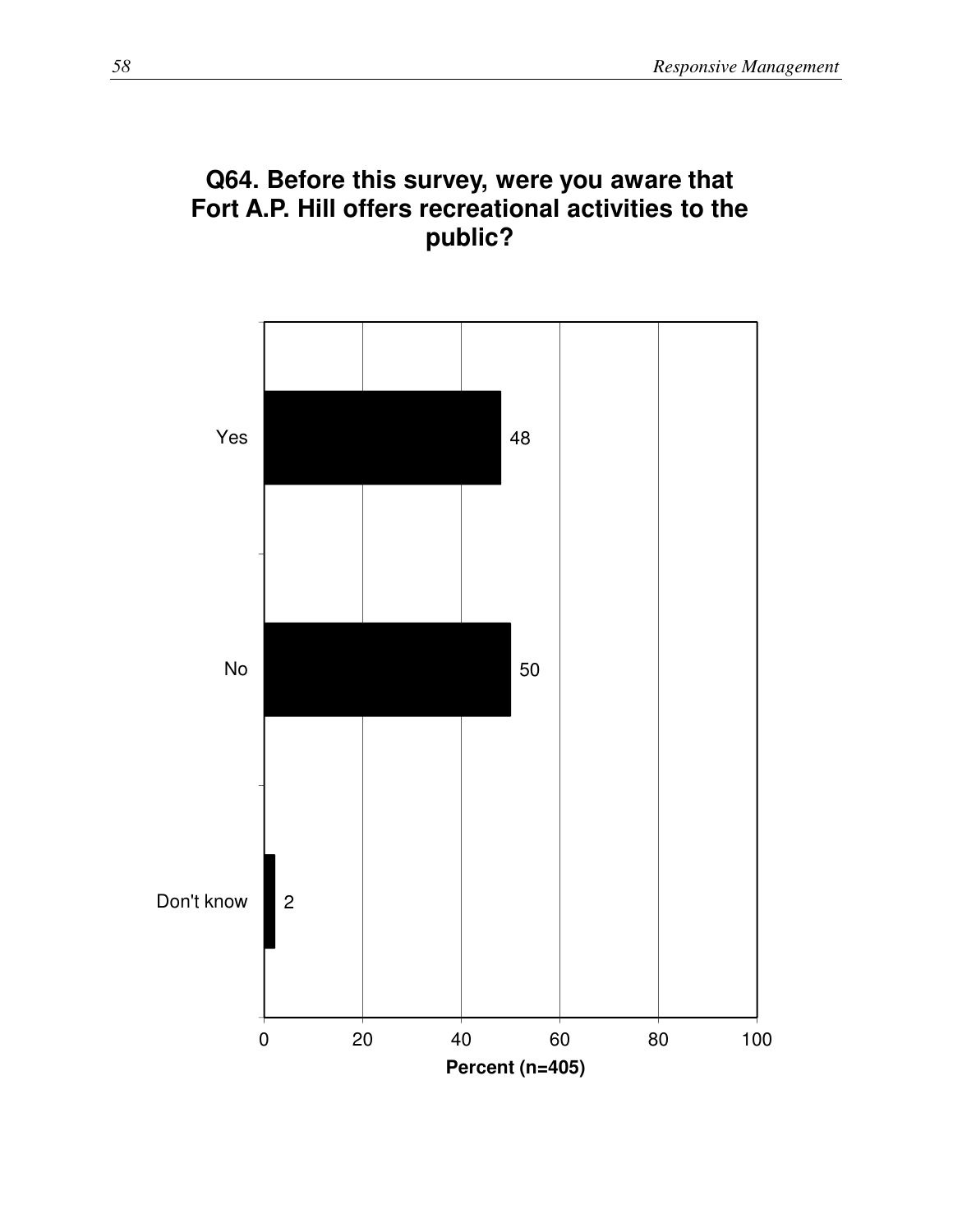

#### **Q64. Before this survey, were you aware that Fort A.P. Hill offers recreational activities to the public?**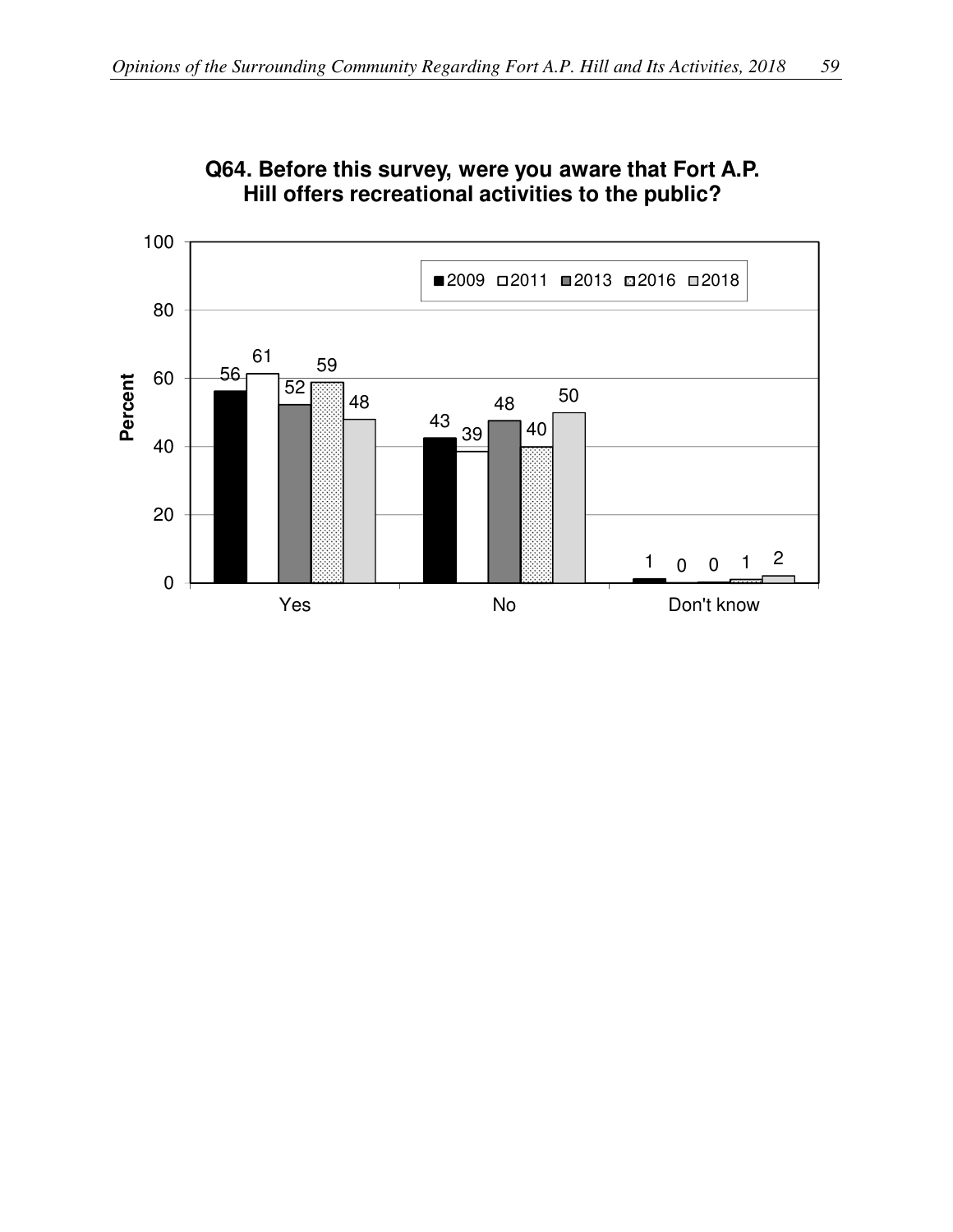#### **Q67. What activities were you aware of? (Asked of those who were aware that Fort A.P. Hill offers recreational activities to the public.)**

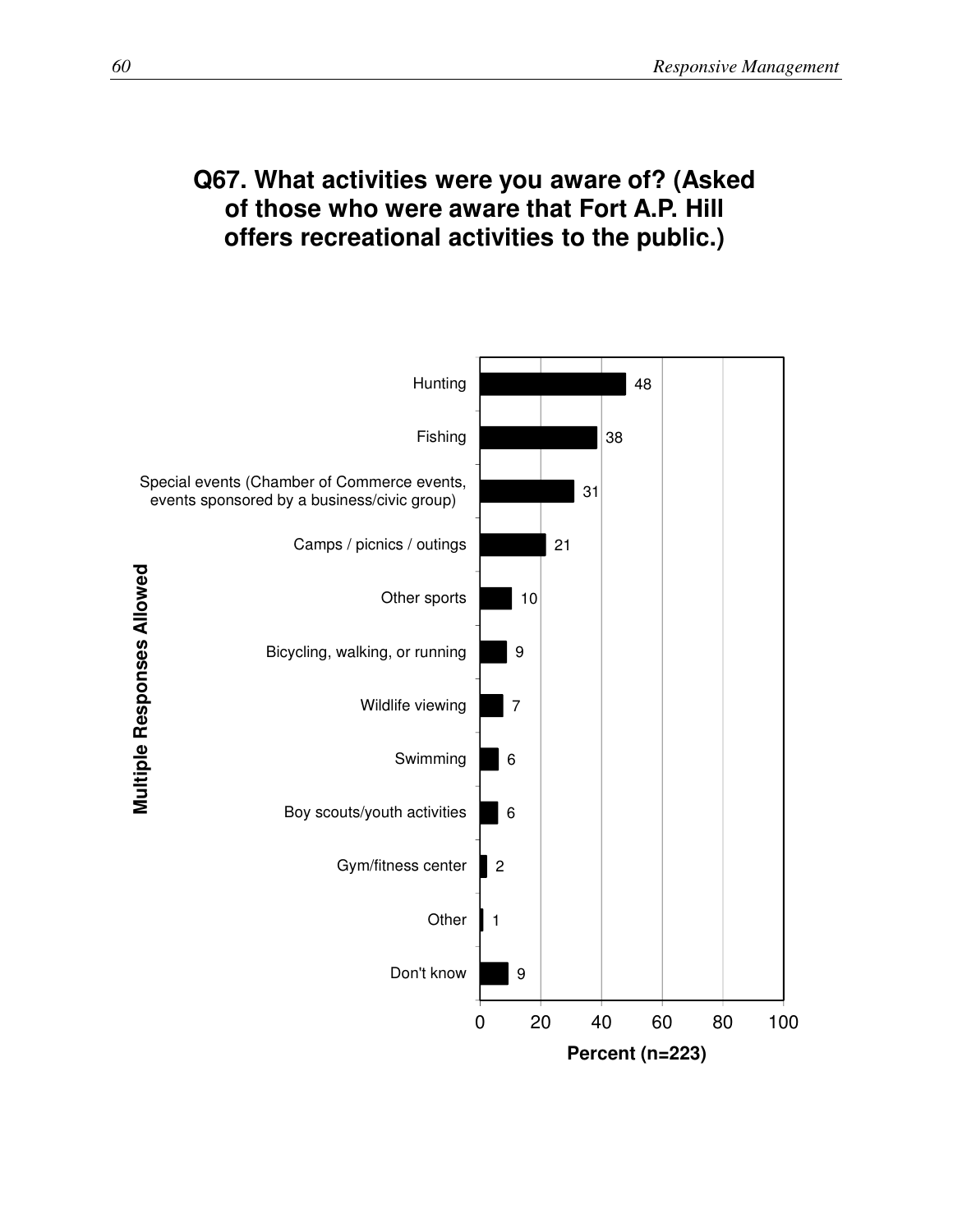

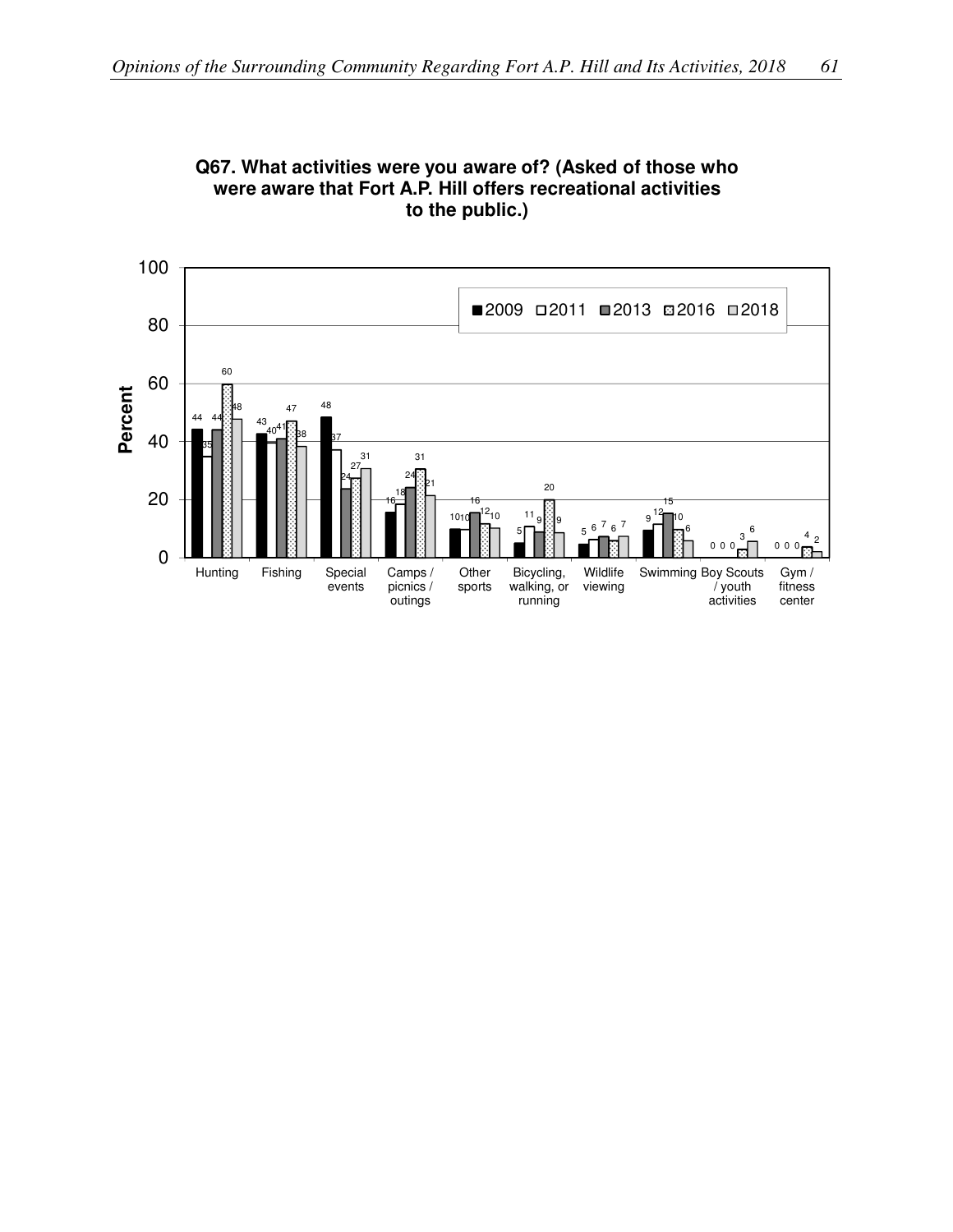#### **Q71. Fort A.P. Hill offers limited outdoor recreation activities, to the extent that they do not conflict with scheduled training. In the past 2 years, have you participated in any of the following activities on Fort A.P. Hill?**

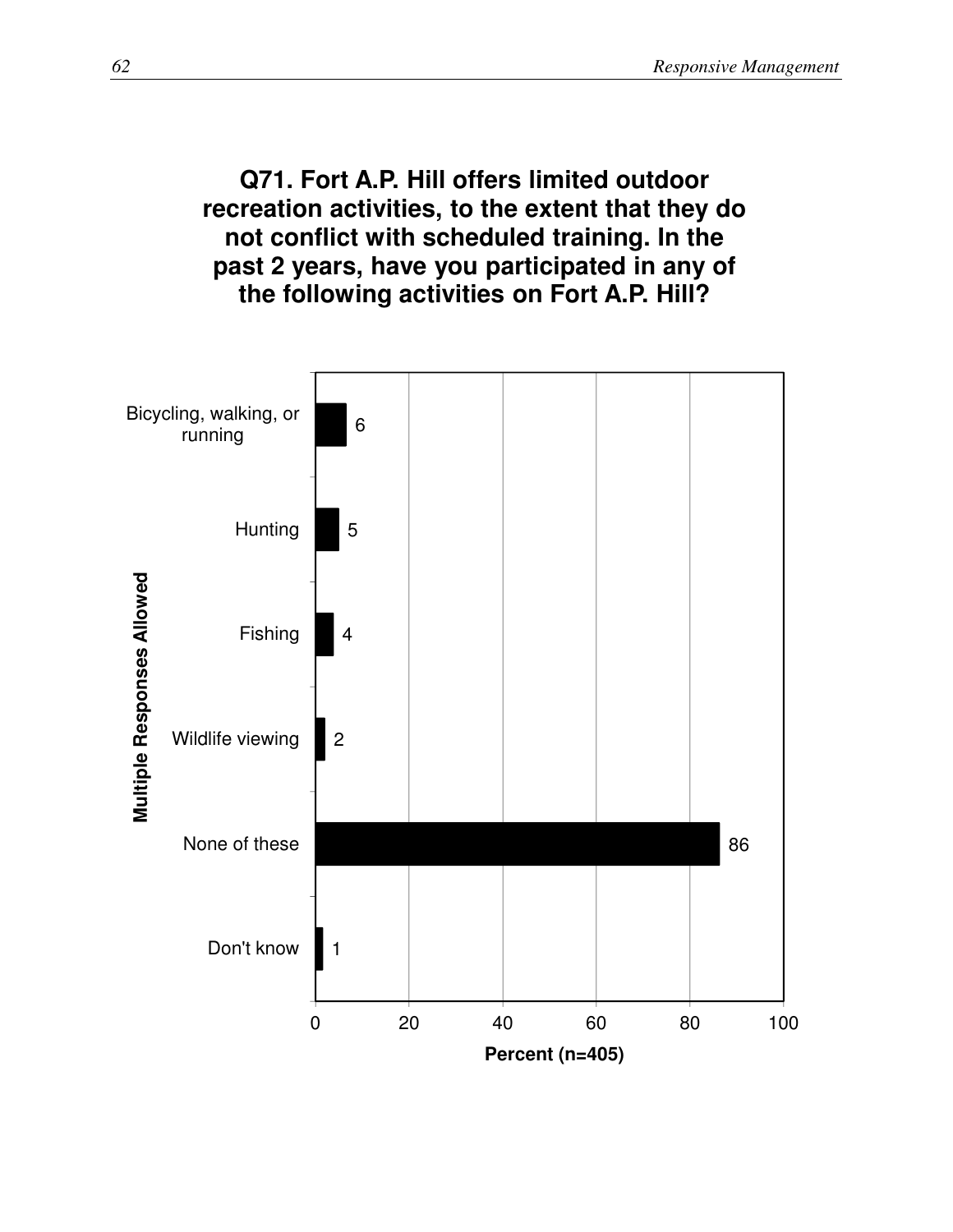

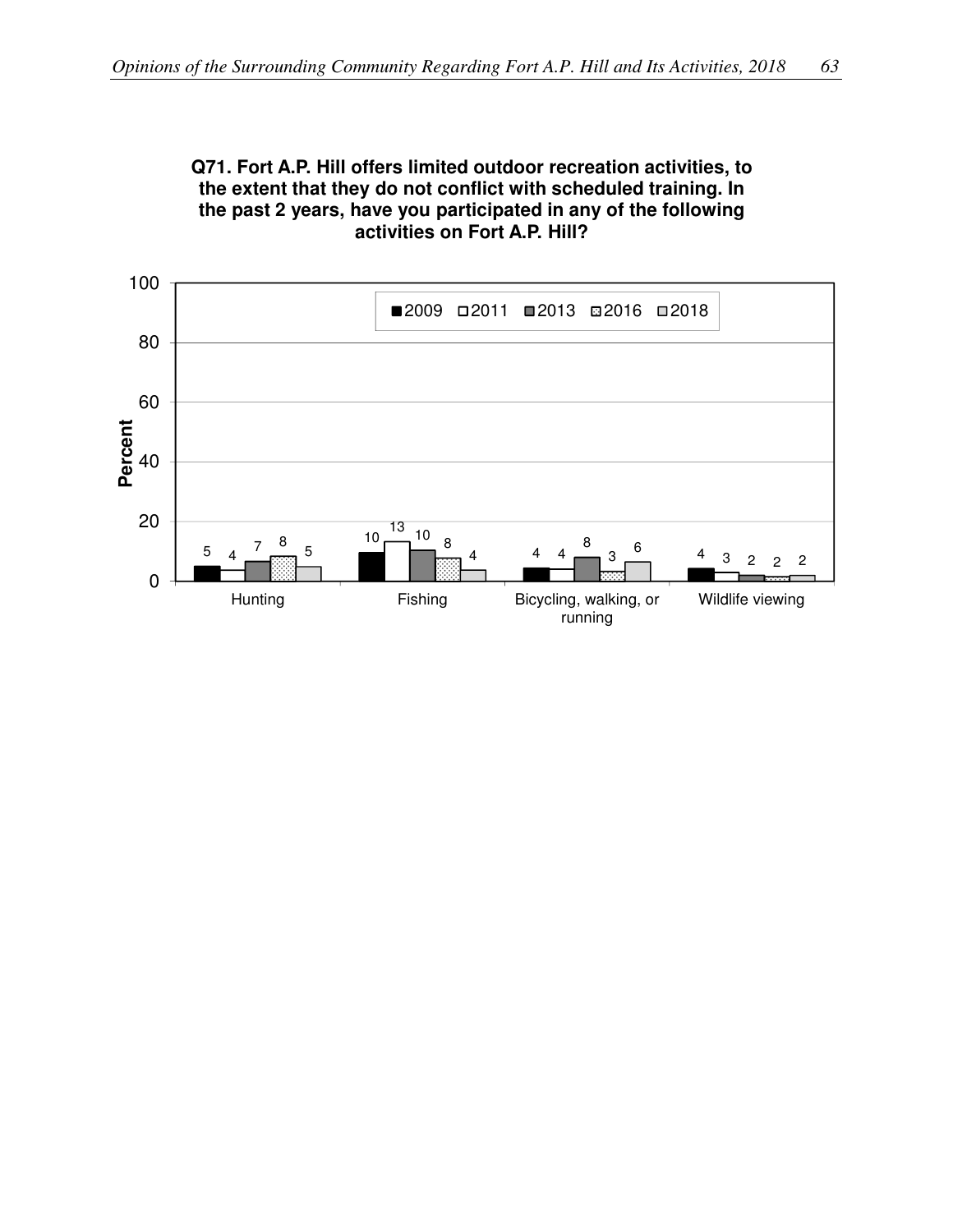## **Q72. Were you satisfied or dissatisfied with your overall hunting experiences on Fort A.P. Hill over the past 2 years? (Asked of those who have participated in hunting on Fort A.P. Hill in the past 2 years.)**

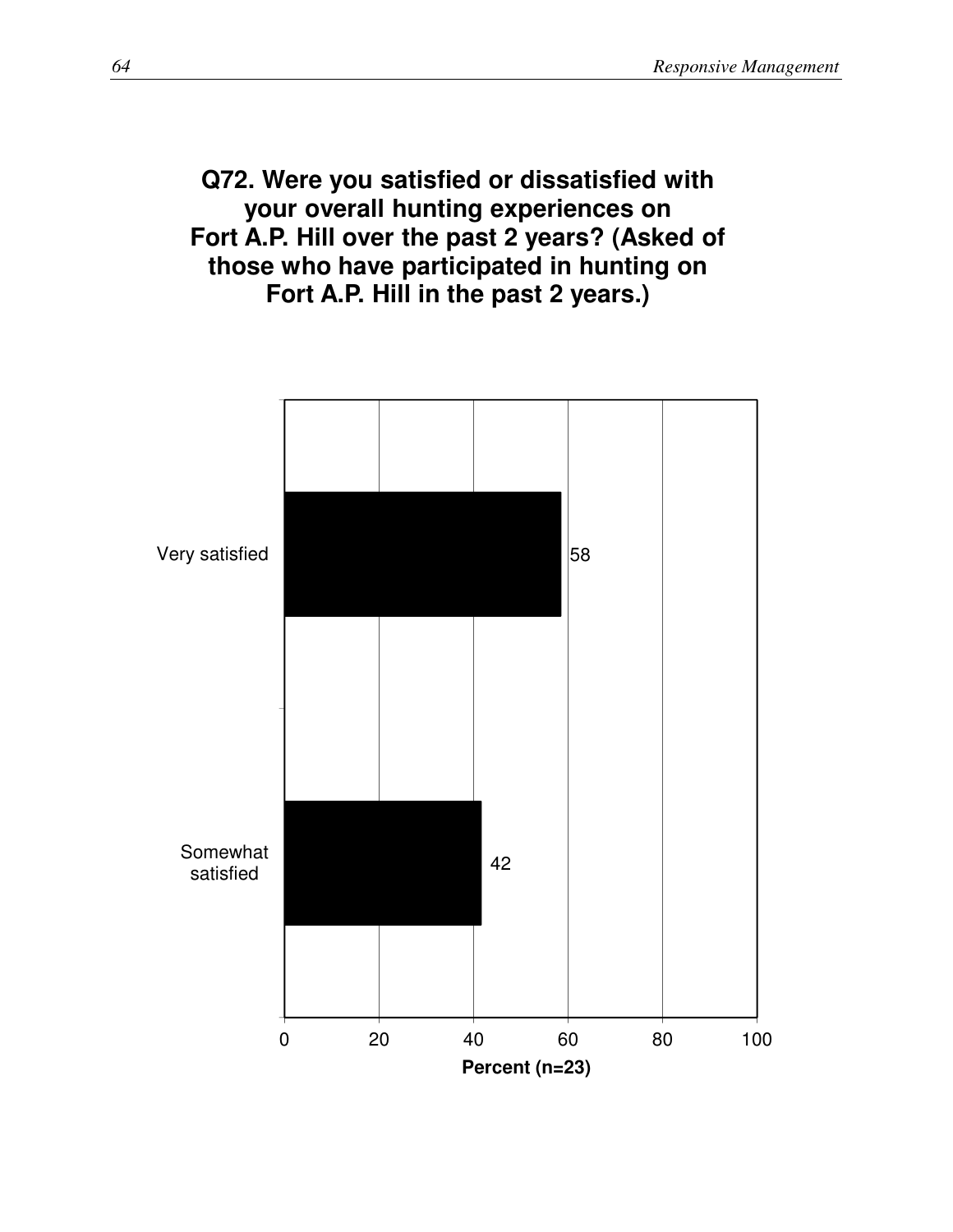#### **Q72. Were you satisfied or dissatisfied with your overall hunting experiences on Fort A.P. Hill over the past 2 years? (Asked of those who have participated in hunting on Fort A.P. Hill in the past 2 years.)**



|                 | 2009 | 2011<br>20 H | 2013 | 2016 | 2010<br>2010 |
|-----------------|------|--------------|------|------|--------------|
| Satisfaction    | 94   | ∩−           | 100  | 100  | 100          |
| Dissatisfaction |      |              |      |      |              |

Rounding may cause apparent discrepancies in sums; calculations made on unrounded numbers.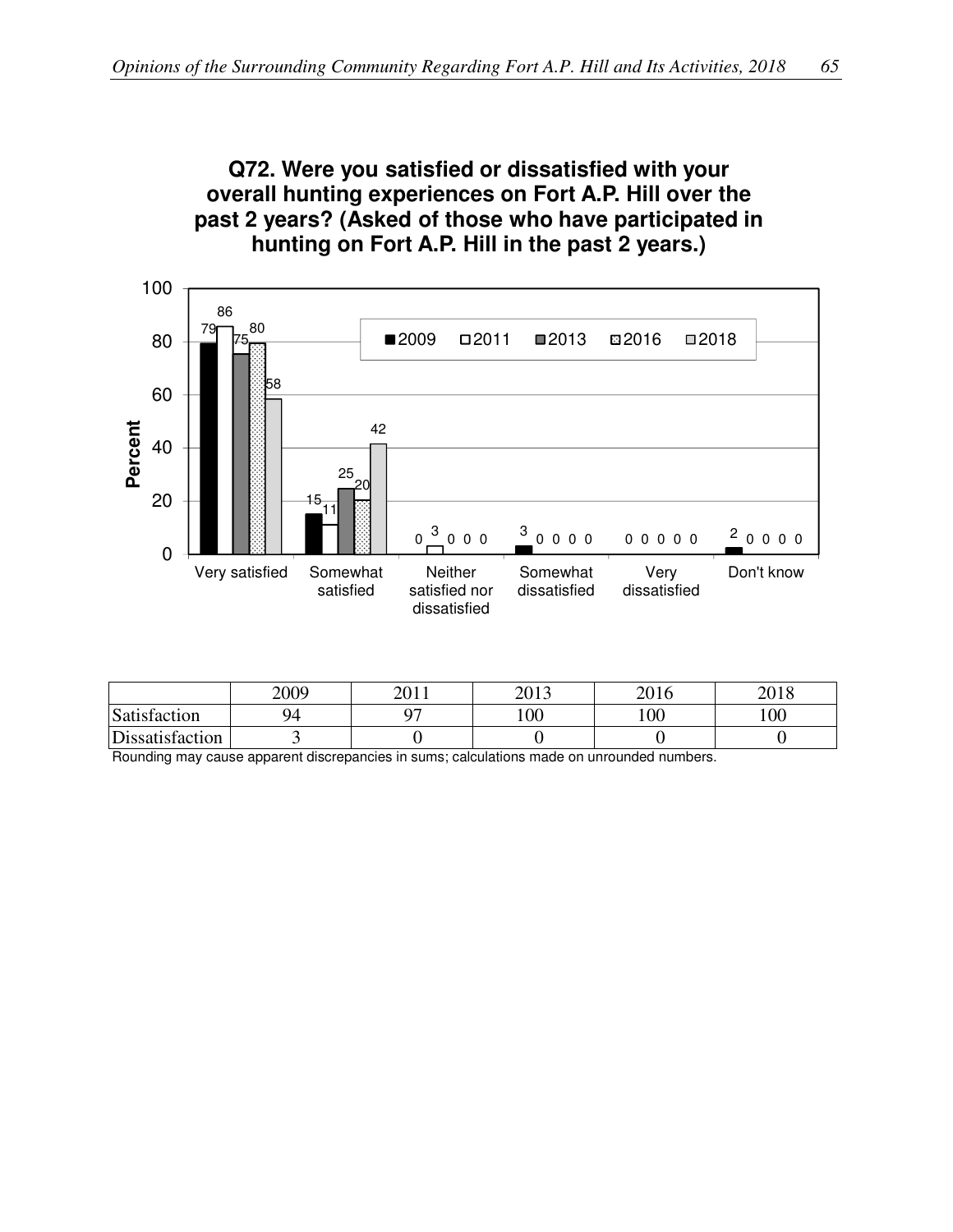## **Q73. Were you satisfied or dissatisfied with your overall fishing experiences on Fort A.P. Hill over the past 2 years? (Asked of those who have participated in fishing on Fort A.P. Hill in the past 2 years.)**

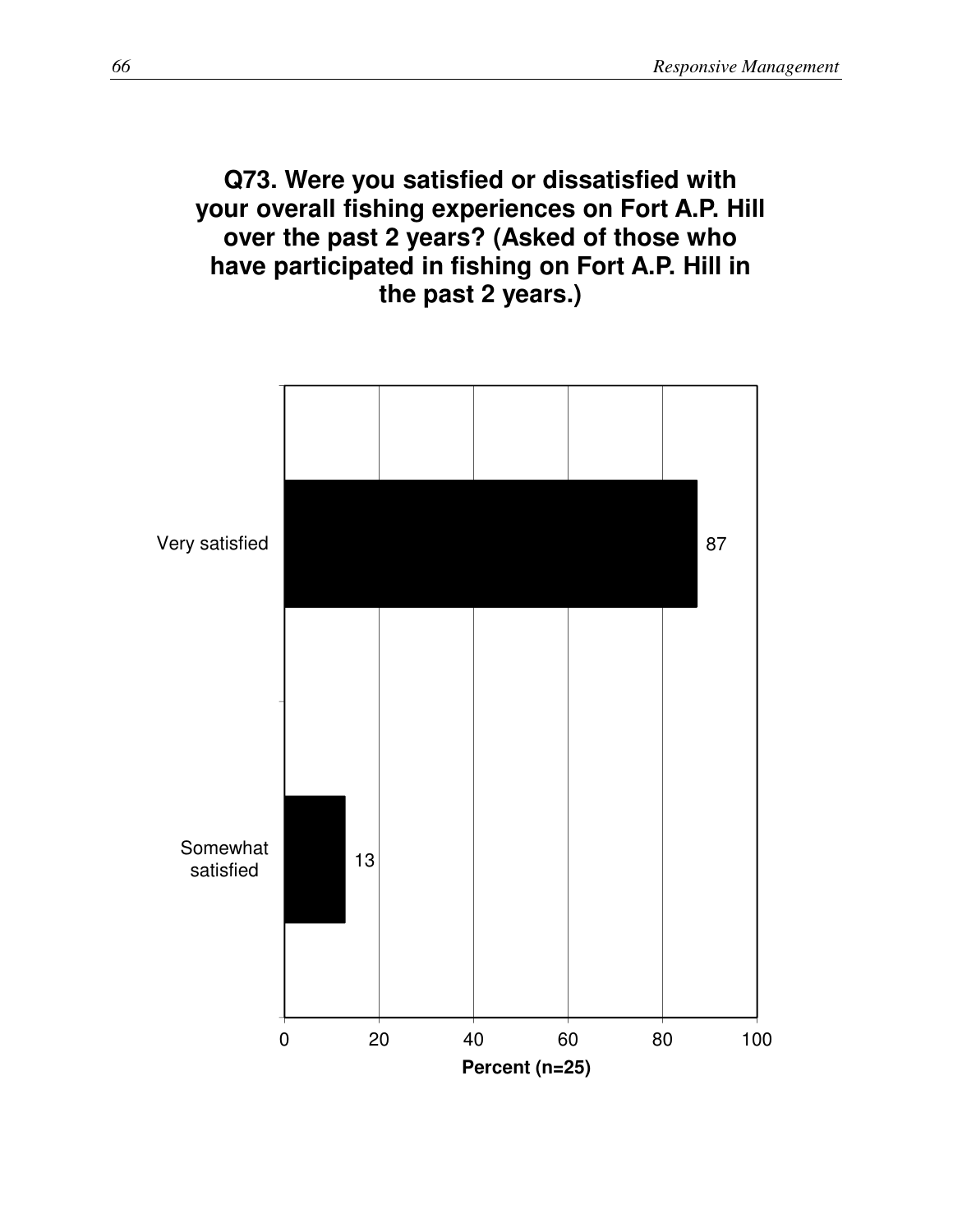#### **Q73. Were you satisfied or dissatisfied with your overall fishing experiences on Fort A.P. Hill over the past 2 years? (Asked of those who have participated in fishing on Fort A.P. Hill in the past 2 years.)**



|                 | 2009 | 2011 | 2013 | 2016 | 2018 |
|-----------------|------|------|------|------|------|
| Satisfaction    | ΩC   | 100  | 100  | 98   | 100  |
| Dissatisfaction |      |      |      |      |      |

Rounding may cause apparent discrepancies in sums; calculations made on unrounded numbers.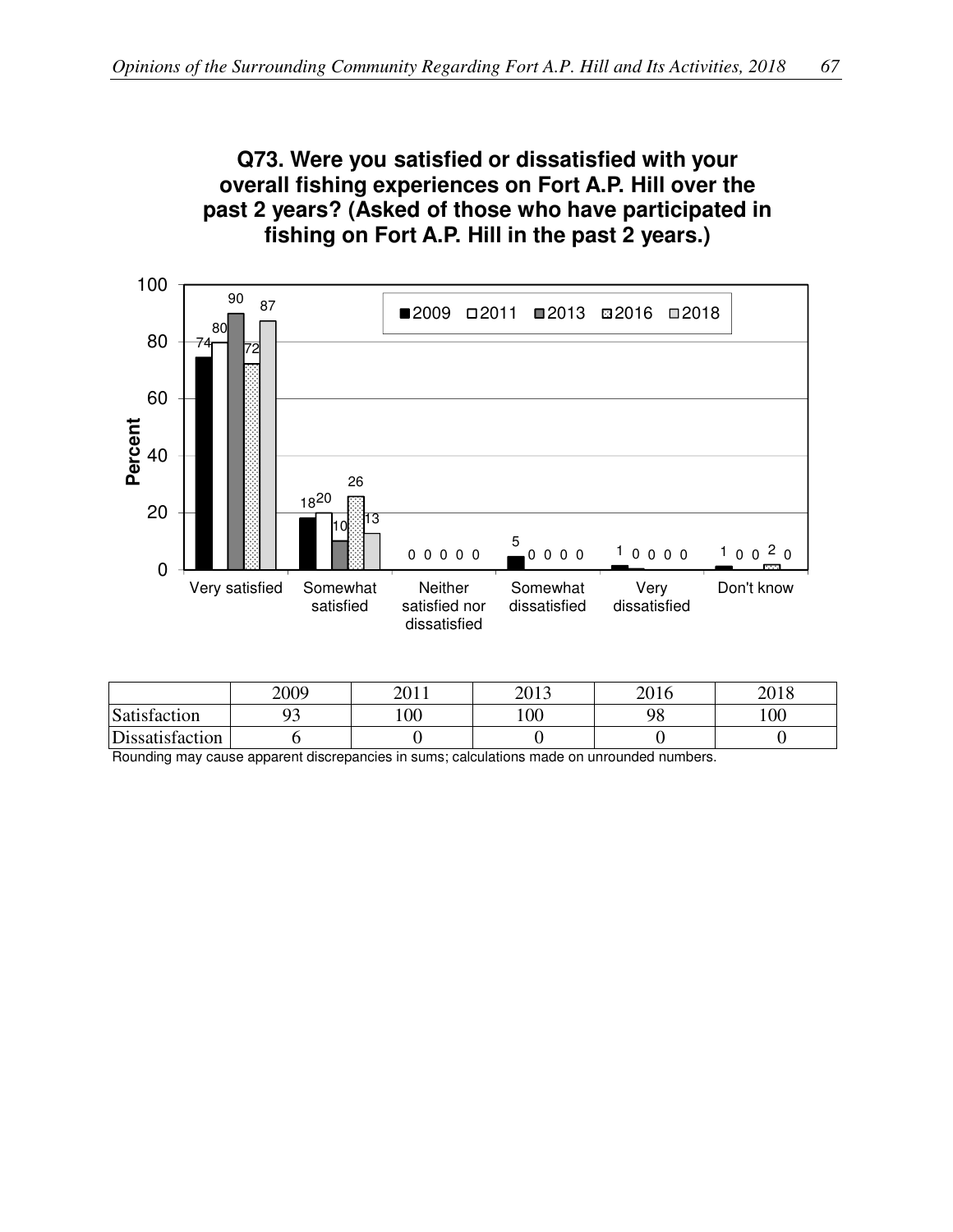# **DEMOGRAPHIC DATA**

- The mean number of years lived in the area around Fort A.P. Hill among adult residents was 24.9 years; the median was 20 years.
- $\triangleright$  The weighted proportions of respondents' age and gender are also shown. Note that the age was restricted to 18 years old or older to participate in the survey.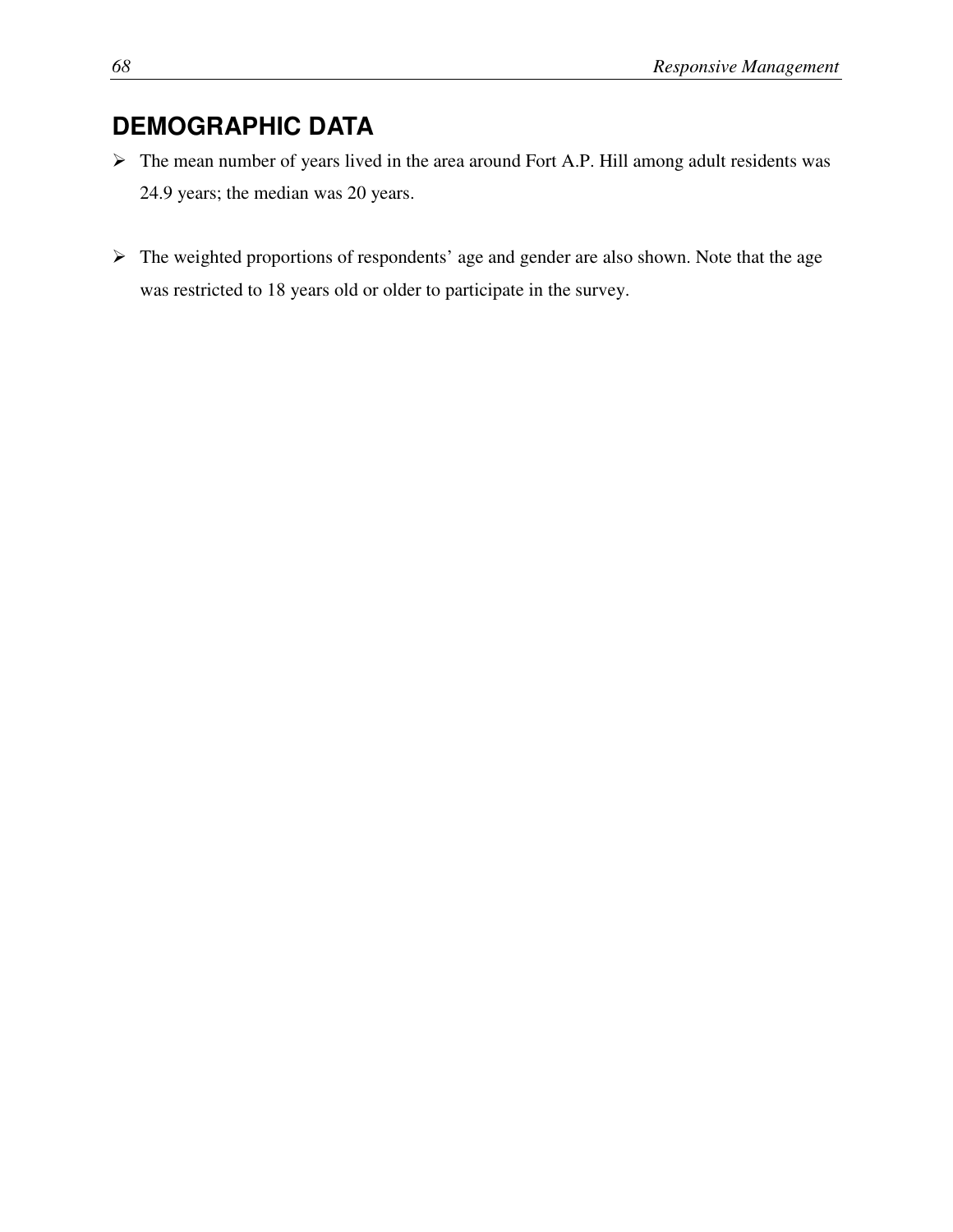

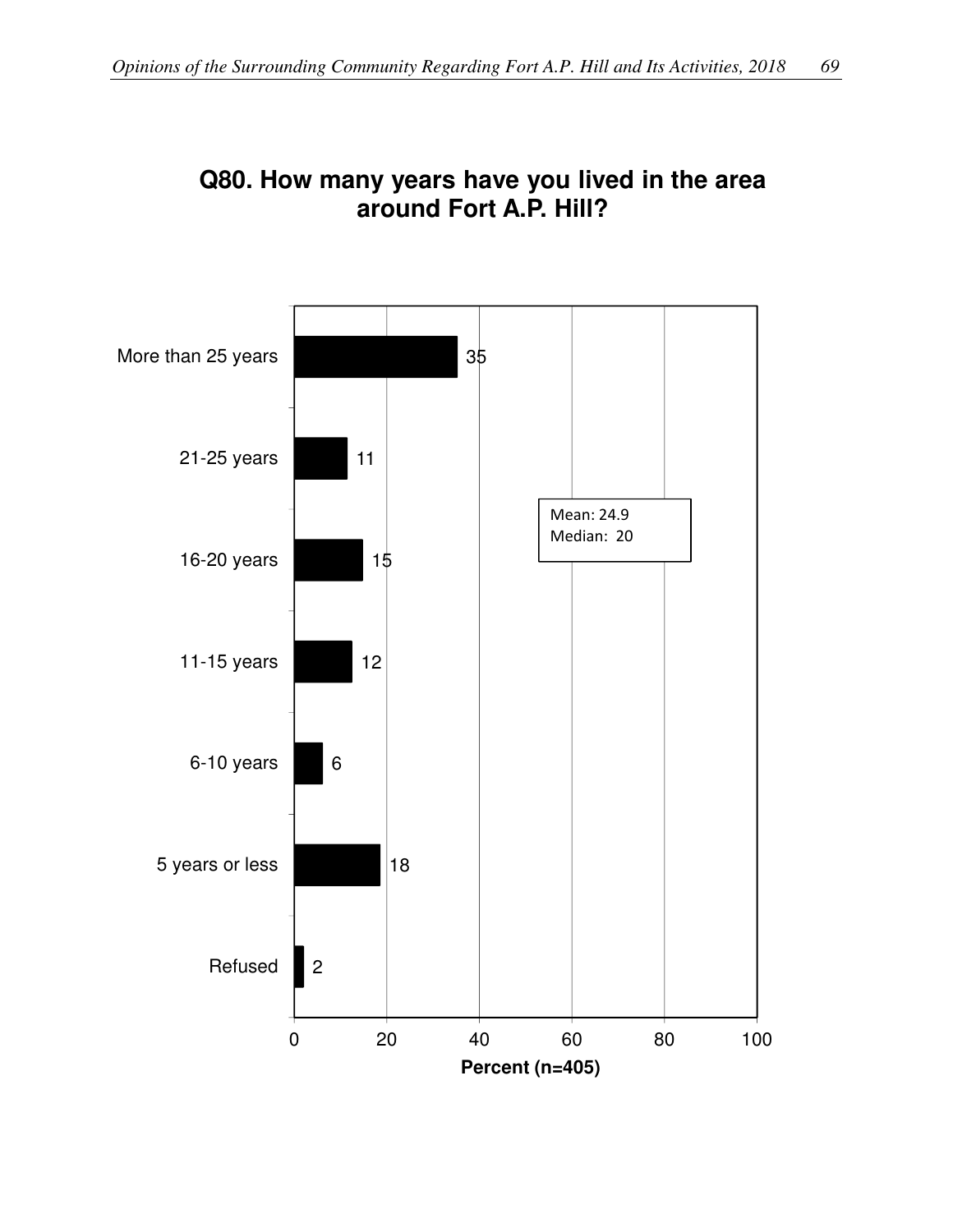

# **Q84. May I ask your age?**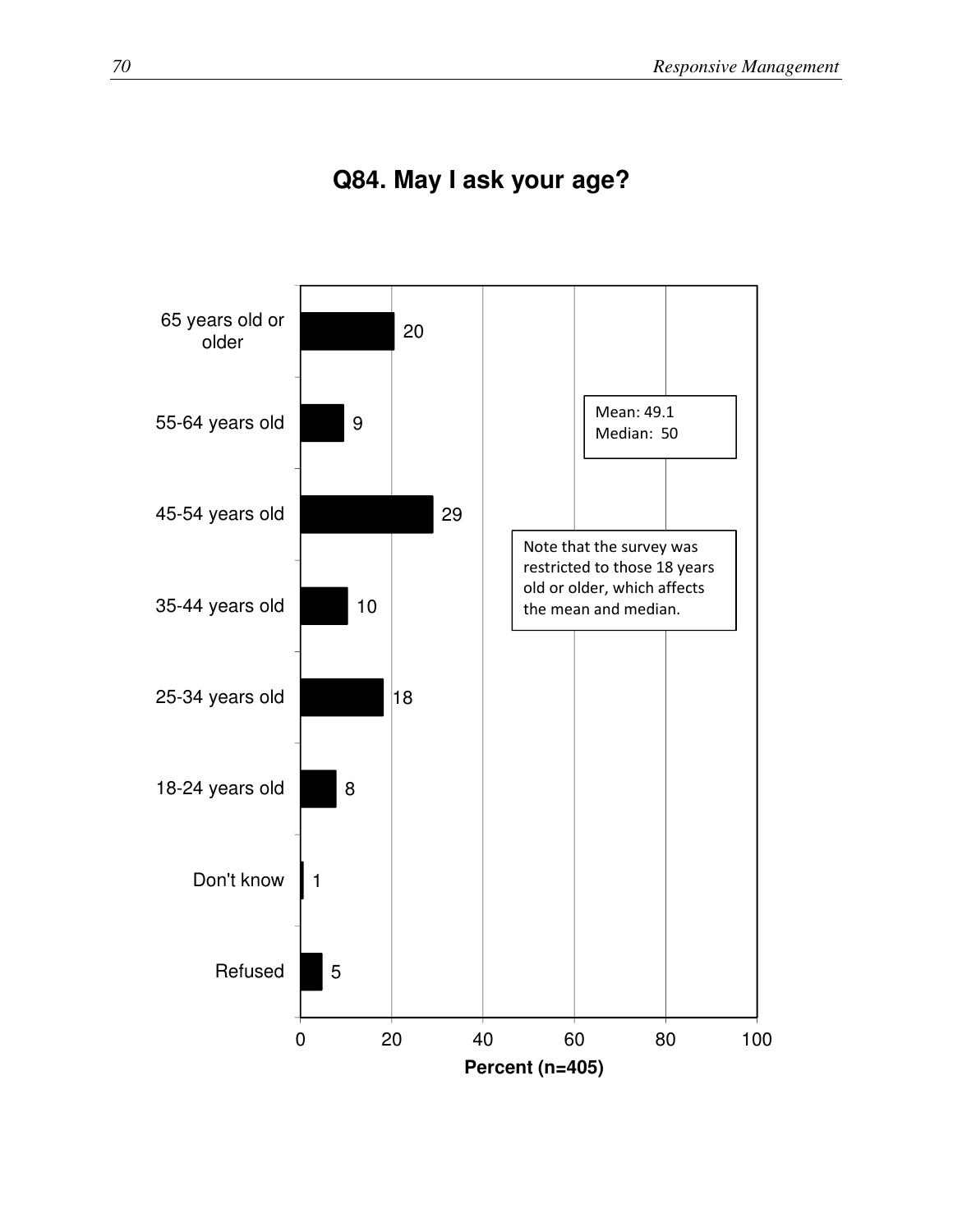

## **Q92. Respondent's gender (observed by interviewer, not asked).**